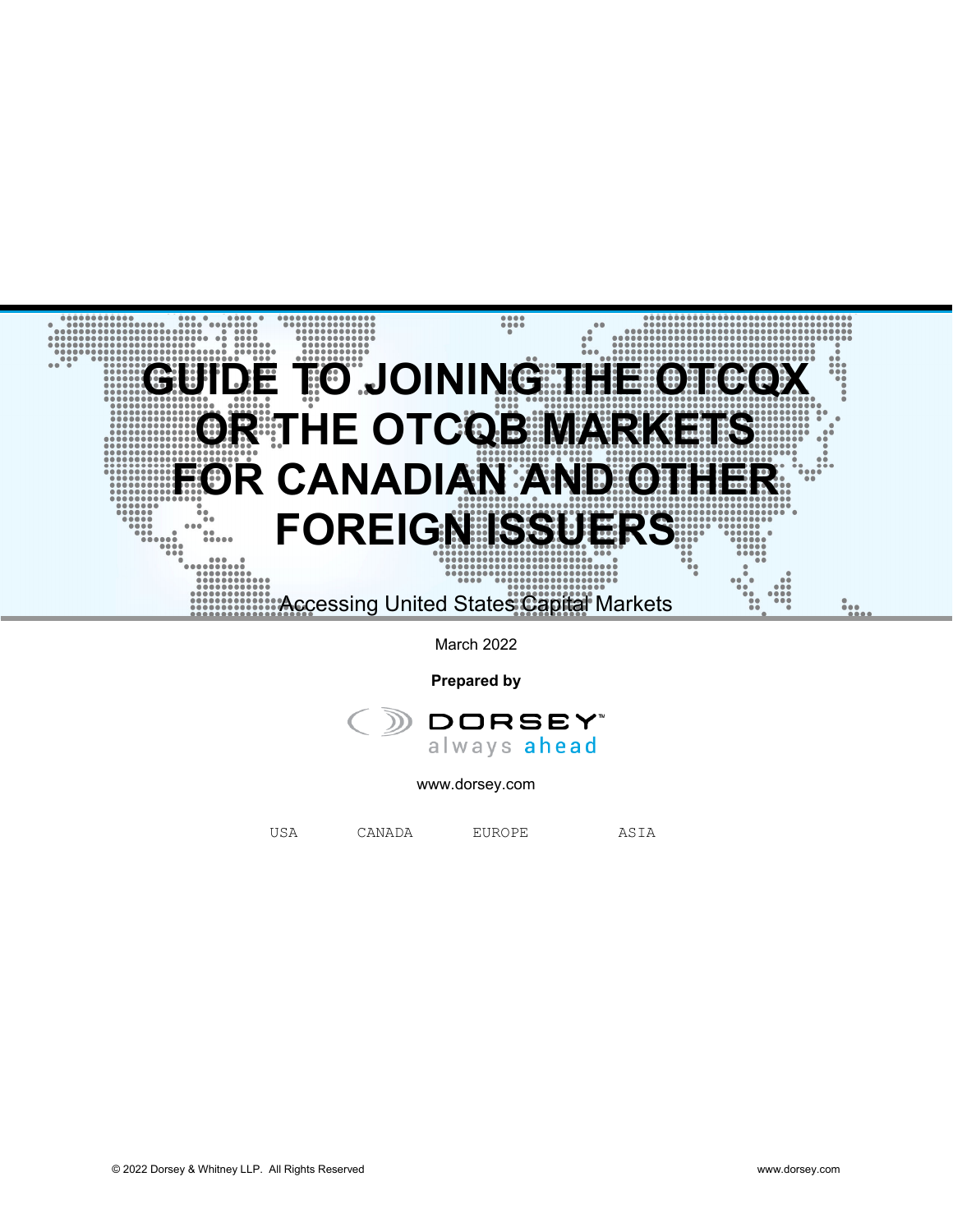

# **OTCMarkets**

# **Guide to Joining the OTCQX or the OTCQB Markets for Canadian and Other Foreign Issuers**

*Accessing United States Capital Markets* 

**Dorsey & Whitney LLP** is an international law firm with offices throughout the United States, Canada, Europe, and Asia, and is a pre-approved Sponsor for issuers on the OTCQX or the OTCQB markets. Dorsey provides U.S. legal advice in Canada. This *Guide to Joining the OTCQX or the OTCQB Markets for Canadian Issuers* was prepared by the following attorneys at Dorsey & Whitney LLP with the assistance of OTC Markets Group Inc.

*About the Authors* 

**Chris Doerksen** is a Partner in Dorsey's Seattle office and a member of the firm's Canada cross-border practice group. Mr. Doerksen assists clients with corporate finance, stock exchange listings, SEC reporting, mergers and acquisitions, and other related issues, and has been recognized by *Chambers Global* for his cross-border expertise. Mr. Doerksen can be contacted at 206-903-8856 or doerksen.christopher@dorsey.com.

**James Guttman** is a Partner in Dorsey's Toronto office and a member of the firm's Canada cross-border practice group. Mr. Guttman advises Canadian companies on U.S. legal matters, including U.S. capital raising, SEC reporting, mergers and acquisitions, U.S. listings and other related issues. Mr. Guttman can be contacted at 416-367-7376 or guttman.james@dorsey.com.

**Kenneth Sam** is a retired Partner in Dorsey's Denver office. Mr. Sam was a leading international corporate finance attorney who was recognized by *Chambers USA* as a leading practioner (Natural Resources and Cannabis) and *Chambers Global* for his crossborder expertise. Mr. Sam represented companies, underwriters, agents and investors on U.S. legal matters, including SEC reporting, mergers and acquisitions, takeover defense and other related issues.

For more U.S. legal topics of specific interest to Canadian companies, investors, lawyers and accountants, see or subscribe to the Cross-Border Counselor blog, co-edited by Chris Doerksen, James Guttman and Randal Jones, at crossbordercounselor.com.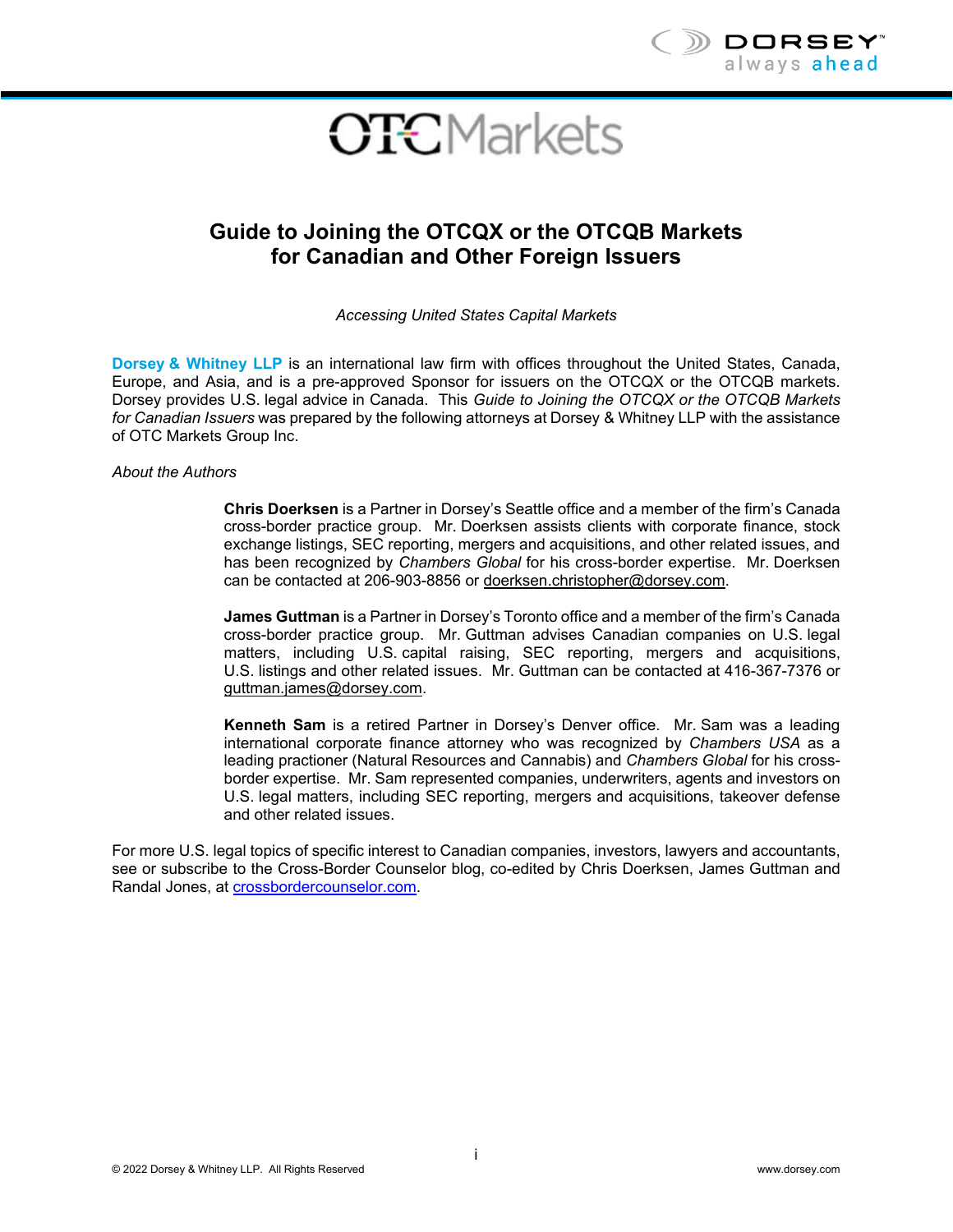

# **Guide to Joining the OTCQX or the OTCQB Markets for Canadian and Other Foreign Issuers**

*Accessing United States Capital Markets* 

#### **TABLE OF CONTENTS**

#### **Page**

| Letters in | OTCQX INITIAL QUALIFICATION STANDARDS FOR INTERNATIONAL COMPANIES 11 |  |  |
|------------|----------------------------------------------------------------------|--|--|
|            |                                                                      |  |  |
| III.       | OTCQB INITIAL QUALIFICATION STANDARDS FOR INTERNATIONAL COMPANIES 20 |  |  |
| IV.        |                                                                      |  |  |
|            |                                                                      |  |  |
| VI.        |                                                                      |  |  |
| VII.       |                                                                      |  |  |
|            |                                                                      |  |  |

*This Guide is intended to provide general information for Canadian and foreign issuers with respect to planning to trade on the OTCQX or OTCQB markets and is not intended to provide definitive legal or tax advice. No legal, tax or business decisions should be based solely on its content. None of Dorsey & Whitney LLP, OTC Markets Group Inc. or any of their affiliates guarantees the completeness of the information contained in this Guide and we are not responsible for any errors or omissions in, or your use of, or reliance on, the information contained in this Guide.*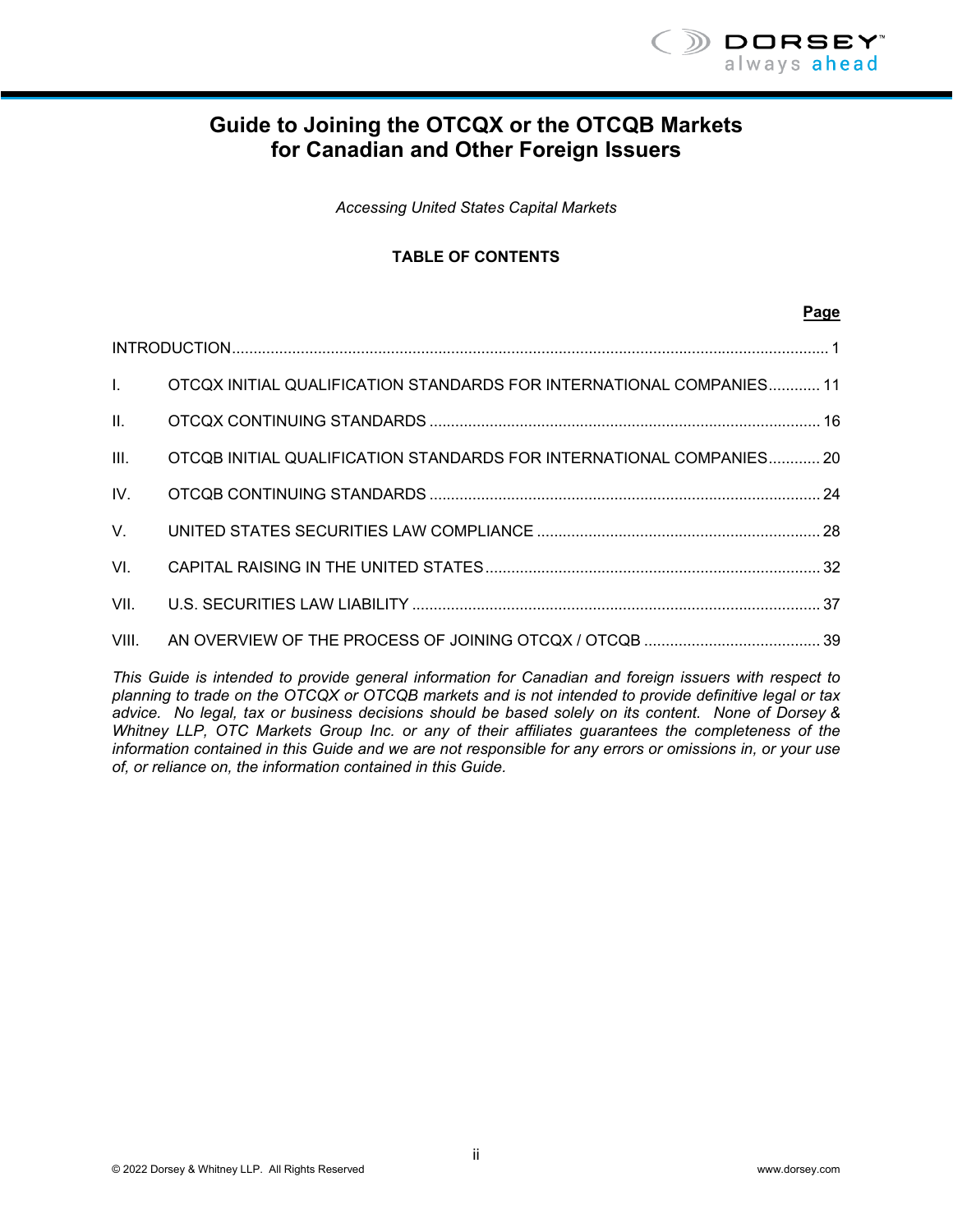# **INTRODUCTION**

The United States capital markets are among the world's largest and most stable markets to access capital and liquidity for securityholders. In the past, many Canadian companies have elected not to access the United States capital markets due to high regulatory, accounting and compliance costs related to U.S. securities laws, including the Sarbanes-Oxley Act of 20021 ("**Sarbanes-Oxley**").

The OTCQX and the OTCQB markets offer Canadian and other foreign companies an alternative to traditional stock exchange listings in the United States. Foreign issuers that (i) are not required to register a class of securities under the Securities Exchange Act of 1934, as amended (the "**Exchange Act**"), (ii) have their securities listed on a qualified foreign stock exchange, and (iii) meet certain additional requirements, can have their securities traded on the OTCQX or the OTCQB markets, without need for registration or reporting with the Securities and Exchange Commission ("**SEC**") or compliance with Sarbanes-Oxley. Foreign issuers with a class of securities registered under Section 12(g) of the Exchange Act or that file reports with the SEC pursuant to Regulation A may also trade on the OTCQX or the OTCQB markets.

More and more Canadian companies are considering joining OTCQX or the OTCQB to provide investors in the United States with access to investment opportunities in their equity securities. OTCQX or OTCQB can provide an effective alternative to listing on the New York Stock Exchange ("*NYSE*"), NYSE American or NASDAQ and provide liquidity for investors in both Canadian and U.S. marketplaces.

*As a Canadian company, you may be asking…* 

#### **Q. What are the OTCQX, OTCQB and Pink Markets, and what is the difference between them?**

A. The OTC Markets Group Inc. (the "OTC Markets Group")<sup>2</sup> operates three over-the-counter markets on which shares may be traded in the United States. It identifies them as follows:

> The OTCQX® Best Market is for established, investor-focused U.S. and international companies. To qualify for the OTCQX market, companies must meet high financial standards, follow best practice corporate governance, demonstrate compliance with U.S. securities laws, be current in their disclosure, and have a professional third-party sponsor introduction. Penny stocks and companies in bankruptcy cannot qualify for OTCQX. The companies found on OTCQX are distinguished by the integrity of their operations and diligence with which they convey their qualifications.

> The OTCQB® Venture Market is for early-stage and developing U.S. and international companies. To be eligible, companies must be current in their reporting and undergo an annual verification and management certification process. Companies must meet a minimum US\$0.01 bid test and may not be in bankruptcy.

> The Pink Open Market provides brokers a platform for transparent trading and best execution in any security. There are no financial standards or disclosure requirements. A wide spectrum of companies are traded on this market, including foreign companies that limit their disclosure in the U.S., penny stocks and shells, as well as distressed, delinquent, and dark companies not willing or able to provide information to investors.

<sup>-</sup>The Sarbanes-Oxley Act of 2002 (Pub.L. 107-204, 116 Stat. 745, enacted July 30, 2002), also known as the Public<br>Company Accounting Reform and Investor Protection Act of 2002.

OTC Markets Group operates the OTCQX® Best Market, the OTCQB® Venture Market, and the Pink® Open Market for 11,000 U.S. and global securities. Through OTC Link® ATS, the OTC Markets Group connects a diverse network of broker-dealers that provide liquidity and execution services. The OTC Markets Group enables investors to easily trade through the broker of their choice and empower companies to improve the quality of information available for investors. OTC Link ATS is operated by OTC Link LLC, member FINRA / SIPC and SEC regulated ATS.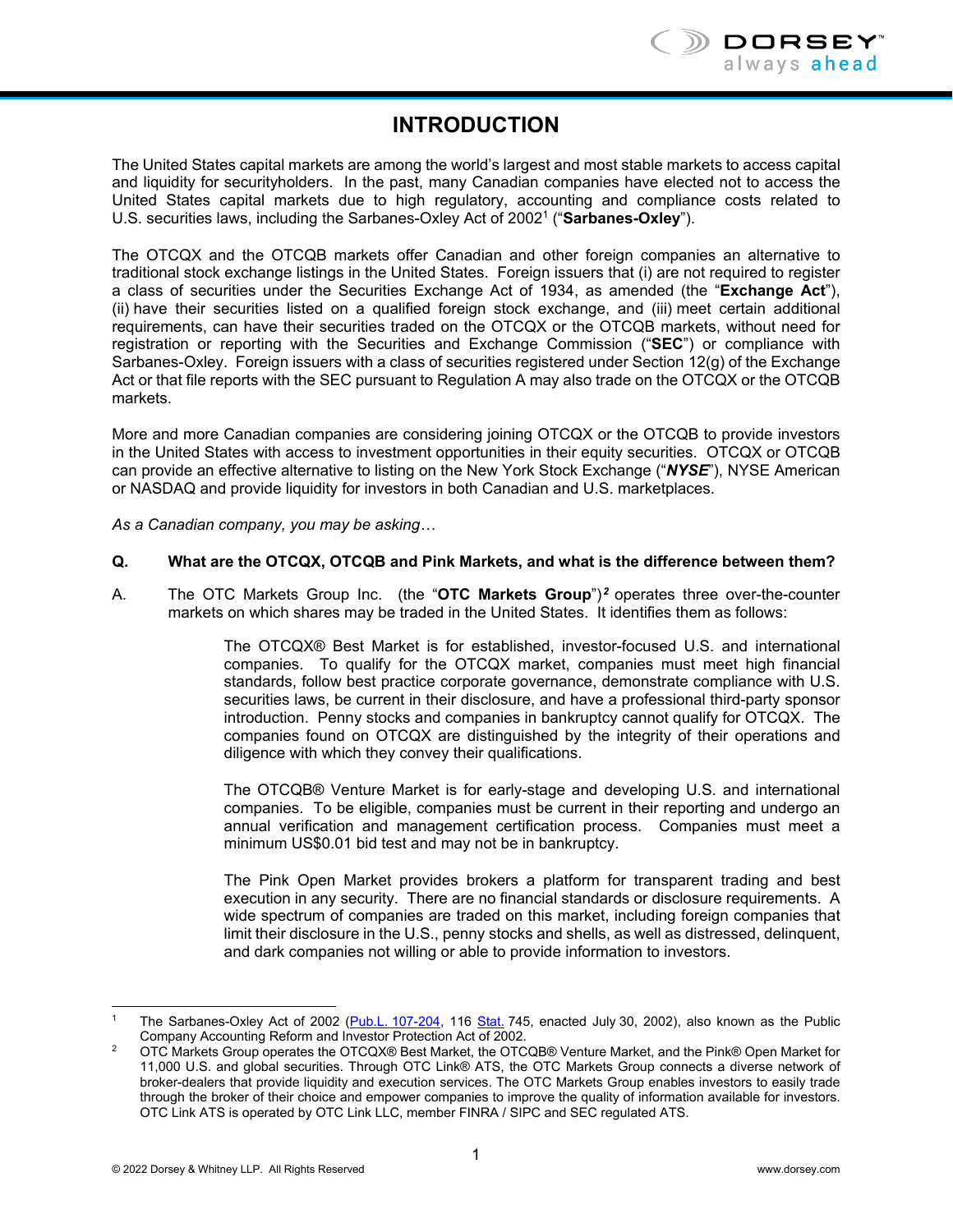

The OTCQX and the OTCQB markets are available only to issuers that apply for inclusion and that meet certain standards specified by OTC Markets Group. In our experience, most issuers that seek to join an OTC market will join OTCQX if they qualify for inclusion on the OTCQX, with issuers that do not qualify for OTCQX seeking inclusion on OTCQB. Issuers that make no effort to join the OTCQX or OTCQB market, and that are not listed on a U.S. national securities exchange, may find their shares quoted on the Pink market, because broker-dealers are permitted to transact in this market without the involvement of the issuer.

#### **Q. What more can you say about the OTCQX Market?**

A. The OTCQX is the top-tier of the markets operated by OTC Markets Group. The OTCQX market is not a stock exchange, or regulated market. Instead, OTCQX is a market with its own rules and standards. There are two tiers and standards available to international companies on OTCQX: OTCQX International Premier and OTCQX International. Each is designed to meet the needs of international public companies by providing a trading platform in the United States that offers many of the benefits of traditional U.S. stock exchanges with lower regulatory and reporting costs. The two OTCQX tiers have different requirements, which are explained below. The main difference is that criteria for the OTCQX International Premier tier contains all of the criteria for OTCQX International tier, as well as additional requirements.

#### **Q. What are the general requirements for joining the OTCQX International Market?**

- A. Generally, an issuer may qualify for OTCQX International by satisfying OTCQX financial and disclosure standards and applicable U.S. securities law requirements. For Canadian or international issuers qualifying under the OTCQX International standards, these requirements include:
	- **Penny Stock Exemption** A company's security must meet one of the following exemptions consistent from the definition of a "Penny Stock" under Rule 3a51-1 of the Exchange Act: (1) the company has net tangible assets (i.e., total assets less intangible assets and liabilities) in excess of US\$2,000,000, if the company has been in continuous operation for at least three years, or US\$5,000,000, if the company has been in continuous operation for less than three years, as demonstrated by audited financial statements dated less than fifteen months prior to the company's Application Day<sup>3</sup>; (2) the company has average revenue of at least US\$6,000,000 for the last three years, as demonstrated by audited financial statements dated less than fifteen months prior to the company's Application Day; or (3) the security has an inside bid quotation of US\$5.00 or more on the close of business on each of the 30 consecutive calendar days immediately preceding the company's Application Day, and as of the most recent fiscal year end have at least one of the following (A) net income of US\$500,000; (B) net tangible assets of US\$1,000,000; (C) revenues of US\$2,000,000; or (D) total assets of US\$5,000,000.

In the event that there has not been a prior public market for the company's securities in the U.S., and FINRA4 has approved a Form 211 with a bid price greater than US\$5.00 per share or OTC Markets Group conducts an initial review under Rule 15c2-11, then the company may apply in writing for an exemption from the requirement to maintain a bid price over US\$5.00 per share as of the close of business on each of the 30 consecutive days prior to the company's Application Day, which exemption may be granted by OTC Markets Group in its sole and absolute discretion. In such a case, the company may, demonstrate compliance with 3(A) - (D) above using its most recent annual, quarterly or current event report filed through EDGAR or the OTC Disclosure & News Service or a pro-

<sup>-</sup>3 The OTCQX Rules define "**Application Day**" as the calendar day on which a company submits all required elements of

<sup>&</sup>lt;sup>4</sup> The Financial Industry Regulatory Authority, Inc., which regulates U.S. broker-dealers.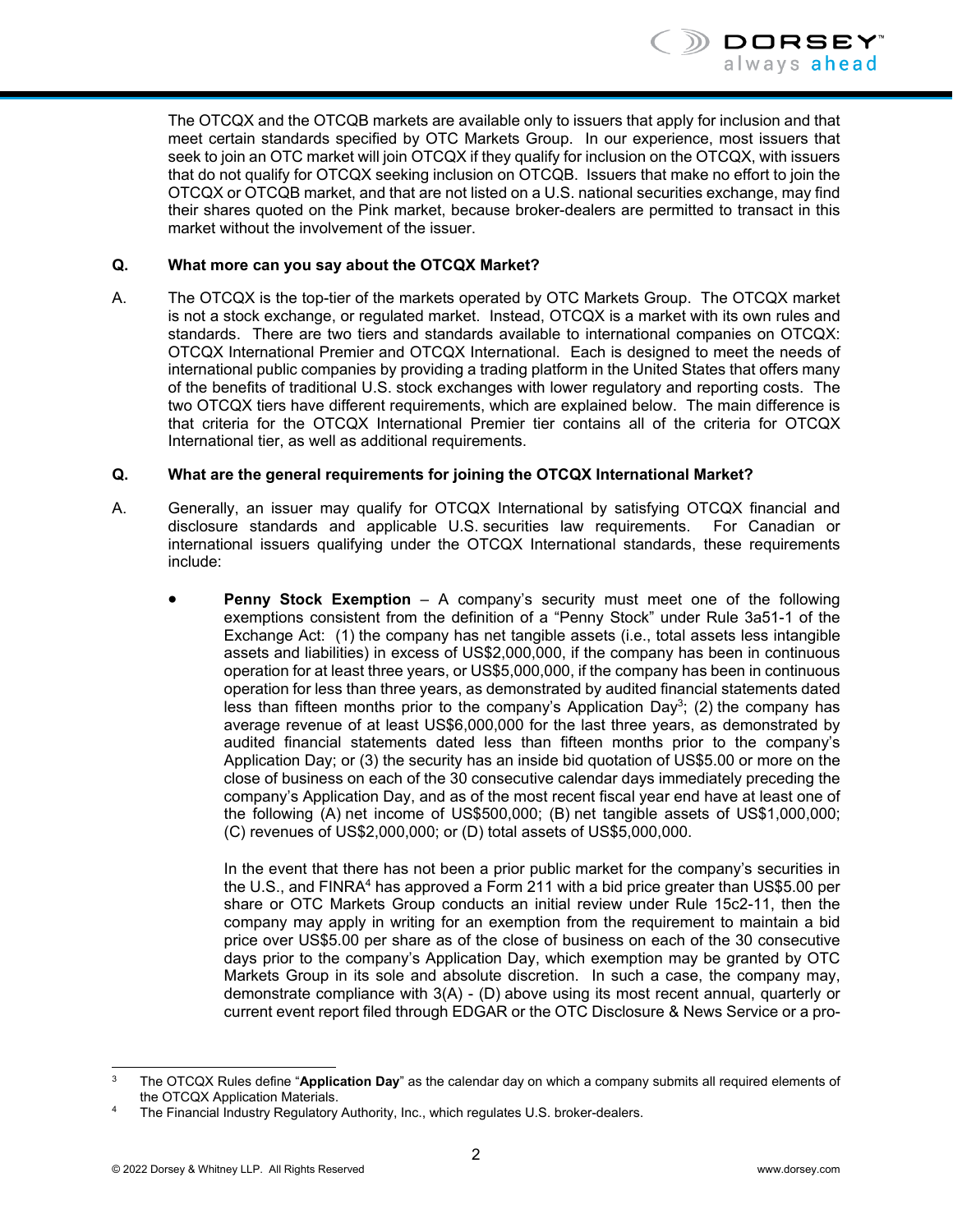

forma financial statement (signed and certified by the CEO or CFO) posted through EDGAR or the OTC Disclosure & News Service.

- **SEC Registered, Regulation A Reporting or Listed on a Qualified Non-U.S. Stock Exchange and Rule 12g3-2(b) Exempt** – A company must satisfy one of the following three conditions: (1) the company must have a class of its securities registered under Section 12(g) of the Exchange Act, and be current and fully compliant with its obligations under Section 12(g) (an "**SEC Reporting Company**"); or (2) the company must be a Regulation A Reporting Company<sup>5</sup> and be current and fully compliant with its SEC reporting obligations; or (3) the company must have its securities listed on a qualifying foreign stock exchange ("**Qualified Foreign Stock Exchange**") and be eligible to rely on the exemption from Exchange Act registration provided by Rule 12g3-2(b) under the Exchange Act ("**Rule 12g3-2(b)**"), and be current and fully compliant with its obligations under that exemption. Qualified Foreign Stock Exchanges in Canada include the Toronto Stock Exchange ("**TSX**"), the TSX Venture Exchange ("**TSXV**"), the Aequitas Neo Exchange ("**NEO**"), and the Canadian Securities Exchange ("**CSE**"). 6 Other Qualified Foreign Stock Exchanges include stock exchanges in Australia, China, Israel, Japan and the United Kingdom among other countries. Most Canadian companies that join the OTCQX satisfy the third condition, being listed on a Qualified Foreign Stock Exchange and exempt from SEC reporting under Rule 12g3-2(b). For further information regarding Rule 12g3-2(b), see "*Overview of Rule 12g3-2(b) Exemption*" below. Certain additional corporate governance requirements apply to an SEC Reporting Company or a Regulation A Reporting Company.
- **Priced Quotation** A company must have proprietary priced quotations published by at least one Market Maker<sup>7</sup> in OTC Link<sup>®</sup> ATS<sup>8</sup>. A company applying to OTCQX in conjunction with an initial review for quotation eligibility in accordance with Exchange Act Rule 15c2-11 has three business days to meet this requirement, For companies that do not have existing Market Maker quotes, it may be necessary to identify a Market Maker to file a Form 211 with FINRA to authorize the commencement of quotations or for the OTC Markets Group to conduct an initial review under Rule 15c2-11.
- **Bankruptcy** A company must not be subject to any Bankruptcy<sup>9</sup> or reorganization proceedings.
- **Share Price** A company must have a minimum bid price of US\$0.25 per share as of the close of business on each of the 30 consecutive calendar days immediately preceding a company's Application Day. In the event that: (i) there has been no prior public market for a company's securities in the U.S., a company may be considered for OTCQX so long as

l The OTCQX Rules define "**Regulation A Reporting Company**" as a company incorporated in the U.S. or Canada, subject to the reporting obligations under Tier 2 of Regulation A under the Securities Act.

The additional corporate governance requirements for an SEC Reporting Company or a Regulation A Reporting Company that is not listed on a Qualified Foreign Stock Exchange are (i) having a board of directors that includes at least two independent directors, (ii) having an audit committee, a majority of the members of which are independent directors, and (iii) for a company with common stock, voting preferred stock or their equivalent, conducting annual shareholders' meetings and making annual financial reports available to shareholders at least 15 calendar days prior to such meetings.<br>Trusts, funds and similar companies may be exempted from these corporate governance requirements.

<sup>&</sup>lt;sup>7</sup> The OTCQX Rules define "**Market Maker**" as a firm that stands ready to buy and sell a particular security on a regular

and continuous basis at a publicly quoted price.<br>The OTCQX Rules define "**OTC Link ATS**" means the SEC registered alternative trading system operated by OTC Link<br>LLC a wholly owned subsidiary of OTC Markets Group.

The OTCQX Rules define "Bankruptcy" to mean, with respect to a company, (i) an adjudication that it is bankrupt or insolvent, (ii) an admission of its inability to pay its debts as they mature, (iii) it's making a general assignment for the benefit of creditors, (iv) its filing of a petition in bankruptcy or a petition for relief under any section of the United States Bankruptcy Code or any other bankruptcy or insolvency statute, or (v) the involuntary filing against it of any such petition that is not discharged within 60 days thereafter.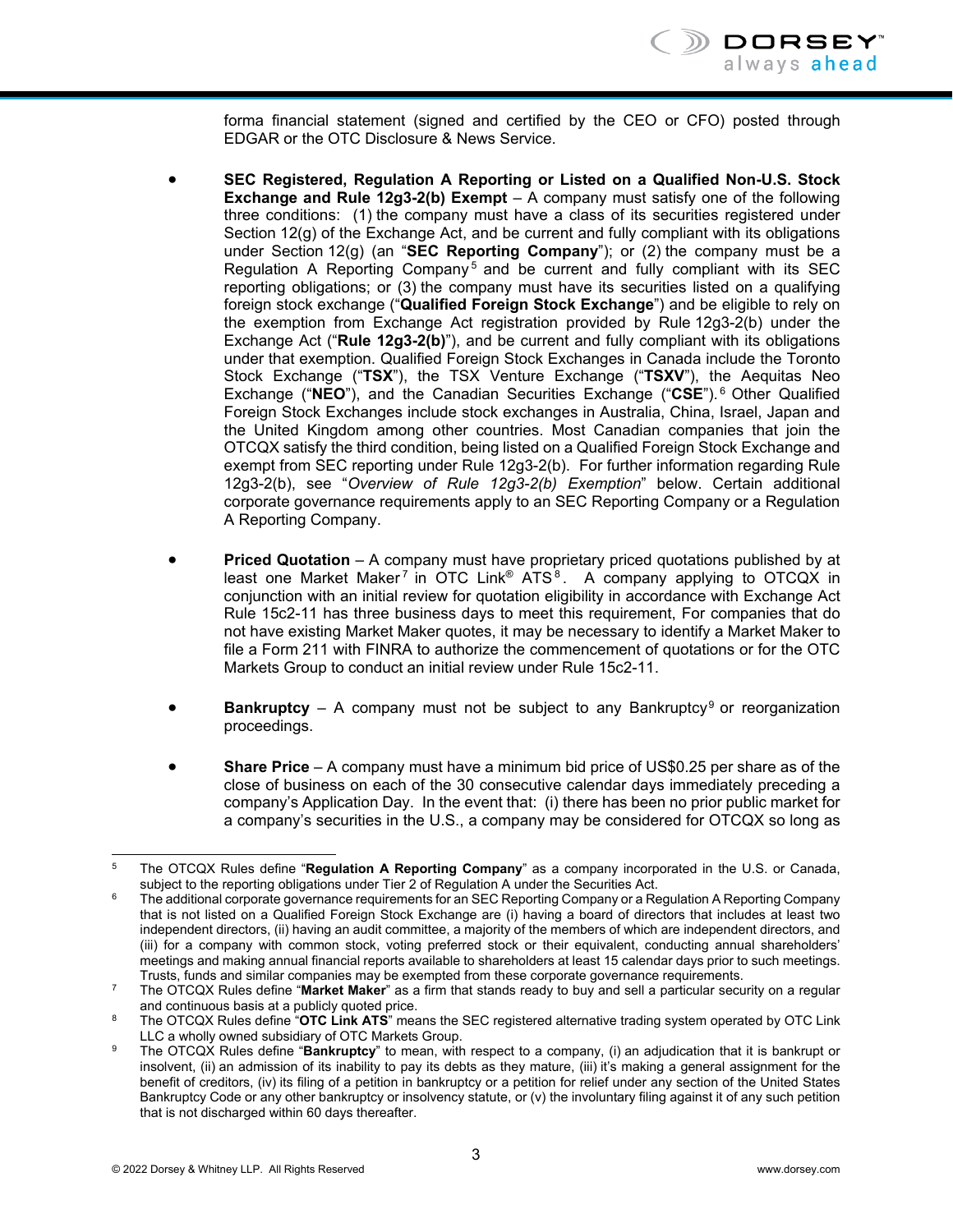

FINRA has approved a Form 211 relating to a company's securities with a bid price equal to or greater than US\$0.25 or the company's securities are traded on a Qualified Foreign Stock Exchange at a price equal to or greater than US\$0.25; (ii) the company is applying for admission to OTCQX in conjunction with an initial review for quotation eligibility or (iii) a company is applying for admission to the OTCQX immediately subsequent to delisting from a national securities exchange, a company may be considered for OTCQX so long as it has a minimum bid price of at least US\$0.10. Companies that are granted an exemption from having an initial bid price of US\$0.25 per share for 30 days prior to applying to the OTCQX, either because they recently cleared a Form 211 through FINRA or because they are delisting from a national securities exchange, need to maintain the applicable initial bid price for their first 30 days on OTCQX.

- **Market Capitalization** A company must have a Global Market Capitalization<sup>10</sup> of at least US\$10,000,000 on each of the 30 consecutive calendar days immediately preceding the company's Application Day.
- **Ongoing Operations** A company must have ongoing operations and not be a Shell Company11 or Blank-Check Company12; provided, however, that OTC Markets Group will consider quoting a special purpose acquisition company ("**SPAC**") on the OTCQX on a case-by-case basis.
- **Shareholders** A company must have at least 50 beneficial shareholders, each owning at least 100 shares.
- **Select a Sponsor ("Sponsor")** A company must select a Sponsor to submit a Letter of Introduction to the OTC Markets Group.<sup>13</sup> The Sponsor: (i) provides advice to the company regarding its compliance with Exchange Act Rule 12g3-2, if applicable, and the OTCQX Rules; (ii) conducts a review of a company's Information<sup>14</sup> to confirm that the company has posted on the OTC Disclosure & News Service all Information required to be made publicly available pursuant to Exchange Act Rule 12g3-2(b), if applicable, and that the company is otherwise in compliance with the OTCQX Rules; (iii) provides assistance to a company in connection with the company's response to requests and inquiries from OTC Markets Group; (iv) provides OTC Markets Group with a Letter of Introduction, and; (v) notifies OTC Markets Group when the company's Initial Disclosure (discussed in section I.C below) is posted through the OTC Disclosure & News Service or EDGAR. Dorsey & Whitney LLP is a pre-approved Sponsor.

l <sup>10</sup> The OTCQX Rules define "**Global Market Capitalization**" as the total value of a company's outstanding shares.<br><sup>11</sup> The OTCQX Rules define "**Shell Company**" as an entity (i) with no or nominal operations, (ii) with li

OTC Markets Group in its sole and absolute discretion determines such entity to be a Shell Company, (iii) with no or nominal assets, or (iii) defined as a "Shell Company" under Section 405 of the Securities Act (as hereinafter defined). For purposes of this definition, the term "nominal operations" includes, but is not limited to, operations with the primary

purpose of avoiding classification of such entity as a Shell Company.<br><sup>12</sup> The OTCQX Rules define "**Blank-Check Company**" as an entity that (i) has no specific business plan or purpose and (ii)<br>is issuing "penny stock," as

Certain categories of companies may request that the OTC Markets Group grant them an exemption from this requirement, including (i) a company that applies to join OTCQX immediately subsequent to delisting from a national securities exchange including the NYSE, NYSE American or NASDAQ, and is in good standing with the exchange at the time of delisting, (ii) a company with a class of securities listed on a national securities exchange including the NYSE, NYSE American or NASDAQ, that applies to have a separate class of securities traded on OTCQX, and (iii) a company that applies to upgrade to the OTCQX from the OTCQB within the first year of beginning quotation on the OTCQB. The<br>OTC Markets Group will decide, in its sole discretion, whether to grant the exemption.

The OTCQX Rules define "**Information**" as information provided by a company through the OTC Disclosure & News Service or on EDGAR; *provided, however*, that in the event the company voluntarily delisted from a national securities exchange including the NYSE, NYSE American or NASDAQ, the term shall not include any such information provided on EDGAR prior to such delisting.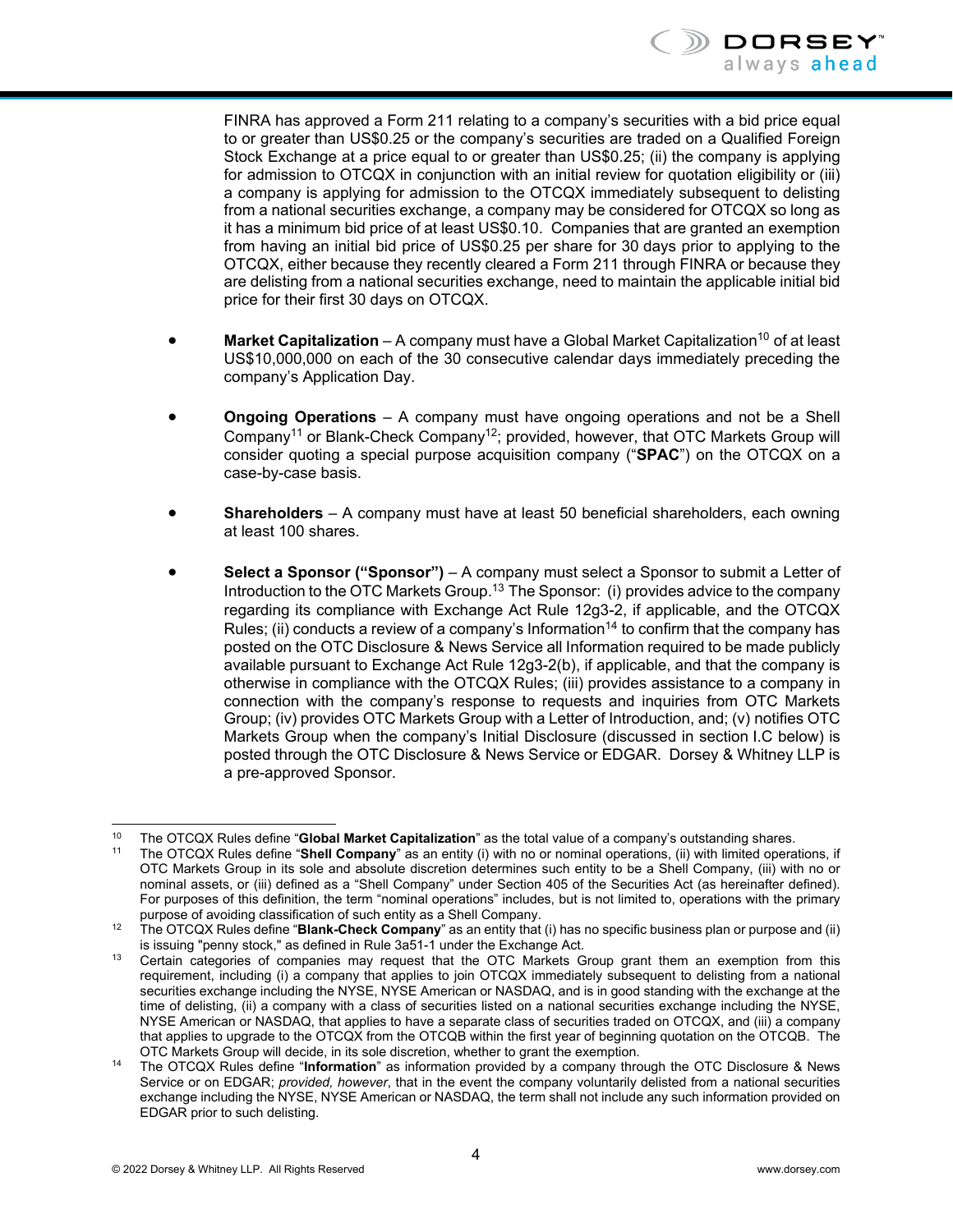

- **Transfer Agent** A Canadian company must retain a transfer agent that participates in the Transfer Agent Verified Shares Program. 15 Additionally, a Canadian company must authorize its transfer agent to provide to OTC Markets Group upon its request, certain information relating to the Company's securities. A list of participating transfer agents in the Transfer Agent Verified Shares Program may be found at <u>this link</u>.<sup>16</sup>
- **Fees** A company must pay a non-refundable application fee of US\$5,000 at the time the company submits its OTCQX application to OTC Markets Group and an annual fee of US\$23,400 (pro-rated for the first year). Fees are subject to adjustments.
- **Verified Company Profile** A company must login to **www.otciq.com** and verify or update information needed to ensure the company's profile is current, and complete in order to maintain the "Verified Company Profile" designation publicly displayed on www.otcmarkets.com.
- **Public Float** A company must have a freely traded Public Float<sup>17</sup> of at least 10% of the total shares issued and outstanding of the class of security to be traded on OTCQX (not required for companies with securities listed on a Qualified Foreign Stock Exchange).

Companies should consider legal, tax and business considerations and consult professional advisors before joining.

#### **Q. What are the general requirements for OTCQX International Premier?**

A. For a Canadian or international issuer to qualify for the OTCQX International Premier tier, the company must satisfy all of the requirements for the OTCQX International tier, as explained above. In addition, the company must have (i) a Global Market Capitalization of at least US\$1 billion on each of the 30 consecutive calendar days immediately preceding the company's Application Day, (ii) a five year operating history, (iii) one of the following over the previous six months (calculated using the trading of the security or underlying security, as applicable, on the company's Qualified Foreign Stock Exchange): (a) an average weekly trading volume of at least 200,000 shares; or (b) an average weekly trading dollar volume of at least US\$1,000,000, and (iv) with respect to the Penny Stock exemption, cannot be relying solely on the exemption relating to a security price of US\$5.00 or more.

#### **Q. When would an issuer join the OTCQB market instead of the OTCQX?**

A. The OTCQB market is the second tier of the markets operated by OTC Markets Group, below OTCQX and above Pink. Unlike the OTCQX market, there are no minimum financial standards on

l 15 The OTCQX Rules define "**Transfer Agent Verified Shares Program**" as OTC Markets Group's program that enables eligible stock transfer agents to report their clients' share data, including authorized and outstanding shares, to OTC<br>Markets Group on a regular basis via a secure, electronic file transfer.

A transfer agent eligible to participate in the Transfer Agent Verified Shares Program must be both: (i) approved by OTC Markets Group, and (ii) registered with its appropriate regulatory authority (such as, SEC, the Federal Deposit Insurance Corporation, the Board of Governors of the Federal Reserve System or the Comptroller of the Currency or, for transfer agents outside of the United States, an appropriate requlatory authority in their home country).

The OTCQB Standards and OTCQX Rules define "**Public Float**" as the total number of unrestricted shares not held directly or indirectly by an officer, director, any person who is the beneficial owner of more than 10 percent of the total shares outstanding (a "**10% Control Person**"), or any Affiliates thereof, or any immediate Family Members of officers, directors and 10% Control Persons. An "**Affiliate**" is defined by OTCQB Standards and the OTCQX Rules as a person or entity that directly, or indirectly through one or more intermediaries, controls or is controlled by, or is under common control with, an officer, a director, or a shareholder beneficially-owning 10 percent or more of the company's outstanding shares. A "**Family Member**" is defined by the OTCQB Standards and OTCQX Rules as a person's spouse, parents, children and siblings, whether by blood, marriage or adoption, or anyone residing in such person's home.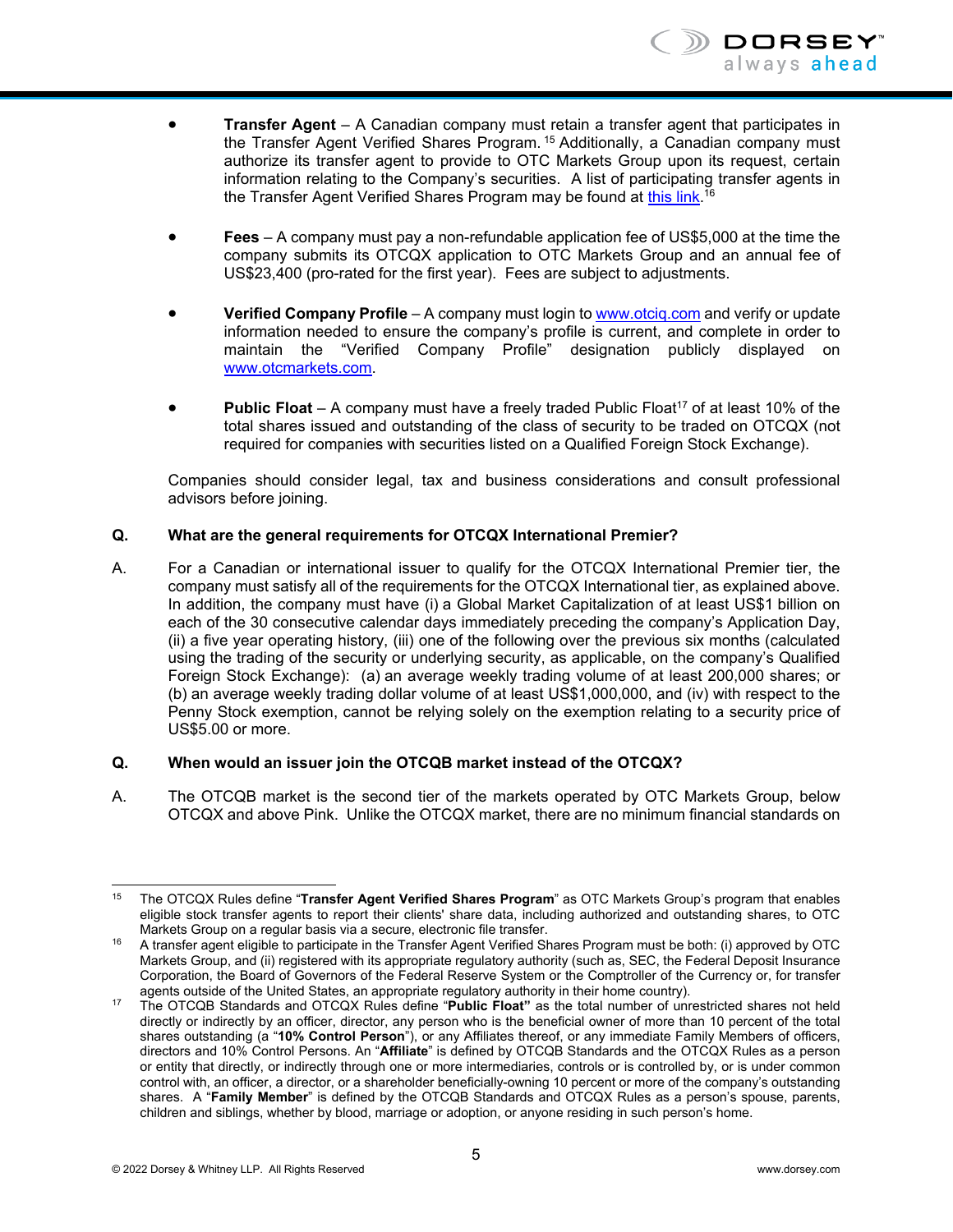the OTCQB market other than a US\$0.01 minimum bid price and the requirement that companies may not be in bankruptcy. Issuers that do not qualify for the OTCQX may qualify for the OTCQB.

#### **Q. What are the general OTCQB Standards?**

- A. Canadian and international issuers may qualify for the OTCQB market by satisfying the following requirements:18
	- **SEC Registration, Qualified Foreign Stock Exchange with Exemption, or Regulation A** – A Canadian or other international company must generally satisfy one of the following three conditions: (i) the company must be an SEC Reporting Company and must be current in its obligations; (ii) the company must be an International Company listed on a Qualified Foreign Stock Exchange (such as the TSX, TSXV, NEO or CSE) and be in good standing with the exchange it is listed on and be current and fully compliant with the disclosure requirements of Exchange Act Rule 12g3-2(b) except as permitted in the definition of International Company19; or (iii) be a Regulation A Reporting Company20 current in its SEC reporting obligations.<sup>21</sup>

**Audited Financial Statements** – A company must have audited annual financial statements prepared in accordance with U.S. GAAP or, for International Reporting Companies<sup>22</sup>, IFRS or an IFRS equivalent, as applicable, containing an audit opinion that is not adverse, disclaimed, or qualified. Audits must be conducted by an auditor registered with the Public Company Accounting Oversight Board ("**PCAOB**"). International Reporting Companies and Regulation A Reporting Companies are exempt from the PCAOB requirement. For Regulation A Reporting Companies, the exemption from PCAOB requirements covers initial eligibility only. Subsequent annual financial statements are required to have a PCAOB audit.

 **Priced Quotation** – Generally, a company must have a primary class of securities with proprietary priced quotations published by a Market Maker on OTC Link ATS with a closing bid price of at least US\$0.01 (a) on each of the 30 days immediately preceding the

(ii) If such company is not eligible to rely on the exemption from registration provided by Exchange Act Rule 12g3-2(b) because it does not

l

<sup>&</sup>lt;sup>18</sup> This Guide does not address the OTCQB qualification requirements for certain U.S. companies, U.S. financial institutions and non-U.S. companies that are owned and controlled primarily by U.S. persons. 19 The OTCQB Standards define an "**International Company**" as company that is incorporated outside the U.S. and meets

one of the following conditions:

<sup>(</sup>i) The company eligible to rely on the exemption from registration provided by Exchange Act Rule 12g3-2(b) and is current and fully compliant in its obligations thereunder, or

a. meet the definition of a "foreign private issuer" as that term is used in Exchange Act Rule 12g3-2(b), or

b. maintain a primary trading market in a foreign jurisdiction as set forth in Exchange Act Rule 12g3-2(b), and the company is not otherwise required to register under Exchange Act Section 12(g), and is

otherwise current and fully compliant with the obligations of a company relying on the exemption from registration provided by Exchange Act Rule 12g3-2(b).

<sup>20</sup> The OTCQB Standards define a "**Regulation A Reporting Company**" as company subject to the reporting obligations under Tier 2 of Regulation A under the Securities Act.<br>21 In extremely rare situations, a Canadian or other international company may instead qualify for the OTCQB as an

<sup>&</sup>quot;**Alternative Reporting Company**". An Alternative Reporting Company is a company that does not satisfy any of the three main conditions, is incorporated outside the United States and meets all of the following criteria: (i) is not listed on a non-U.S. exchange; (ii) no more than 45 percent of its securities trading takes place outside of the U.S. markets; (iii) a majority of its outstanding voting securities are held directly or indirectly by U.S. residents; (iv) a majority of its executive officers or directors are U.S. citizens or residents; (v) a majority of its assets are located in the U.S.; and (vi) its business is administered principally in the U.S. Alternative Reporting Companies are subject to additional requirements that are

not described in this Guide. 22 The OTCQB Standards define an "**International Reporting Company**" as an International Company that is current and fully compliant with the disclosure requirements of Exchange Act Rule 12g3-2(b) and is listed on a Qualified Foreign Stock Exchange.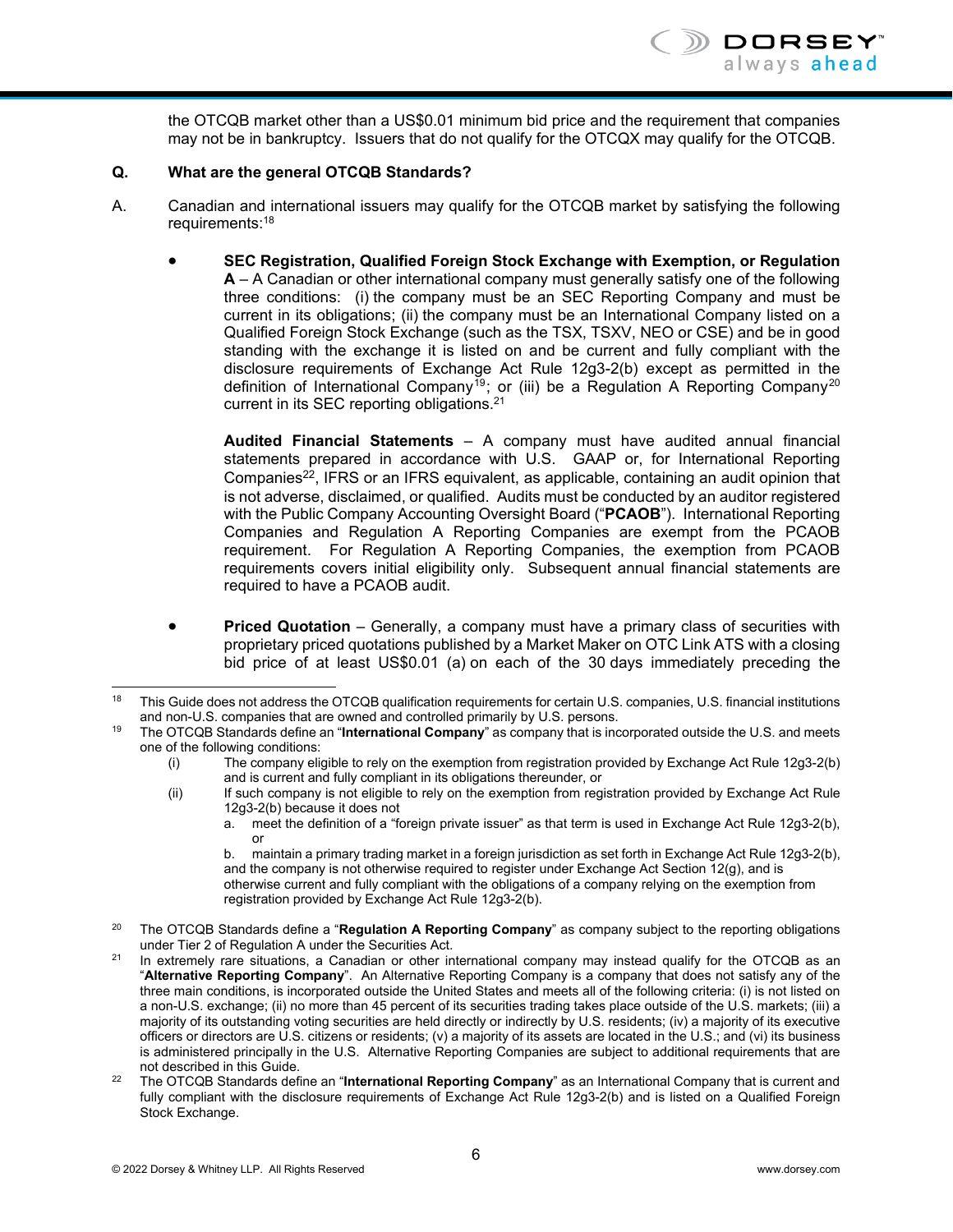

company's application for admission to the OTCQB and (b) as of the date OTC Markets Group approves its application to join the OTCQB. For companies that do not have existing Market Maker quotes, it may be necessary to identify a Market Maker to file a Form 211 with FINRA to authorize the commencement of quotations. The OTC Markets Group has discretion in granting exemption from the minimum bid price requirement after FINRA approval of a company's Form 211 or OTC Markets Group's current information designation. See, "*What is the process for complying with Rule 15c2-11*?," below.

- **Bankruptcy** A company must not be subject to any Bankruptcy or reorganization proceedings.
- **Good Standing** A company must be duly organized, validly existing and in good standing under the laws of each jurisdiction in which the company is organized or does business.
- **Transfer Agent** A company incorporated in Canada or the U.S. must retain a transfer agent that participates in the Transfer Agent Verified Shares Program and authorize such agent to provide to OTC Markets Group, upon request, certain information related to the company's securities. A list of participating transfer agents in the Transfer Agent Verified Shares Program may be found at this link.
- **Fees** A company must pay a non-refundable application fee of US\$5,000 at the time the company submits its OTCQB application to OTC Markets Group and an annual fee of US\$14,220 for each twelve month period (or a semi-annually of US\$7,620). Fees are subject to adjustments.
- **Letter of Introduction (if applicable)** International Reporting Companies who are not trading on OTCQB immediately prior to applying for trading on the OTCQX, must provide a Letter of Introduction from a pre-approved Sponsor to OTC Markets Group. Dorsey & Whitney LLP is a pre-approved Sponsor.
- **Shareholders** A company must have at least 50 beneficial shareholders, each owning at least 100 shares.
- **Public Float** A company must have a freely traded Public Float of at least 10% of the total shares issued and outstanding of the class of security to be traded on OTCQB. A company applying to the OTCQB with a freely traded Public Float above 5% but below 10% of the total shares issued and outstanding, and a market value of Public Float of at least US\$2 million, or that has a separate class of securities traded on a national exchange, may apply in writing to OTC Markets Group for an exemption, which exemption may be granted by OTC Markets Group in its sole and absolute discretion.
- **Verified Company Profile** A company must login to www.otciq.com and verify or update information needed to ensure the company's profile is current, and complete in order to maintain the "Verified Company Profile" designation publicly displayed on www.otcmarkets.com.

As with OTCQX, companies seeking admission to the OTCQB should consider legal, tax and business considerations before joining and consult professional advisors.

#### **Q. What is the process for complying with Rule 15c2-11?**

A. Rule 15c2-11 establishes the requirements for companies to have a public market by governing a broker's ability to submit or publish quotations (i.e. bids and offers) in OTC securities in trading systems such as the OTC Link ATS. Rule 15c2-11 requires that current information about an issuer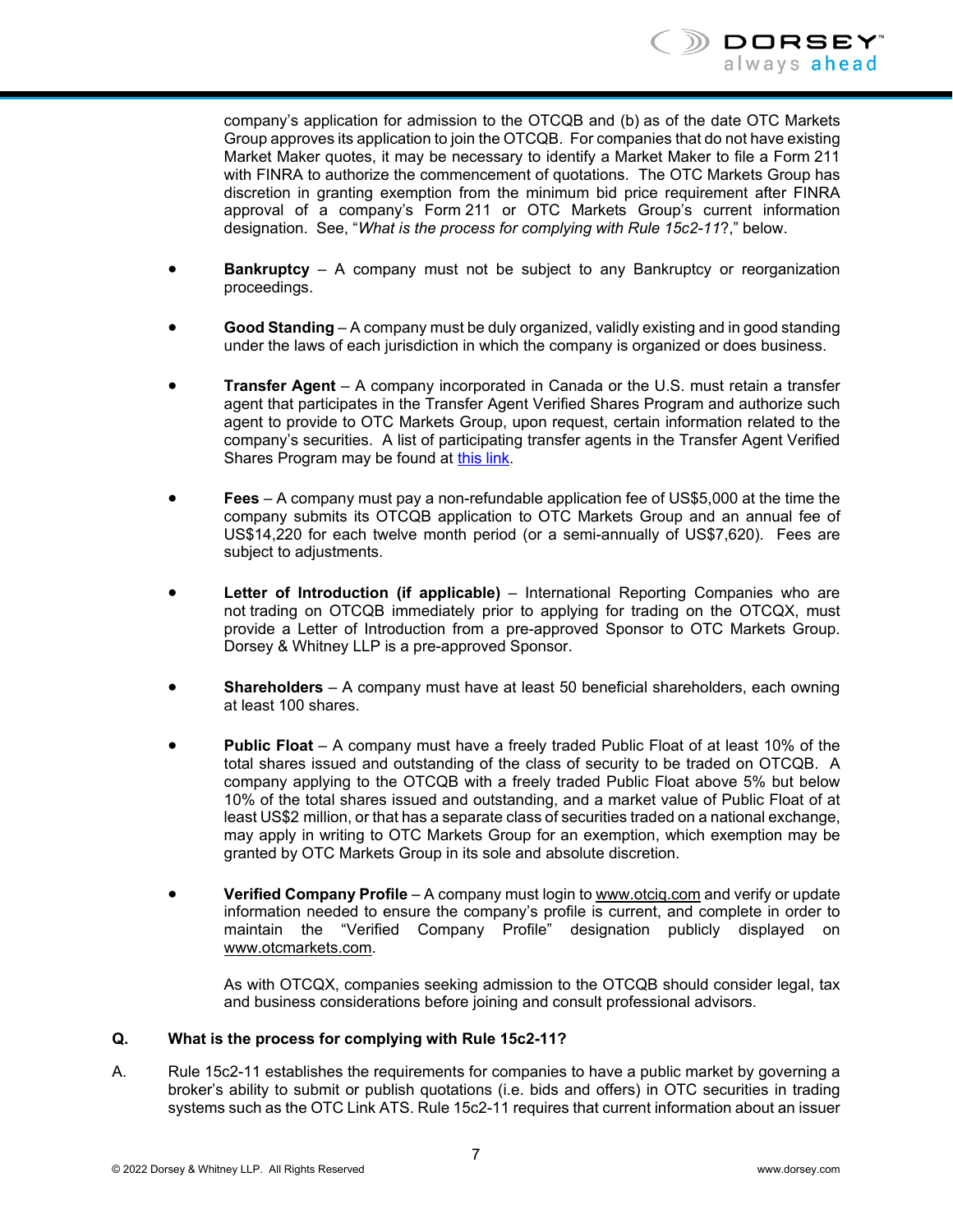

be publicly available in order for a security to become quoted initially, and remain quoted on an ongoing basis. The OTC Link ATS functions as a "qualified interdealer quotation system" and brokers are able to rely on OTC Markets Group's current information designations in lieu of submitting a Form 211 with FINRA. Rule 15c2-11 does not apply to the underlying transactions or the ability of an investor to buy or sell a security, but rather the ability to publish a quotation, or an "indication of interest," to the greater investing public.

#### **Q. Do I need a Market Maker to submit a Form 211 to FINRA?**

A. No. Under amended Rule 15c2-11 brokers are able to rely upon on a "qualified interdealer quotation system" (such as OTC Link ATS) current information designations in lieu of submitting a Form 211 with FINRA. Consequently, the OTC Markets Group may determine that an issuer satisfies the current information requirements of Rule 15c2-11 by meeting OTCQX or OTCQB informational standards for Canadian or international issuers (i.e., SEC Reporting Company, International Company listed on a Qualified Foreign Stock Exchange or a Regulation A Reporting Company, in each case current in its disclosure obligations). An issuer will need a Market Maker to submit quotations.

#### **Q. Should I join OTCQX or OTCQB?**

A. Most Canadian and other international companies that are eligible to do so, join the OTCQX market. Joining OTCQB may be appropriate for companies that do not qualify for OTCQX for a variety of reasons.

#### **Q. Will joining OTCQX or OTCQB prevent me from raising capital in the United States or Canada?**

A. No. As long as 55% of worldwide trading in your securities continue to occur in Canada, joining OTCQX or OTCQB will not affect a company's ability to raise capital in Canada. Further, companies included on the OTCQX and OTCQB markets can still raise capital in the United States through either private placements exempt from the registration requirements of the Securities Act of 1933, as amended (the "**Securities Act**"), and applicable state securities laws or in public registered offerings under the Securities Act and state securities laws.

Our experience is that Canadian companies listed on the TSX or TSXV usually maintain more than 55% of their worldwide trading in Canada after obtaining a quotation on the OTCQX or OTCQB. Companies listed on other Canadian exchanges with smaller trading volumes may be at a higher risk of Canadian trading being reduced to below 55% of worldwide trading. If less than 55% of worldwide trading occurs in Canada and more than 20% of worldwide trading occurs in the U.S. during any fiscal year, a company will become subject to certain additional U.S. legal requirements relating to offers and sales of securities outside the United States.

#### **Q. Will my company automatically be subject to reporting requirements in the United States and compliance with Sarbanes-Oxley if my company joins OTCQX or OTCQB?**

A. No. The OTCQX and OTCQB markets do not require companies to be registered or reporting under the Exchange Act. There are exemptions, such as Rule 12g3-2(b), available from the registration and reporting requirements of the Exchange Act and the requirements of Sarbanes-Oxley as long as certain requirements are met. Consequently, your company may qualify for an exemption and join OTCQX or OTCQB without registration or reporting under the Exchange Act. If U.S. trading volumes become so significant that trading in Canada plus any second non-US. country the company chooses is reduced to less than an aggregate of 55% of worldwide trading in the security during the company's fiscal year, the Rule 12g3-2(b) exemption would cease to be available and the company would need to determine if another exemption from SEC registration requirements is available. In our experience, this rarely occurs if the security is listed on the TSX or TSXV.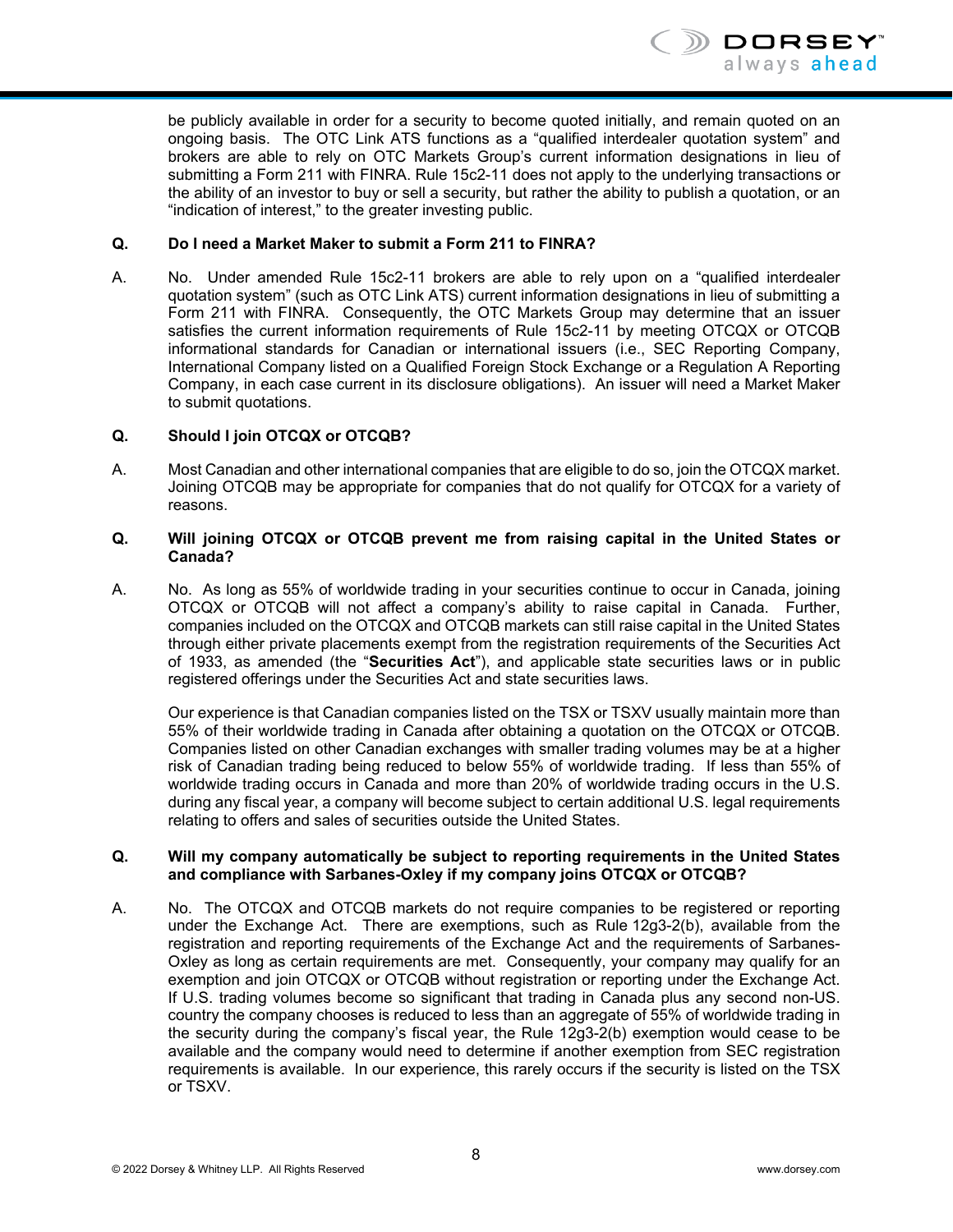

#### **Q. Will investors in the United States be able to freely purchase and sell our securities on OTCQX or OTCQB?**

A. Yes, in most cases, unrestricted securities may be purchased and sold on OTCQX or OTCQB in the same way that similar securities are sold on NYSE, NYSE American or NASDAQ. United States registered broker-dealers can effect purchase and sale transactions in securities that are quoted on  $OTCQX$  or  $OTCQB$  in compliance with applicable U.S. securities law<sup>23</sup>. Restricted securities<sup>24</sup> may only be resold pursuant to exemptions under the Securities Act.

#### **Q. Does my company need to be incorporated in the United States or have United States operations?**

A. No. A number of companies incorporated in Canada, Europe, Asia, Australia and many tax favorable jurisdictions have joined OTCQX or OTCQB. A company is not required to have United States operations, management or directors to join OTCQX or OTCQB.

#### **Q. Will my company incur United States corporate taxes for joining OTCQX or OTCQB?**

A. No. There are no United States tax consequences to a company for simply joining OTCQX or OTCQB. Similar to investments in other securities, U.S. investors may have tax consequences as a result of making investments in foreign companies and they should consult their tax professionals before making any investment. If your company conducts business in the United States, your company may be subject to United States tax consequences and you should consult your U.S. tax advisor.

#### **Q. Do we need to hire an independent consultant to join OTCQX or OTCQB?**

A. No. Companies are not required to hire an independent consultant to assist with an OTCQX or OTCQB application. However, as discussed above, qualified foreign issuers seeking to qualify under OTCQX International Premier and the OTCQX International standards are required to have a letter of introduction from a pre-approved Sponsor, subject to certain exceptions. A Sponsor is required to satisfy certain minimum criteria and be approved by the OTC Markets Group. A Sponsor may be an attorney, investment bank or, if the company is quoting, or plans to quote, its securities in ADR form on OTCQX or OTCQB, an ADR depositary. Your Sponsor can assist you with your application. Dorsey & Whitney LLP is a pre-approved Sponsor.

#### **Q. How long does it take for my company to join OTCQX or OTCQB?**

A. Applications for foreign companies that satisfy the standards of OTCQX or OTCQB and qualify for the exemption under Rule 12g3-2(b) can generally be completed in approximately eight weeks. Clearance of the Form 211 by a Market Maker with the FINRA OTC Compliance Unit or completion of due diligence by OTC Markets Group to determine that an issuer satisfies the current information requirements of Rule 15c2-11 may delay the process. Overall, joining OTCQX or OTCQB takes significantly less time than the process of registering with the SEC and listing on a traditional stock exchange.

#### **Q. How complicated is the process for joining OTCQX or OTCQB?**

<sup>23</sup> All purchases and sales through a broker-dealer must be made in compliance with applicable state securities laws and state broker-dealer registration requirements. According to the OTC Markets Group, as of July 2020, issuers quoted on the OTCQX are exempt in 37 states and issuers quoted on the OTCQB are exempt in 33 states for blue sky purposes. Canadian issuers listed in the Mergent manual may be exempt in certain additional states pursuant to the manual exemption for blue sky purposes. Other exemptions (or registration) may be available in states that do not recognize a

<sup>&</sup>lt;sup>24</sup> Rule 144(a)(3) under the Securities Act sets forth the definition of "restricted securities." Generally, securities that are issued without registration in private transactions (such as private placements under Section 4(a)(2) of the Securities Act or pursuant to Rule 506 of Regulation D) and securities issued in off-shore transactions by U.S. Domestic Issuers under Rule 903 of Regulation S are deemed to be restricted securities.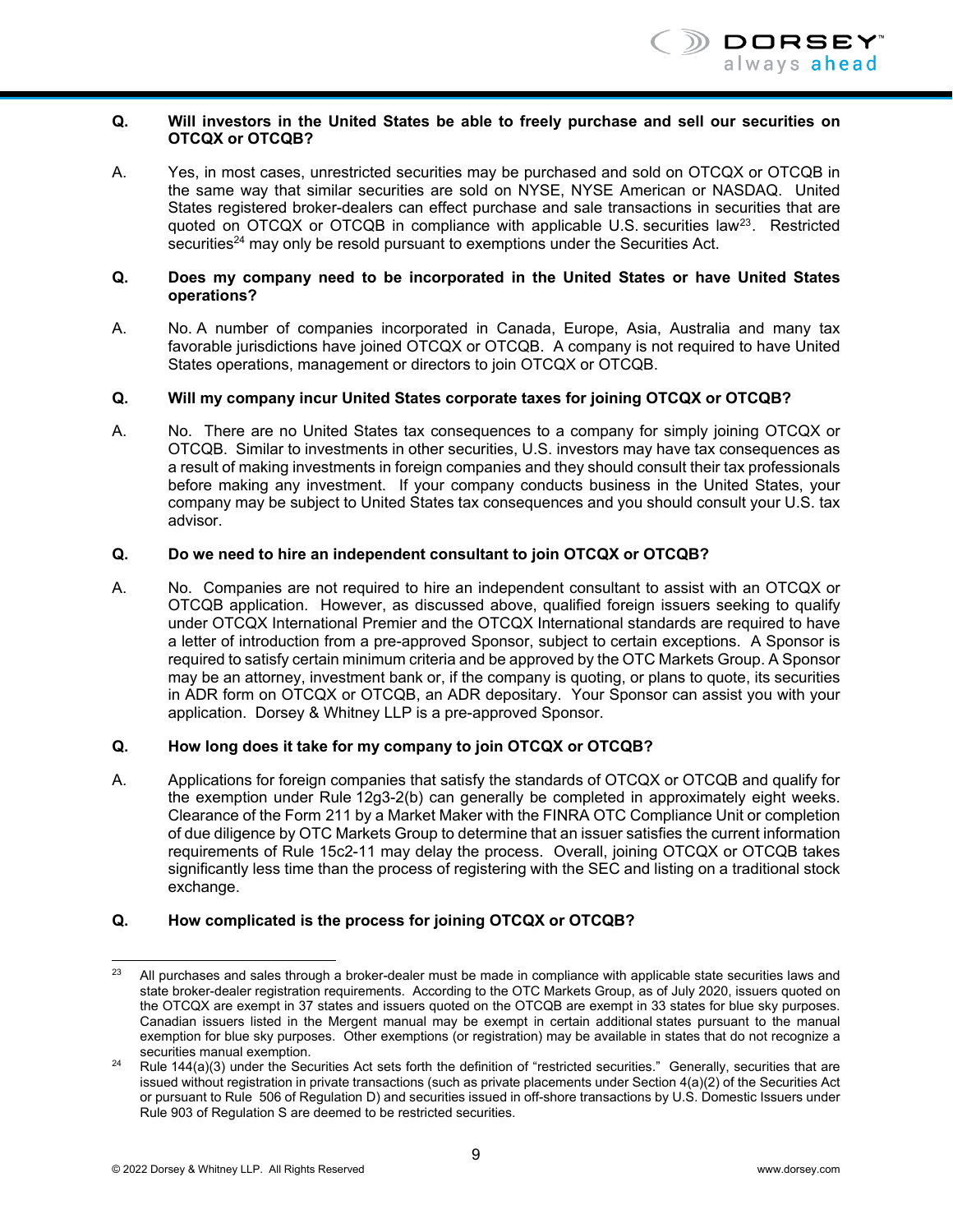

A. For qualified foreign issuers, applying to join OTCQX or OTCQB is less burdensome than listing on a traditional stock exchange in the United States since no SEC registration is generally required. The staff of OTC Markets Group, together with your Sponsor, will assist you with the process.

#### **Q. What fees can we expect for joining OTCQX or OTCQB?**

A. The fees and costs for joining OTCQX include an initial application fee of US\$5,000 and an annual fee of US\$23,400 (pro rated for the first year). For OTCQB, the initial application fee is US\$5,000 and the annual fee is US\$14,220 (or US\$7,620 semi-annually). A company must also pay its professionals' fees, including fees paid to its Sponsor. You should consult with your professional advisors as fees for professionals will vary depending on your company's individual circumstances. Additional optional items can include for OTCQB companies that desire to use the OTC's Blue Sky Monitoring Service, the related annual fee of US\$3,000 (this service is provided free to OTCQX companies).

#### **Q. Does my company need to qualify as a Foreign Private Issuer to join OTCQX or OTCQB?**

A. No. However, OTCQX and OTCQB have different standards for U.S. Domestic Issuers (as defined under "*United States Securities Law Compliance – Determination of Foreign Private Issuer Status*" below), who don't otherwise comply with the eligibility rules for the OTCQX International Premier and OTCQX International or who seek admission on the OTCQB. This Guide does not cover the requirements for such issuers.

#### **Q. Does joining OTCQX or OTCQB increase our exposure to liability in the United States?**

A. The question of liability under securities laws is complex. Companies that do not register with the SEC generally have less exposure to regulatory action by the SEC. However, every company that makes use of interstate commerce in the United States is subject to compliance with and liability under U.S. securities laws. Some of the key considerations are outlined under "U.S. Securities Law Liability", below.

This Guide summarizes the following topics of interest to Canadian companies considering joining the OTCQX or OTCQB markets:

- OTCQX Initial Qualification Standards for International Companies;
- **•** OTCQX Continuing Standards;
- OTCQB Initial Qualification Standards for International Companies;
- **OTCQB Continuing Standards;**
- U.S. Securities Law Compliance;
- Capital Raising in the United States;
- U.S. Securities Law Liability; and
- An Overview of the Process of Joining OTCQX/OTCQB.

This Guide is intended to provide general information for Canadian and foreign issuers related to joining the OTCQX or OTCQB markets and is not intended to provide definitive legal or tax advice. No legal, tax or business decisions should be based solely on its content. This Guide does not cover the standards for admission for U.S. Domestic Issuers (as defined under "*United States Securities Law Compliance – Determination of Foreign Private Issuer Status*" below), who don't otherwise comply with the eligibility rules for the OTCQX International Premier and OTCQX International, or who seek admission on the OTCQB.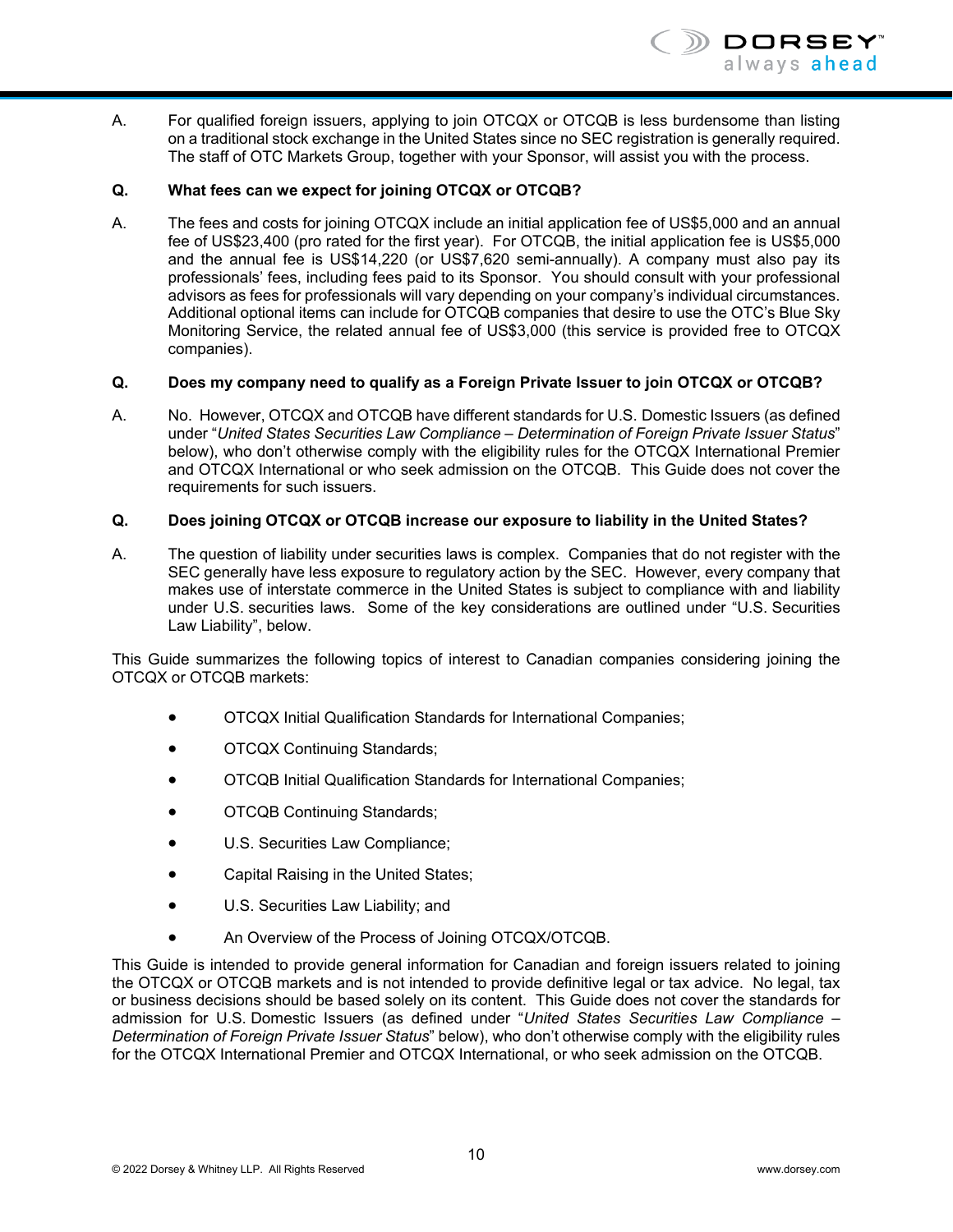

# **I. OTCQX INITIAL QUALIFICATION STANDARDS FOR INTERNATIONAL COMPANIES**

There are two tiers or standards for qualification on OTCQX for international companies: OTCQX International Premier and OTCQX International. An issuer must meet specified OTCQX qualification criteria and provide ongoing public disclosure to qualify for OTCQX. The OTCQX Rules for International Companies (the "**OTCQX Rules**") prescribe the following OTCQX admission requirements for non-U.S. companies.25

# **A. OTCQX International Premier**

Designed for large-market capitalization, international-exchange-listed issuers, admission to this tier has the following requirements:

- A Global Market Capitalization of at least US\$1 billion on each of the 30 consecutive calendar days immediately preceding the company's Application Day;
- A five year operating history;
- One of the following over the previous six months (calculated using the trading of the security or underlying security, as applicable, on the company's Qualified Foreign Stock Exchange): (a) An average weekly trading volume of at least 200,000 shares; or (b) an average weekly trading dollar volume of at least US\$1,000,000;
- The company must meet all of the requirements of the OTCQX International tier mentioned below; and
- With respect to the Penny Stock exemption, cannot be relying solely on the exemption relating to a security price of US\$5.00 or more.

# **B. OTCQX International**

OTCQX International is designed for companies listed on a Qualified Foreign Stock Exchange that are smaller than the companies that qualify for the OTCQX International Premier tier. Entry onto OTCQX International requires the following:

 **Penny Stock Exemption** – A company's security must meet one of the following exemptions consistent with the definition of a "Penny Stock" under Rule 3a51-1 of the Exchange Act: (1) the company has net tangible assets (*i.e.*, total assets less intangible assets and liabilities) of US\$2,000,000 or more, if the company has been in continuous operation for at least three years, or US\$5,000,000, if the company has been in continuous operation for less than three years, as demonstrated by audited financial statements dated less than fifteen months prior to the company's Application Day; (2) the company has average revenue of at least US\$6,000,000 for the last three years, as demonstrated by financial statements dated less than fifteen months prior to the company's Application Day; or (3) the company's shares have a bid price of US\$5.00 or more on the close of business on each of the 30 consecutive calendar days immediately preceding the company's Application Day, and as of the most recent fiscal year end have at least one of the following (A) net income of US\$500,000; (B) net tangible assets of US\$1,000,000; (C) revenues of US\$2,000,000; or (D) total assets of US\$5,000,000.

 $25$ 25 A company that does not meet the requirements for OTCQX International Premier or OTCQX will be required to qualify for OTCQX under the rules applicable to U.S. companies, which differ from the standards for foreign issuers.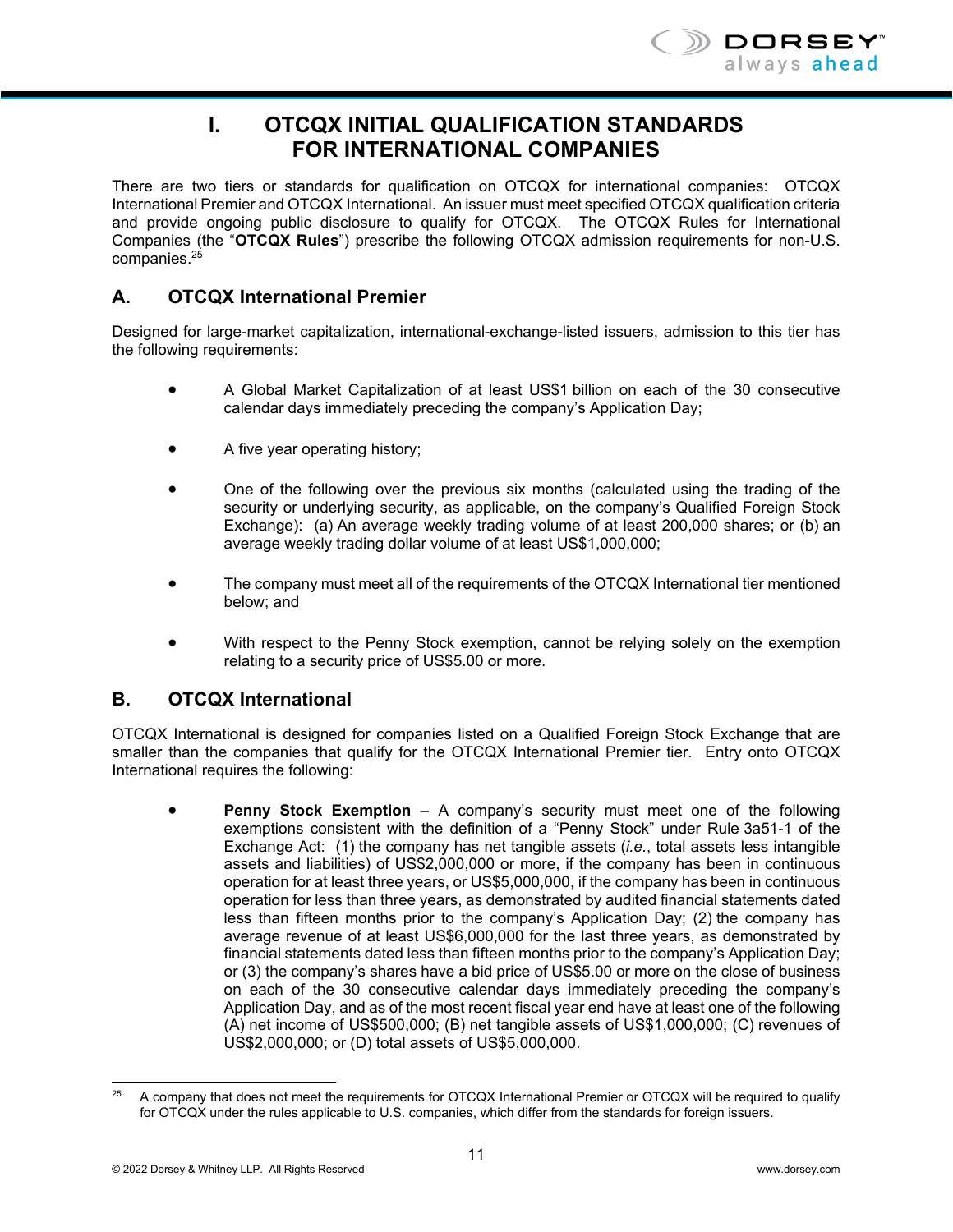

In the event that there has not been a prior public market for the company's securities in the U.S., and FINRA has approved a Form 211 with a bid price greater than US\$5.00 per share, or the OTC Markets Group conducts an initial review under Rule 15c2-11, then the company may apply in writing for an exemption from the requirement to maintain a bid price over US\$5.00 per share as of the close of business on each of the 30 consecutive days prior to the company's Application Day, which exemption may be granted by OTC Markets Group in its sole and absolute discretion. In such a case, the company may, demonstrate compliance with 3(A) - (D) above using its most recent annual, quarterly or current event report filed through EDGAR or the OTC Disclosure & News Service or a proforma financial statement (signed and certified by the CEO or CFO) posted through EDGAR or the OTC Disclosure & News Service.

- **Listing on a Qualified Non-U.S. Stock Exchange** A company must either (i) be listed on a Qualified Foreign Stock Exchange, such as the TSX, TSXV, NEO or CSE, or (ii) be an SEC Reporting Company or a Regulation A Reporting Company that complies with certain corporate governance requirements of the OTCQX.26 Most Canadian companies qualify for OTCQX via a listing on a Qualified Foreign Stock Exchange. Other Qualified Foreign Stock Exchanges include stock exchanges in Australia, China, Israel, Japan and the United Kingdom among other countries.
- **SEC Registration, Exemption or Regulation A** A company must satisfy one of the following three requirements. The company must either: (1) have a class of its securities registered under Section 12(g) of the Exchange Act and be current and fully compliant in its SEC reporting obligations; (2) be a Regulation A Reporting Company and be current and fully compliant with its SEC reporting obligations; or (3) have its securities listed on a Qualifying Foreign Stock Exchange and be eligible to rely on the exemption from SEC registration provided by Rule 12g3-2(b) and be current and fully compliant in its obligations thereunder;

If a company is relying on criteria (3) above, the company must satisfy both of the following two requirements: (i) the company must continue to publish in English, on a website such as the issuer's website, SEDAR or the OTC Markets Group's website, information that it (a) has made public or has been required to make public pursuant to Canadian law; (b) has filed or has been required to file with the TSX, TSXV, NEO, or CSE, as applicable, and which the TSX, TSXV, NEO, or CSE, as applicable, has made public; or (c) has distributed or has been required to be distributed to its security holders. Such documents include, but are not limited to, annual reports and interim reports (including financial statements), press releases and all other communications and documents distributed directly to security holders; and (ii) the company must not be required to register under Section 12(g) of the Exchange Act (see "*United States Securities Law Compliance"* below).

 **Price Quotation** – A company must have proprietary priced quotations published by at least one Market Maker in OTC Link® ATS. Many issuers listed in Canada already have Market Maker quotes on Pink, which can be confirmed on www.otcmarkets.com or by contacting OTC Markets Group. For companies that do not have existing Market Maker quotes, applicable securities rules require that, before a broker or dealer publishes proprietary quotes on a quotation medium, it must gather, review and retain certain information about the issuer. The Market Maker must subsequently file a Form 211 with the FINRA OTC Compliance Unit, along with two copies of the required issuer information.

 $26$ 26 The additional corporate governance requirements for an SEC Reporting Company or a Regulation A Reporting Company that is not listed on a Qualified Foreign Stock Exchange are (i) having a board of directors that includes at least two independent directors, (ii) having an audit committee, a majority of the members of which are independent directors, and (iii) for a company with common stock, voting preferred stock or their equivalent, conducting annual shareholders' meetings and making annual financial reports available to shareholders at least 15 calendar days prior to such meetings. Trusts, funds, and other similar companies may be exempted from these corporate governance requirements.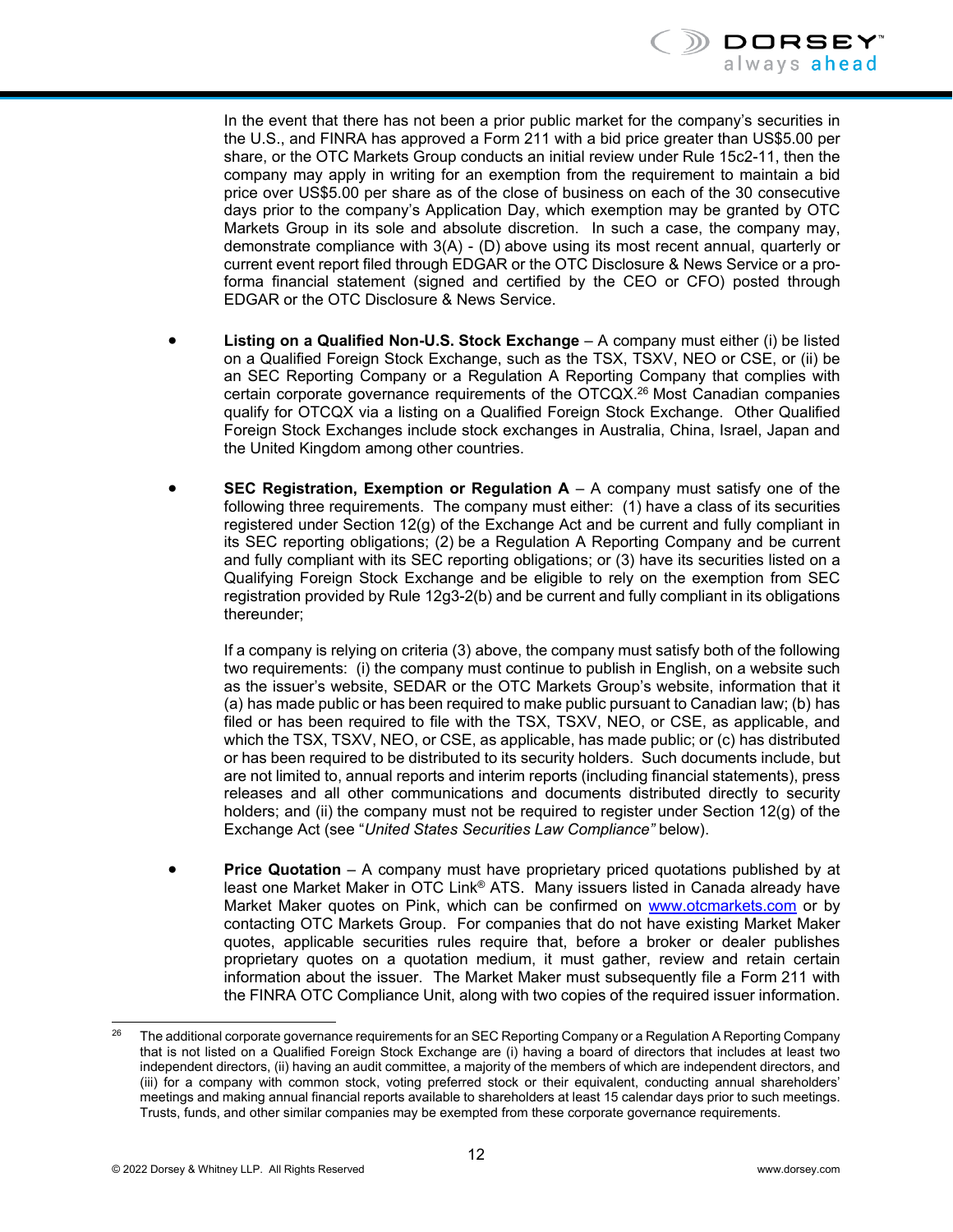

After a successful review, the FINRA Compliance Unit will notify the Market Maker that it may enter a quotation on the OTC Link system. The timeframe for locating a Market Maker, preparing and submitting the Form 211 and receiving FINRA approval of the Form 211 varies greatly, and can take from two to eight weeks, depending on the Market Maker and the review by FINRA. Alternatively, the completion of due diligence by OTC Markets Group to determine that an issuer satisfies the current information requirements of Rule 15c2-11 may take up to 8 weeks. A company applying to the OTCQX in conjunction with an initial review for quotation eligibility in accordance with Exchange Act Rule 15c2-11, shall have 3 days to meet this requirement. Third party consultants may be able to assist issuers with locating an appropriate Market Maker.

- **Bankruptcy** A company must not be subject to any Bankruptcy or reorganization proceedings.
- **Share Price** A company must have a minimum bid price of US\$0.25 per share as of the close of business on each of the 30 consecutive calendar days immediately preceding a company's Application Day. In the event that: (i) there has been no prior public market for a company's securities in the U.S., FINRA has approved a Form 211 relating to a company's securities with a bid price equal to or greater than US\$0.25 or the company's securities are traded on a Qualified Foreign Stock Exchange at a price equal to or greater than US\$0.25; (ii) the company is applying for admission to OTCQX in conjunction with an initial review for quotation eligibility; or (iii) a company is applying for admission to OTCQX immediately subsequent to delisting from a national securities exchange and has a minimum bid price of at least US\$0.10. Companies that are granted an exemption from having an initial bid price of US\$0.25 per share for 30 days prior to applying to OTCQX, either because they recently cleared a Form 211 through FINRA or because they are delisting from a national securities exchange, need to maintain the applicable initial bid price for their first 30 days on OTCQX.
- **Market Capitalization** A company must have a Global Market Capitalization of at least US\$10,000,000 on each of the 30 consecutive calendar days immediately preceding the company's Application Day.
- **Ongoing Operations** A company must have ongoing operations and not be a Shell Company or Blank-Check Company; provided, however, that the OTC Markets Group will consider quoting a SPAC on the OTCQX on a case-by-case basis.
- **Shareholders** A company must have at least 50 beneficial shareholders, each owning at least 100 shares.
- **Verified Company Profile** A company must login to www.otciq.com and verify or update information needed to ensure the company's profile is current, and complete in order to maintain the "Verified Company Profile" designation publicly displayed on www.otcmarkets.com.
- **Public Float** A company must have a freely traded Public Float of at least 10% of the total shares issued and outstanding of the class of security to be traded on OTCQX (not required for companies with securities listed on a Qualified Foreign Stock Exchange).

# **C. OTCQX Special Purpose Acquisition Company Eligibility Criteria**

A SPAC with substantial cash or investments and no prior operating history may be considered for admission to the OTCQX on a case-by-case basis. To be considered for admission on the OTCQX, a SPAC must satisfy all of the eligibility requirements of the OTCQX International tier, except with respect to the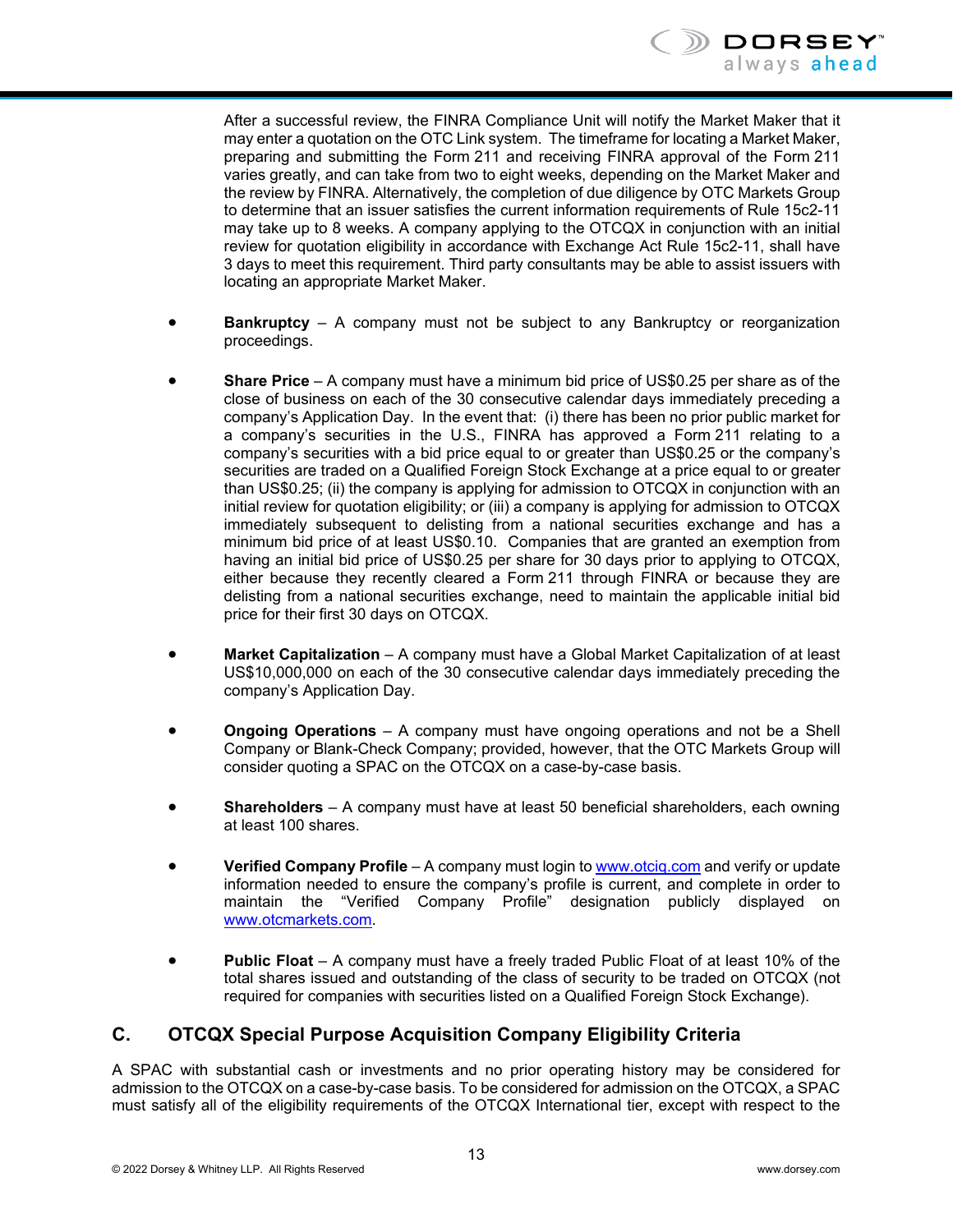

requirement that a company not be subject to any bankruptcy or reorganization proceedings, and must additionally satisfy the following two requirements: (i) have at least US\$20,000,000 in Public Float and (ii) have a minimum bid price of US\$5.00 per share as of the close of each of the 30 consecutive calendar days immediately preceding the company's application day.

# **D. Additional Requirements for OTCQX International Premier and OTCQX International**

- **Initial Disclosure** Unless a company is an SEC Reporting Company or a Regulation A Company, the company must, following the date of the company's submission of its OTCQX application, and prior to admission to the OTCQX, post in English, through the OTC Disclosure & News Service, annual reports for the prior three years (or such shorter time as the company has been existence) as well as any interim reports and other material disclosure subsequent to the most recent annual report required to be made publicly available pursuant to Rule 12g3-2(b). The OTCQX Rules require that a company's Sponsor notify OTC Markets Group when such initial disclosure has been posted. SEC Reporting Companies are only required to be current and fully compliant with their SEC reporting obligations. Regulation A Companies are required to be current and fully compliant with their SEC reporting obligations and their most recent financial statements that are required to be audited under Regulation A must be audited by an auditor registered with the Public Company Accounting Oversight Board.
- **Selection of a Sponsor (if applicable)**  $A$  company must<sup>27</sup> select a Sponsor for the purpose of having the Sponsor submit a Letter of Introduction to the OTC Markets Group. The Sponsor may be an attorney, investment bank or, if the company's securities are in ADR form, an ADR depositary. A company may appoint an attorney or investment bank Sponsor only if: (1) the Sponsor submits an application to the OTC Markets Group to serve as a Sponsor, and such application is approved; or (2) such Sponsor is already included on OTC Markets Group's pre-approved list. A company may appoint an ADR depositary Sponsor only if: (1) the ADR depositary is the ADR depositary for the company's sponsored ADR program; and (2) the ADR depositary is included on OTC Markets Group's pre-approved list. A company's Sponsor must meet the requirements and obligations outlined in Section 4 of the OTCQX Rules. Dorsey & Whitney LLP is a pre-approved Sponsor.
- **Letter of Introduction (if applicable)** After a company's initial disclosure has been posted, the company Sponsor is required to submit to OTC Markets Group a Letter of Introduction containing certain information as set forth in the OTCQX Rules.
- **Fees** A company must pay a non-refundable application fee of US\$5,000 at the time the company submits its OTCQX application to OTC Markets Group.
- **Transfer Agent**  A Canadian company must retain a transfer agent that participates in the Transfer Agent Verified Shares Program and authorize such agent to provide to OTC Markets Group, upon request, certain information related to the company's securities. A list of participating transfer agents in the Transfer Agent Verified Shares Program may be found at this link.

l 27 A company that applies to join OTCQX immediately subsequent to delisting from a national securities exchange including the NYSE, NYSE American or NASDAQ, and is in good standing with the exchange at the time of delisting, is exempt from the requirement to select an OTCQX Sponsor. A company with a class of securities listed on a national securities exchange including the NYSE, NYSE American or NASDAQ, that applies to have a separate class of securities traded on OTCQX is exempt from the requirement to select an OTCQX Sponsor.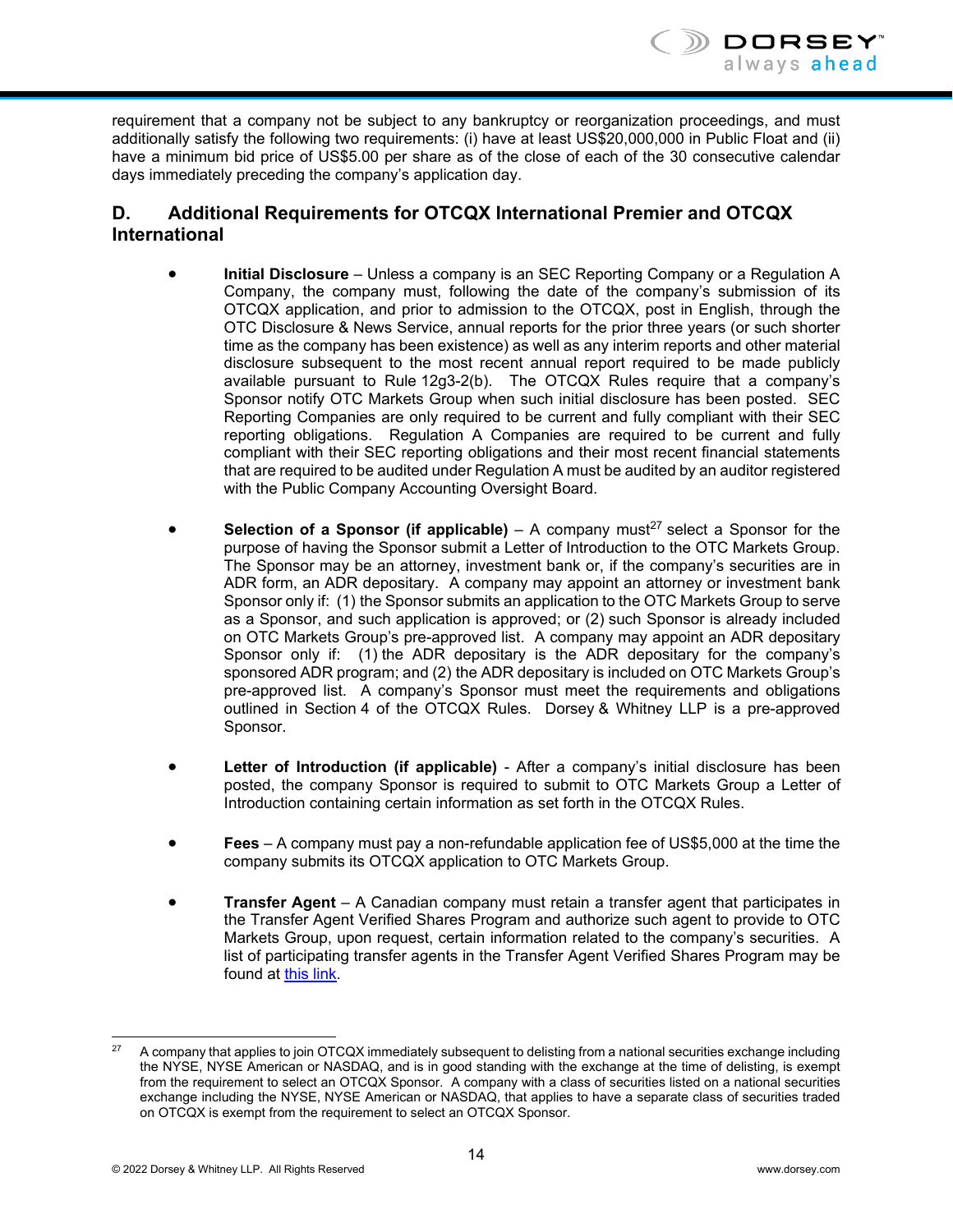

 **Personal Information Forms and Background Check Authorization Forms** - Personal Information Forms and Background Check Authorization Forms for each Executive Officer, Director, and beneficial owner of 5% or more of a class of a company's securities may be required to be submitted as part of the OTCQX application materials. The OTC Markets Group may exempt a company from the requirement to submit Personal Information Forms if a class of the company's securities trades on a Qualified Foreign Stock Exchange or if the company is applying for admission to OTCQX immediately subsequent to delisting from a national securities exchange including the NYSE, NYSE American or NASDAQ.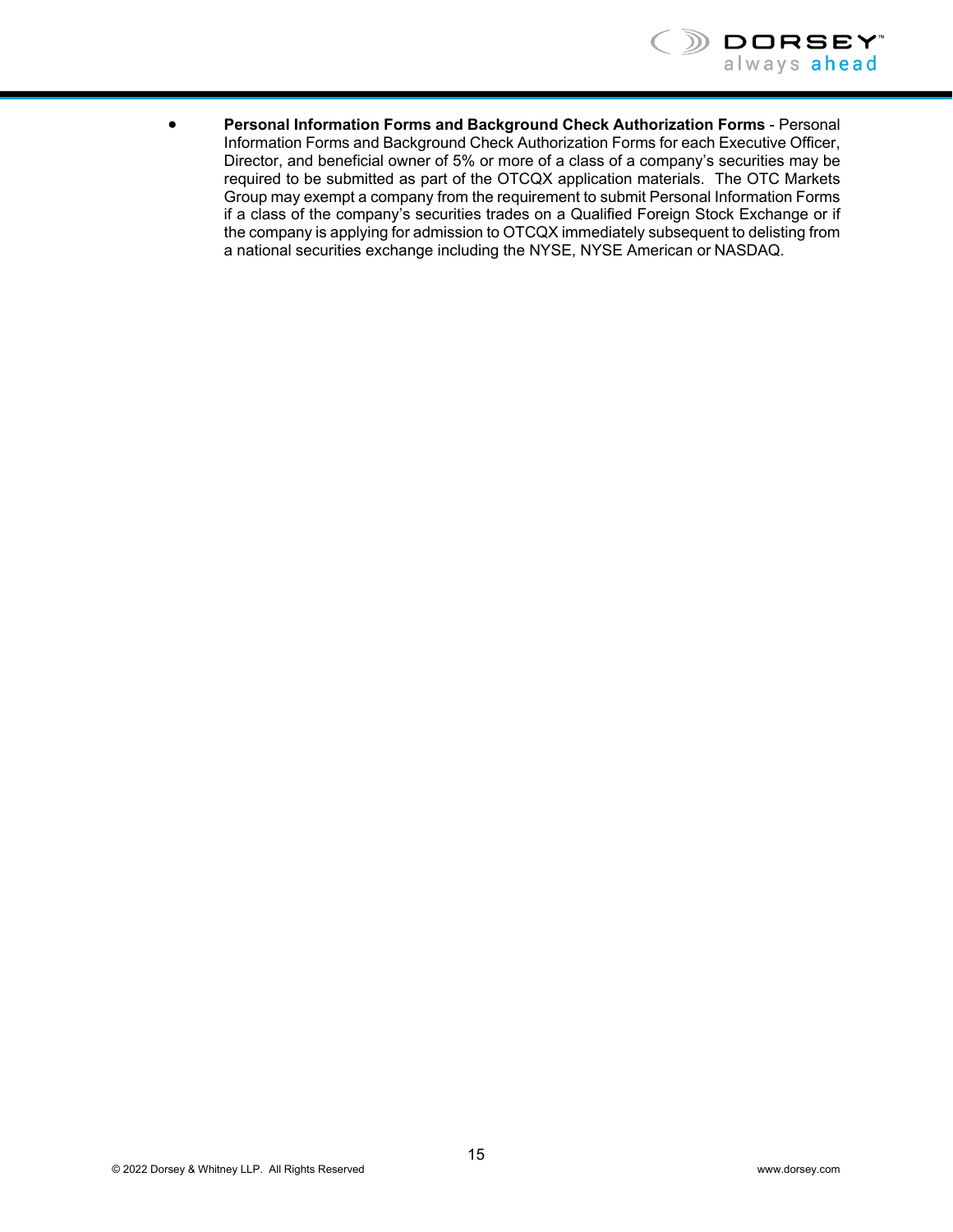

# **II. OTCQX CONTINUING STANDARDS**

The OTCQX Rules prescribe the following criteria which must be met in order to have a company continue having its securities standards:

# **A. Eligibility Criteria**

#### *OTCQX International*

For companies on the OTCQX International tier, a company must, as of its most recent fiscal year end comply with all of the initial qualification requirements except that a company must have: (a) a minimum bid price of US\$0.10 per share as of the close of business for at least one of every 30 consecutive calendar days; (b) a Global Market Capitalization of at least US\$5,000,000 for at least one of every 30 consecutive calendar days; and (c) at least 2 Market Makers publish priced quotations on OTC Link ATS within 90 days of a company joining OTCQX.

In the event that a company's bid price, or Global Market Capitalization falls below the minimum criteria, a cure period of 180 calendar days to regain compliance will begin, during which the minimum criteria must be met for 10 consecutive trading days.

#### *OTCQX International Premier*

For companies on the OTCQX International Premier tier, a company must, as of its most recent fiscal year end comply with all of the initial qualification requirements except that a company must have: (i) a Global Market Capitalization of at least US\$500,000,000 for at least one of every 30 consecutive calendar days; (ii) one of the following over the previous six months (calculated using the trading of the security or underlying security, as applicable, on a company's Qualified Foreign Stock Exchange): (A) an average weekly trading volume of at least 100,000 shares; or (B) an average weekly trading dollar volume of at least US\$500,000; and (iii) at least 4 Market Makers publish priced quotations on OTC Link ATS within 90 days of a company joining OTCQX.

# **B. Compliance with Rules**

Officers and directors of a company are responsible for compliance with the OTCQX Rules and are solely responsible for the content of information provided by the company through the OTC Disclosure & News Service.

#### **C. Compliance with Laws**

A company must comply with applicable securities laws of its country of domicile and applicable U.S. federal securities laws and U.S. state securities laws. A company must, at all times that its securities are on OTCQX, respond to requests from any securities regulator or self-regulatory organization in its country of domicile, any U.S. federal or state securities regulator and any U.S. self-regulatory organization.

# **D. Annual Fees**

A company must pay an annual fee of US\$23,400, pro-rated for the first year, to be paid in advance, by the first day of the December (that is, December 1) preceding each calendar year thereafter.

# **E. Responding to OTC Markets Group's Requests**

A company must respond to inquiries and requests from OTC Markets Group from time to time.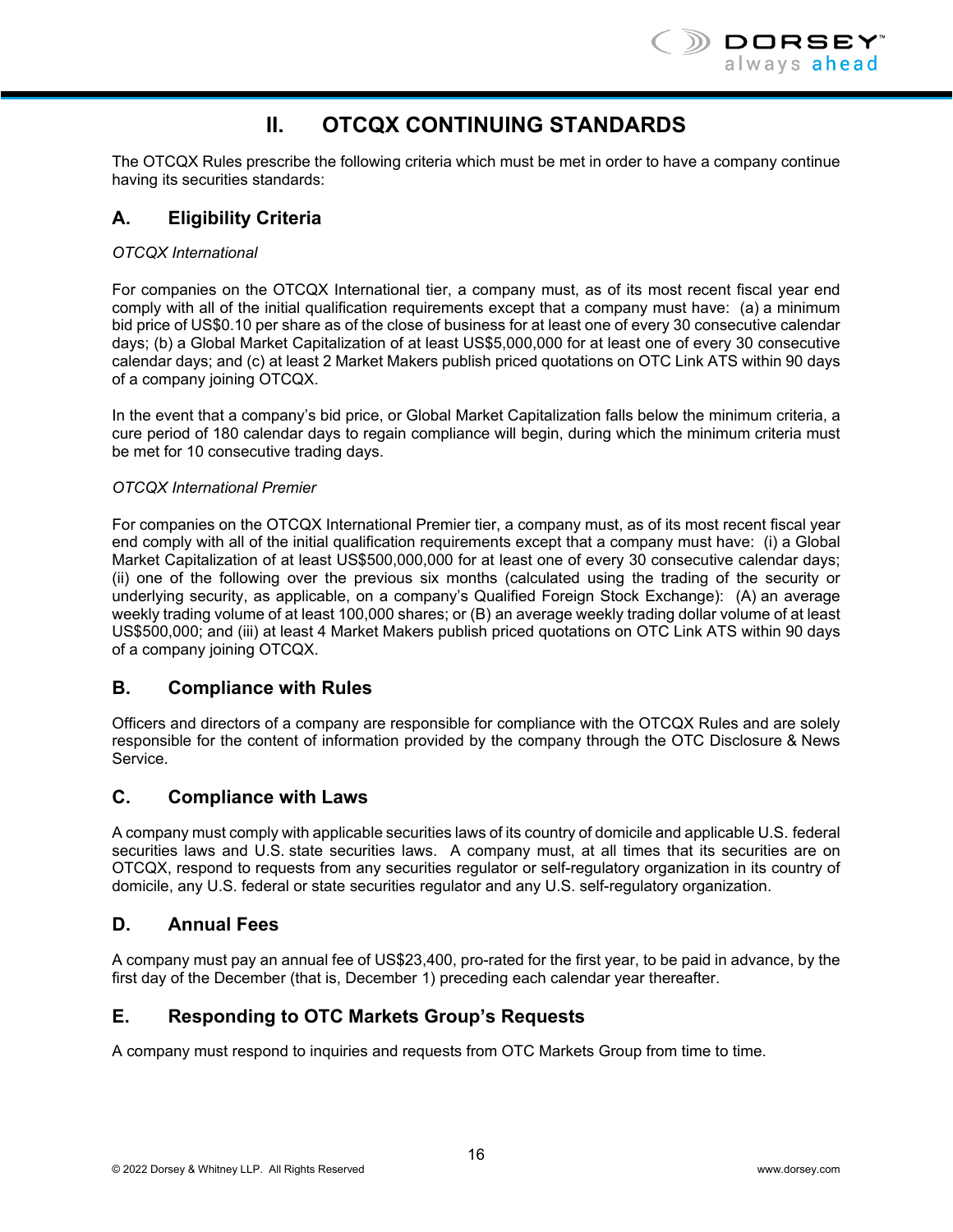

# **F. Ongoing Disclosure Obligations for SEC Reporting Companies**

If a company is subject to the reporting obligations of Section 13 of the Exchange Act, the company must continue to file, on an ongoing basis, all annual, quarterly and other interim reports required to be filed under the Exchange Act. In addition, if the company files annual reports with the SEC on Form 20-F or 40- F, and is not listed on a Qualified Foreign Stock Exchange, the company must also file with the SEC a Form 6-K containing at minimum an interim balance sheet and an income statement as of the end of its second fiscal quarter, within six months after the second fiscal quarter end.

# **G. Ongoing Disclosure Obligations for Non-Reporting Companies**

A company, so long as it is not subject to the reporting obligations of Section 13 of the Exchange Act, must ensure that the information required to be made publicly available pursuant to Rule 12g3-2(b) shall, on an ongoing basis, be posted in English through the OTC Disclosure & News Service. The company must also remain current and fully compliant in its obligations under Exchange Act Rule 12g3-2(b). Additionally, the company must provide confirmation of Rule 12g3-2(b) compliance through the Add Financial Report link in www.otciq.com using the Report Type titled "12g3-2(b) Confirmation" on an annual basis.

# **H. Ongoing Disclosure Obligations for Regulation A Reporting Companies**

A company that is a Regulation A Reporting Company, must file on an ongoing basis: (i) All annual, semiannual and other interim reports required to be filed on EDGAR under Regulation A, and within 45 days of the end of the first and third fiscal quarters where the company is not already required to file an annual or semiannual report must publish on EDGAR through Form 1-U quarterly disclosure including all information required in the company's semi-annual report; and (ii) on Form 1-U, copies of all proxies, proxy statements and all other material mailed by the Company to its shareholders with respect thereto, within 15 days of the mailing of such material.

# **I. Transfer Agent**

The company shall authorize its transfer agent to provide share information upon OTC Markets Group's request.

#### **J. Changes in Auditor**

A company must promptly notify OTC Markets Group if the company changes its independent public accountants regularly auditing the books, accounts and reports of the company.

#### **K. Maintain a Verified Company Profile**

At least once every six months, a company must submit a Company Update Form via www.otciq.com with the information needed to ensure that the Company Profile is current and complete, or verify that the Company Profile publicly displayed on www.otcmarkets.com is current to maintain the "Company Updated Profile" designation on the Company Profile page on www.otcmarkets.com.

# **L. OTCQX Sponsor**

A company may voluntarily retain an OTCQX Sponsor to provide ongoing advice and services. Such advisor will have no formal role under the OTCQX Rules.

#### **M. Stock Promotion**

If the OTC Markets Group determines, in its discretion, that a company's OTCQX securities have become the subject of promotional activities (irrespective of whether the company was involved directly or indirectly with the promotional activity) that have the effect of encouraging trading, OTC Markets Group may require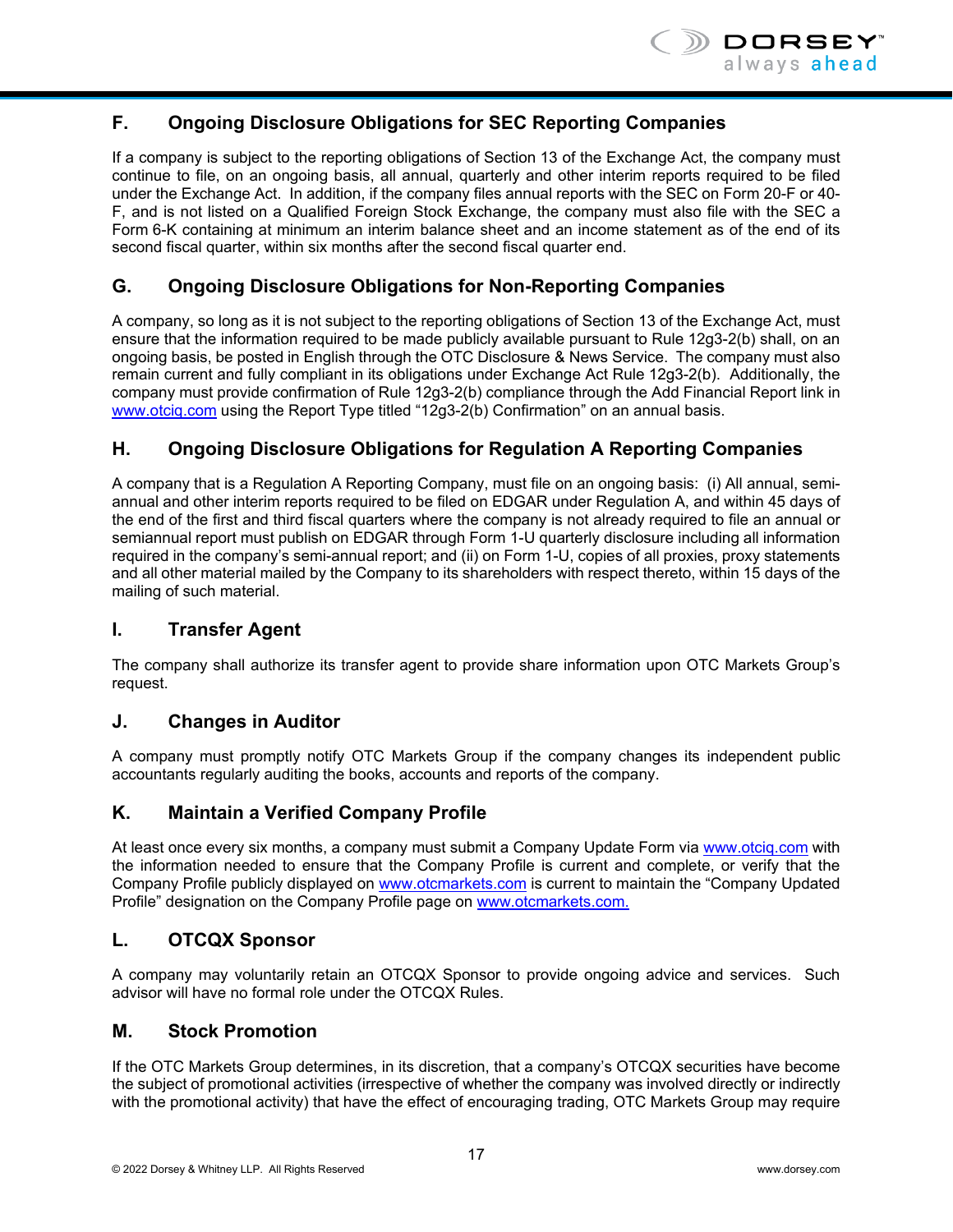

the company to provide additional public information regarding shareholdings of officers, directors and control persons, confirmation of shares outstanding, and any issuance of shares in the previous two years. The company must file such information through the OTC Disclosure & News Service. OTC Markets Group may also require submission of a Personal Information Form for any executive officer, director, or beneficial owner of 5% or more of a class of the company's securities. In addition, the OTC Markets Group may display a flag, shaped like a megaphone, on the promoted company's quote page on otcmarkets.com, with such flag to remain on a company's profile for a 15-day period following the last promotional activity. This easily identifiable designation is meant to alert investors, regulators, and market participants to the presence of promotional activity. OTC Markets Group encourages all its listed companies to educate themselves on the manipulative practices stock promoters use and has published a policy on stock promotion, issued best practices guidelines for issuers and launched a compliance statistics page on its website. A company may even be removed from OTCQX if it is the subject of a misleading and manipulative stock promotion that has, in OTC Markets Group's sole determination, a potentially negative impact on the integrity of the market.

# **N. Requirements Applicable to SEC Reporting and Regulation A Reporting Companies.**

A company that is an SEC Reporting Company or Regulation A Reporting Company must also comply with the following requirements:

- *Sales of Company Securities by Affiliates.* Prior to transacting in a company's securities through a broker-dealer, each officer, director or other "affiliate" of the company (within the meaning of Rule 144(a)(1) under the Securities Act) must make its status as an affiliate of the company known to the broker-dealer.
- *Redemption Requirements.* A company must not select any of its securities traded on OTCQX for redemption otherwise than by lot or pro rata, and will not set a redemption date earlier than 15 days after the date a corporate action is taken to authorize the redemption.
- *Changes in Form or Nature of Securities.* A company must not make any change in the form or nature of any of its securities traded on OTCQX, nor in the rights or privileges of the holders thereof, without having given 20 days' prior notice to OTC Markets Group of the proposed change.
- *Accounting Methods.* A company must not make any substantial change, nor may a company permit any subsidiary directly or indirectly controlled by a company to make any substantial change, in accounting methods, in policies as to depreciation and depletion or in bases of valuations of inventories or other assets, without notifying OTC Markets Group and disclosing the effect of any such change in a company's next succeeding quarterly and annual financial reports.

# **O. Change in Control**

If a company undergoes a Change in Control<sup>28</sup>, the company must notify OTC Markets Group, submit a Change in Control notification as well as a new OTCQX Application for International Companies and pay

<sup>28</sup> The OTCQX Rules defined "Change in Control" as any events resulting in:

<sup>(</sup>i) Any person becoming the beneficial owner, director or indirectly, of securities of the company representing fifty percent or more of the total voting power represented by the company's then outstanding voting securities;

<sup>(</sup>ii) The consummation of the sale or disposition by the company of all or substantially all of the company's assets;

<sup>(</sup>iii) A change in the composition of the company's board of directors occurring within a two year period, as a result of which fewer than a majority of the directors are directors immediately prior to such change; or

<sup>(</sup>iv) The consummation of a merger or consolidation of the Company with any other corporation, other than a merger or consolidation which would result in the voting securities of the Company outstanding immediately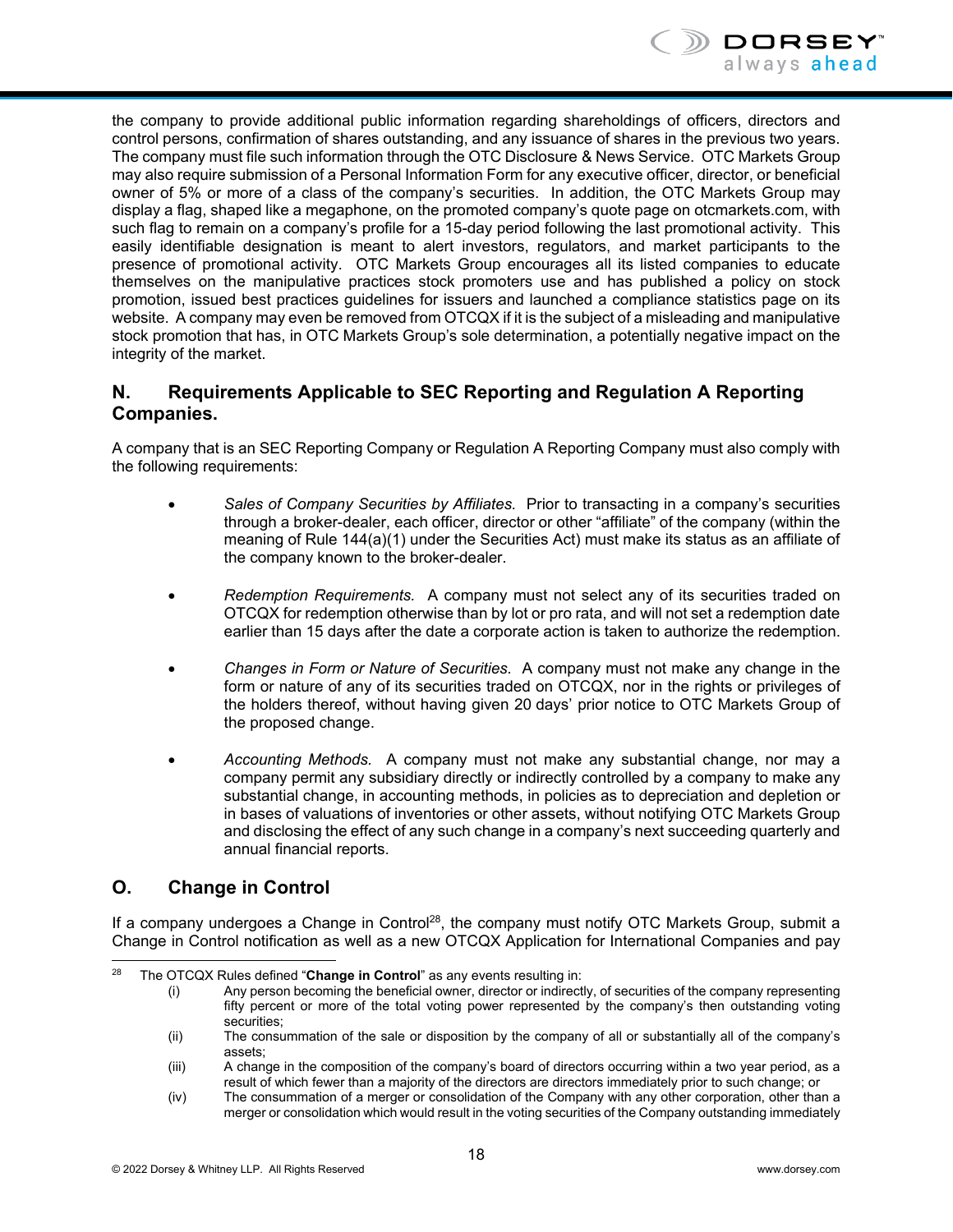

an application fee within 20 calendar days. OTC Markets Group may from time to time independently determine that a company has undergone a Change in Control, and in such case will notify the company of its determination. A company that fails to submit the required documentation and fees subsequent to a Change in Control may be suspended or removed from OTCQX in OTC Markets Group's sole and absolute discretion.

l

prior thereto continuing to represent (either by remaining outstanding or by being converted into voting securities of the surviving entity or its parent) at least fifty percent (50%) of the total voting power represented by the voting securities of the Company or such surviving entity or its parent outstanding immediately after such merger or consolidation.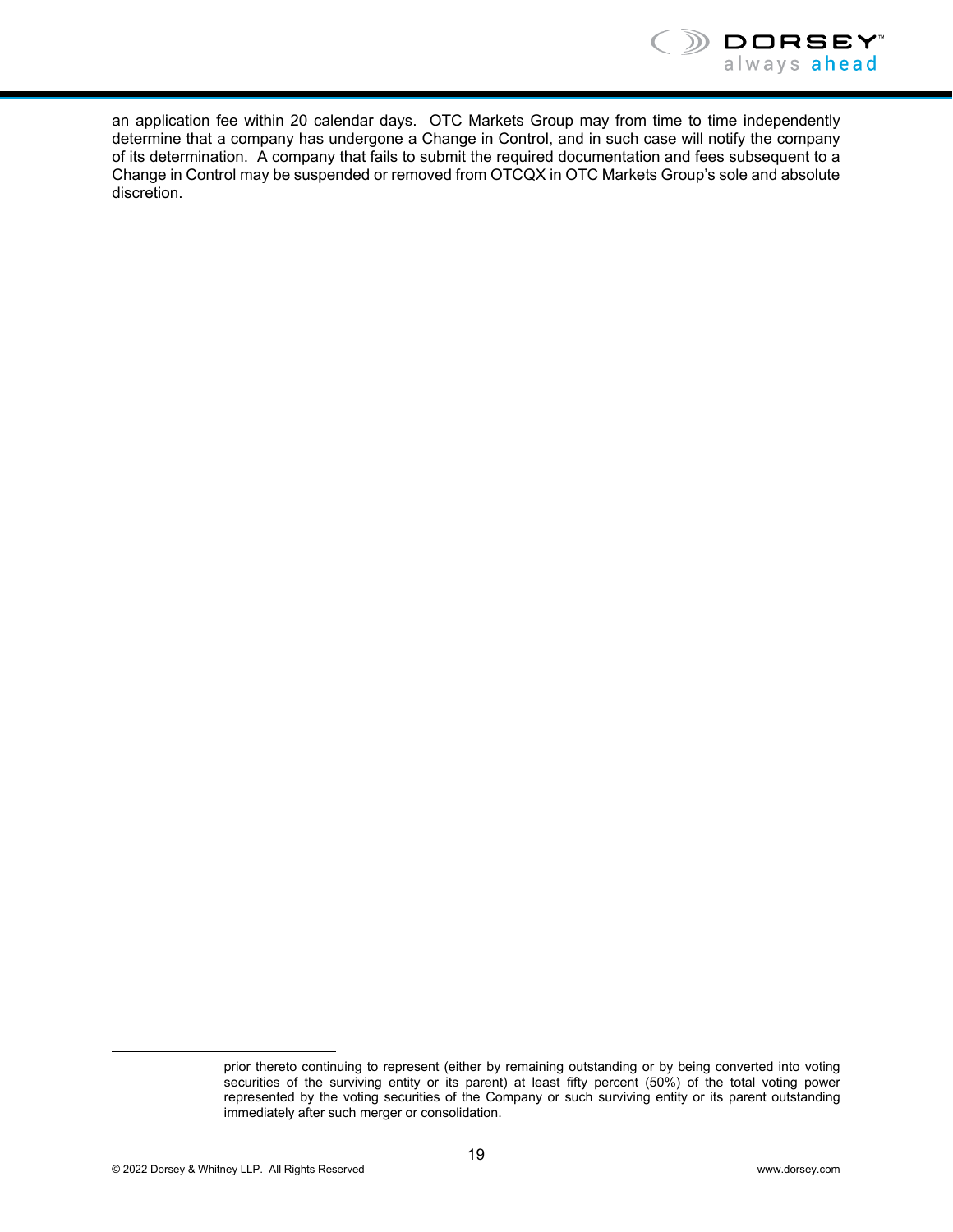# **III. OTCQB INITIAL QUALIFICATION STANDARDS FOR INTERNATIONAL COMPANIES**

To be eligible for the OTCQB market, a company must meet certain qualification criteria as specified in the OTCQB standards. There are no minimum financial standards for OTCQB other than a US\$0.01 minimum bid price. International issuers may qualify for OTCQB by satisfying the following requirements:<sup>29</sup>

# **A. OTCQB**

OTCQB is designed for early-stage and developing international companies. Entry onto OTCQB requires the following:

- **SEC Registration, Qualified Foreign Stock Exchange with Exemption, or Regulation A** – A company must satisfy one of the following three conditions: (i) the company must be an SEC Reporting Company and must be current in its obligations; (ii) the company must be an International Company listed on a Qualified Foreign Stock Exchange, such as the TSX, TSXV, NEO or CSE, be in good standing with the exchange it is listed on, and either (a) eligible for the Exchange Act Rule 12g3-2(b) exemption and current and fully compliant with the disclosure requirements of Exchange Act Rule 12g3-2(b), or (b) if the company is not eligible for Rule 12g3-2(b) because it either does not meet the definition of foreign private issuer or does not maintain its primary trading market in a foreign jurisdiction, the company must be both (x) otherwise current and fully compliant with the obligations of a company relying on the exemption from registration provided by Exchange Act Rule 12g3-2(b); and (y) not otherwise required to register under Section 12(g) of the Exchange Act; or (iii) be a Regulation A Reporting Company current in its SEC reporting obligations.30
- **Audited Financial Statements** A company must have audited annual financial statements prepared in accordance with U.S. GAAP or, for International Reporting Companies, IFRS or an IFRS equivalent, as applicable, containing an audit opinion that is not adverse, disclaimed, or qualified. Audits must be conducted by an auditor registered with the PCAOB. International Reporting Companies and Regulation A Reporting Companies are exempt from the PCAOB requirement. For Regulation A Reporting Companies, the exemption from PCAOB requirements covers initial eligibility only. Subsequent annual financial statements are required to have a PCAOB audit.
- **Price Quotation** Generally, a company must have proprietary priced quotations published by a Market Maker OTC Link with a closing bid price of at least US\$0.01 for each of the 30 calendar days immediately preceding the company's application for admission to OTCQB. For companies that do not have existing Market Maker quotes, it may be necessary to identify a Market Maker to file a Form 211 with FINRA to authorize the commencement of quotations. Alternatively, the OTC Markets Group may undertake due diligence to determine that an issuer satisfies the current information requirements of Rule

l <sup>29</sup> This Guide does not address the OTCQB listing requirements for certain U.S. companies, U.S. financial institutions and non-U.S. companies that are owned and controlled primarily by U.S. persons.

 $30$  In extremely rare situations, a Canadian or other international company may instead qualify for the OTCQB as an "**Alternative Reporting Company**". An Alternative Reporting Company is a company that does not satisfy any of the three main conditions, is incorporated outside the United States and meets all of the following criteria: (i) is not listed on a non-U.S. exchange; (ii) no more than 45 percent of its securities trading takes place outside of the U.S. markets; (iii) a majority of its outstanding voting securities are held directly or indirectly by U.S. residents; (iv) a majority of its executive officers or directors are U.S. citizens or residents; (v) a majority of its assets are located in the U.S.; and (vi) its business is administered principally in the U.S. Alternative Reporting Companies are subject to additional requirements that are not described in this Guide.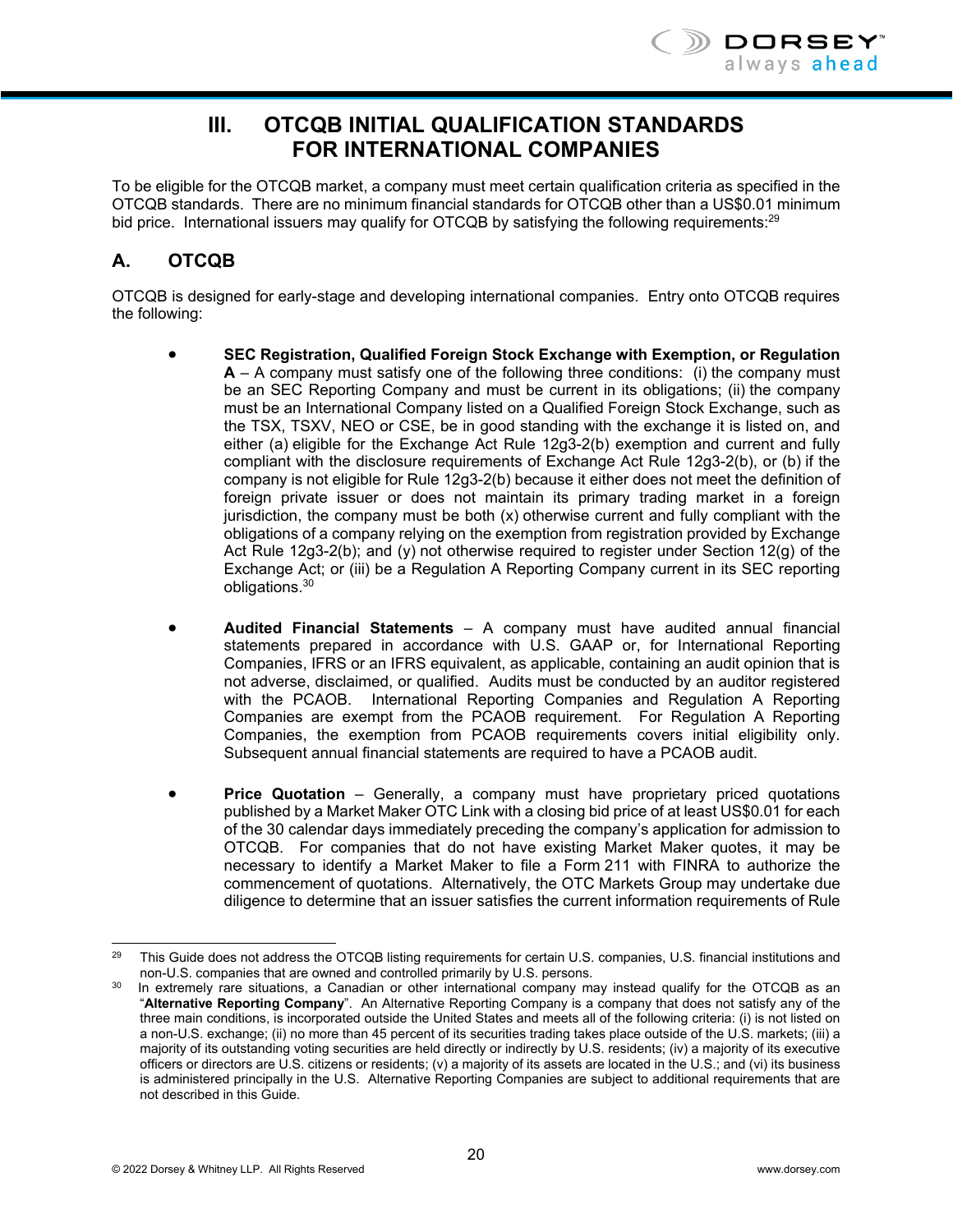15c2-11. OTC Markets Group has discretion in granting exemption from the minimum bid price requirement after FINRA approval of a company's Form 211.

- **Bankruptcy** A company must not be subject to any Bankruptcy or reorganization proceedings.
- **Good Standing** A company must be duly organized, validly existing and in good standing under the laws of each jurisdiction in which the company is organized or does business.
- **Transfer Agent** A company incorporated in Canada or the U.S. must retain a transfer agent that participates in the Transfer Agent Verified Shares Program and authorize such agent to provide to OTC Markets Group, upon request, certain information related to the company's securities. A list of participating transfer agents in the Transfer Agent Verified Shares Program may be found at this link.
- **Fees** A company must pay a non-refundable application fee of US\$5,000 at the time the company submits its OTCQB application to OTC Markets Group and an annual fee of US\$14,220 (or US\$7,620 semi-annually).
- **Letter of Introduction (if applicable)** International Reporting Companies who are not trading on OTCQX immediately prior to applying for trading on the OTCQB, must provide a Letter of Introduction from a pre-approved Sponsor to OTC Markets Group. Dorsey & Whitney LLP is a pre-approved Sponsor.
- **Shareholders** A company must have at least 50 beneficial shareholders, each owning at least 100 shares.
- **Public Float** A company must have a freely traded Public Float of at least 10% of the total shares issued and outstanding of the class of security to be traded on OTCQB. A company applying to OTCQB with a freely traded Public Float above 5% but below 10% of the total shares issued and outstanding, and a market value of Public Float of at least US\$2 million, or that has a separate class of securities traded on a national exchange, may apply in writing to OTC Markets Group for an exemption, which exemption may be granted by OTC Markets Group in its sole and absolute discretion.
- **Personal Information Forms and Background Check Authorization Forms**  Personal Information Forms and Background Check Authorization Forms for each Executive Officer, Director, and beneficial owner of 5% or more of a class of a company's securities may be required to be submitted as part of the OTCQB application materials. The OTC Markets Group may exempt a company from the requirement to submit Personal Information Forms if the company is applying for admission to OTCQB immediately subsequent to delisting from a national securities exchange including the NYSE, NYSE American or NASDAQ.

# **B. Initial Disclosure Requirements for OTCQB**

After a company's OTCQB application materials and application fees have been received by OTC Markets Group, the company will be granted access to the OTC Disclosure & News Service so it may post its initial disclosure in compliance with OTCQB requirements. Below are initial disclosure obligations that companies seeking to qualify for OTCQB must comply with:

 **Initial Financial Reporting** – International Reporting Companies must have posted, in English, through the OTC Disclosure & News Service, all information, with the exception of news releases, required to be made publicly available pursuant to Exchange Act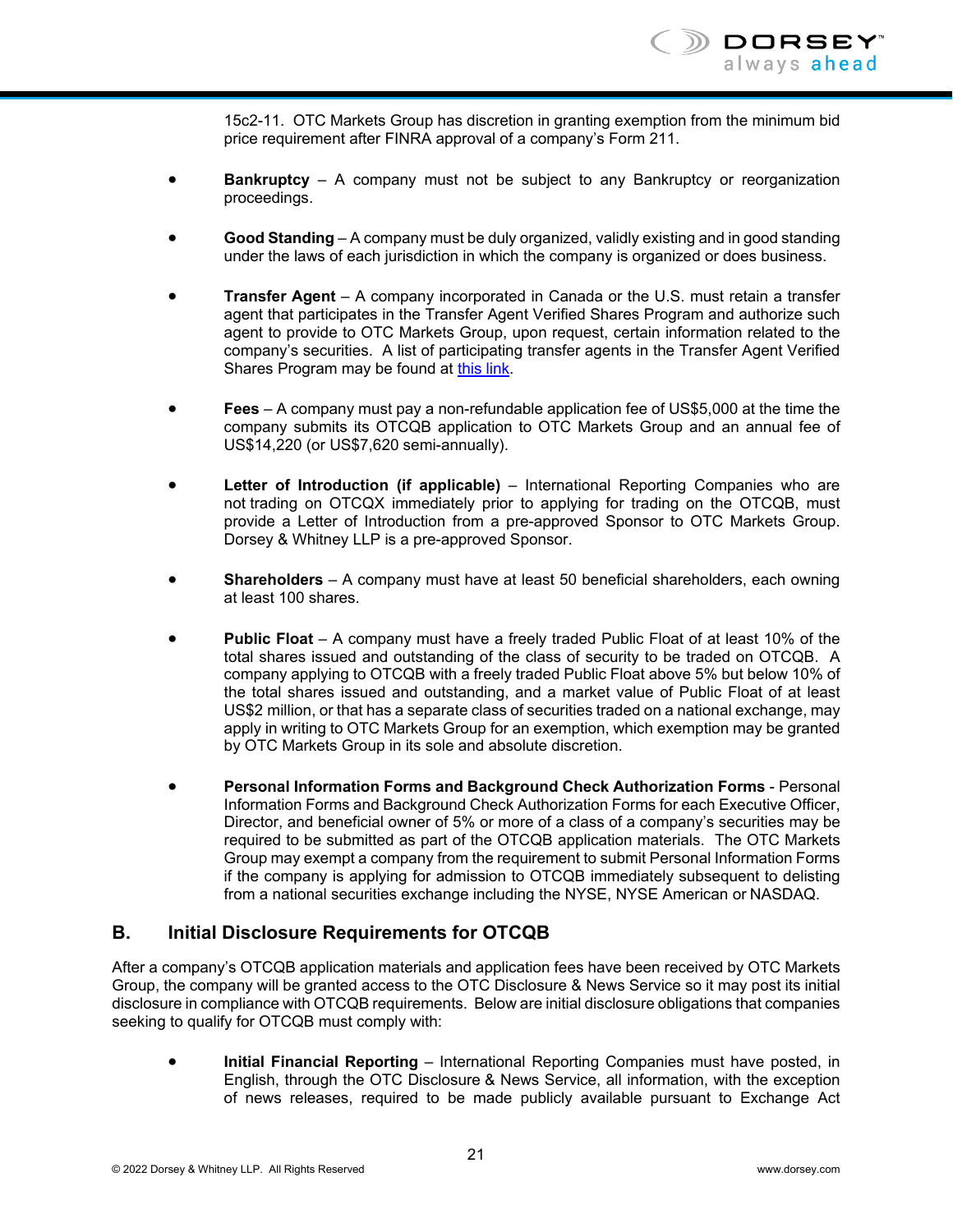Rule 12g3-2(b) for the preceding 24 months, or as long as it has been in existence (if less than 24 months). Audited annual financial statements must be prepared in accordance with U.S GAAP<sup>31</sup> or IFRS<sup>32</sup> and contain an audit opinion that is not adverse, disclaimed, or qualified. International companies that are SEC Reporting Companies must have filed all reports required to be filed on  $EDGAR<sup>33</sup>$ . A company that is a Regulation A Reporting Company must have filed all reports required to be filed on EDGAR and audited annual financial statements must be prepared in accordance with Regulation A.

- **Verified Company Profile** A company must login to www.otciq.com and verify or update information needed to ensure the company's profile is current, and complete in order to maintain the "Verified Company Profile" designation publicly displayed on www.otcmarkets.com.
- **OTCQB Certification** A company must file through the OTC Disclosure & News Service an OTCQB Certification signed by either the company's Chief Executive Officer (CEO) or the company's Chief Financial Officer (CFO), stating the following:
	- (a) The provision under which the company is registered with the SEC or the applicable exemption from SEC registration;
	- (b) That the company is current in its reporting obligations as of the most recent fiscal year end and any subsequent quarters and that such information has been filed either on EDGAR or the OTC Disclosure & News Service, as applicable;
	- (c) That the company Profile displayed on www.otcmarkets.com is current and complete as of the latest practicable date, and includes the total shares outstanding, authorized, and in the Public Float as of that date;
	- (d) The number of shares in the Public Float and the number of Beneficial Shareholders holding at least 100 shares as of the latest practicable date;
	- (e) That the company is duly organized, validly existing and in good standing under the laws of each state or jurisdiction in which the company is organized or does business.
	- (f) The law firm and attorney(s) that acted as the company's primary legal counsel in preparing its most recent annual report, including the firm and attorney name if outside counsel, or name and title of internal counsel. If no attorney assisted in putting together the disclosure, the company must identify the person or persons who prepared the disclosure and their relationship to the company;
	- (g) Names and addresses of any third parties engaged by the company, its officers, directors or controlling shareholders, during the period from the company's prior fiscal year end to the date of that OTCQB Certification, to provide investor relations services, public relations services, or other related services to the company including promotion of the company or its securities;
	- (h) List of all officers, directors and control persons (control persons are beneficial owners of more than five percent (5%) of any class of the company's equity securities), including name, address and percent of shares owned. If any of the beneficial shareholders are corporate entities, provide the name and address of

 $31$ 

<sup>&</sup>lt;sup>31</sup> "US GAAP" means generally accepted accounting principles in the United States, consistently applied.<br><sup>32</sup> "IFRS" means International Financial Reporting Standards, as issued by the International Accounting Standards B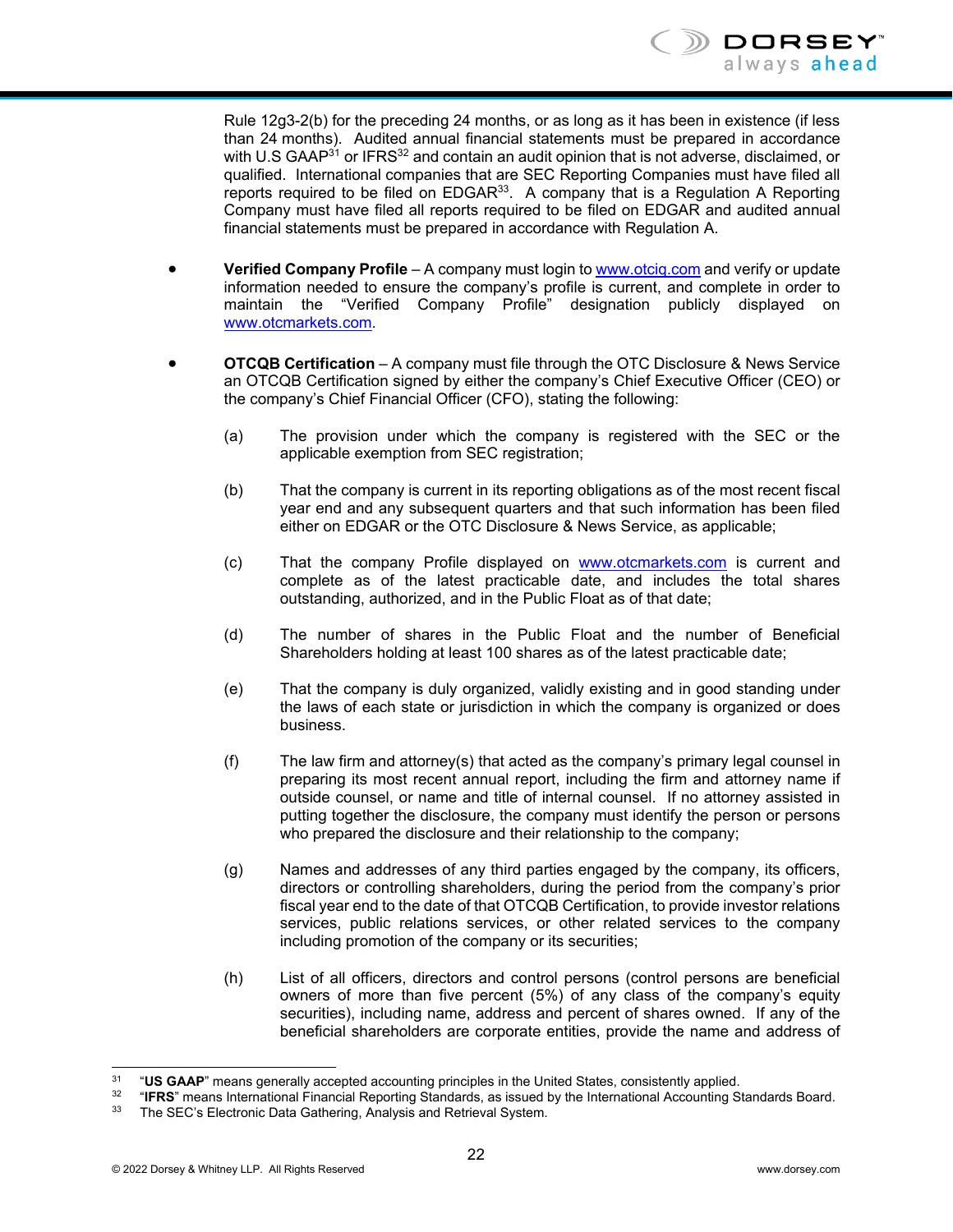

the person(s) owning or controlling such corporate entities and the resident agents of the corporate entities; and

(i) List and describe and outstanding promissory notes, convertible notes, convertible debentures, or any other debt instruments that may be converted into a class of the company's equity securities, including the names of noteholders and any additional details described by the OTCQB Certification.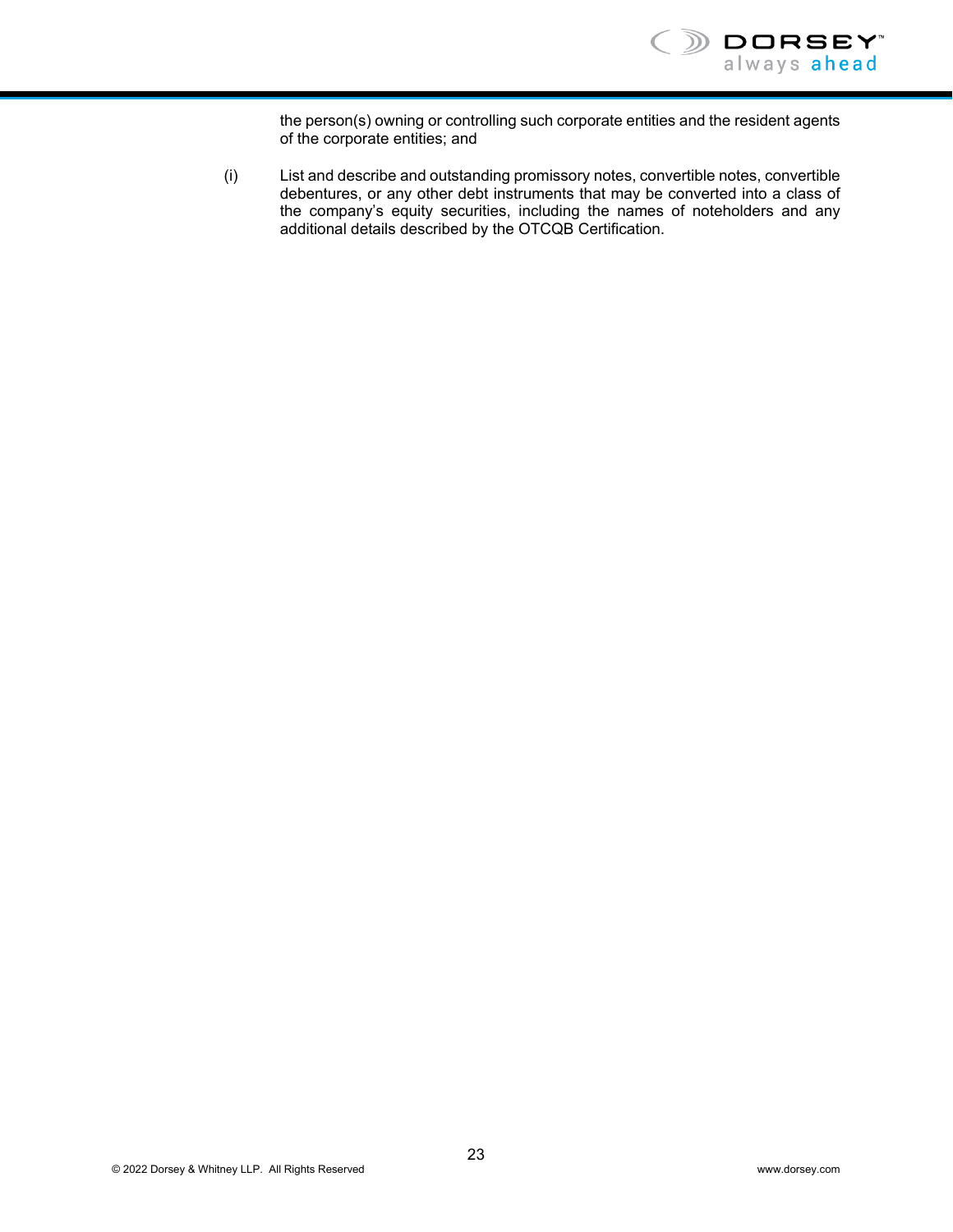# **IV. OTCQB CONTINUING STANDARDS**

# **A. Minimum Bid Price**

A company must have proprietary priced quotations published by a Market Maker in OTC Link with a minimum closing bid price of US\$0.01 per share on at least one of the prior 30 consecutive calendar days. Companies are granted a cure period of 90 calendar days for failure to maintain the minimum bid price. In the event that the minimum closing bid price for the company's common stock falls below US\$0.01 per share for 30 consecutive days, a grace period of 90 calendar days to regain compliance shall begin, during which the minimum closing bid price for the company's common stock must be US\$0.01 or greater for ten consecutive trading days. In the event that the company's closing bid price falls below US\$0.001 at any time for five consecutive trading days, the company will be immediately removed from OTCQB.

# **B. Transfer Agent**

A company incorporated in Canada or the U.S. must retain a transfer agent that participates in the Transfer Agent Verified Shares Program and authorize such agent to provide to OTC Markets Group, upon request, certain information related to the company's securities. A list of participating transfer agents in the Transfer Agent Verified Shares Program may be found at this link.

# **C. Compliance with Standards**

The company is responsible for compliance with the OTCQB standards and is solely responsible for the content of the information provided by the company.

# **D. Compliance with Laws**

A company must comply with applicable U.S. federal securities laws, and the securities laws of its country of domicile, and shall cooperate with any U.S. federal or state securities regulator, any U.S. self-regulatory organization, and securities regulators or self-regulatory organizations in its country of domicile.

# **E. Payment of Fees**

A company must pay a non-refundable annual fee of US\$14,220 for each year (or US\$7,620 semi-annually) in which its securities continue to be traded on OTCQB. The Annual Fee is due 30 days prior to the beginning of each new annual/semi-annual service period.

# **F. Responding to OTC Markets Group's Requests**

A company must respond to inquiries and requests from OTC Markets Group from time to time, including any requests by OTC Markets Group for the company to provide a further undertaking or fulfill a further condition.

# **G. Ongoing Disclosure Obligations**

All companies quoted on the OTCQB must promptly disclose the issuance of any promissory notes, convertible notes, convertible debentures, or any other debt instruments that may be converted into a class of the issuer's equity securities. Such disclosure should include copies of the securities purchase agreement(s) or similar agreement(s) setting forth the terms of such arrangement, any related promissory notes or similar evidence of indebtedness, and any irrevocable transfer agent instructions. Companies should make such disclosure either through the SEC's EDGAR system or the OTC Disclosure & News Service, as applicable.

An international company that is an SEC Reporting Company or a Regulation A Reporting Company must file all reports required to be filed on EDGAR. International Reporting Companies must file, in English,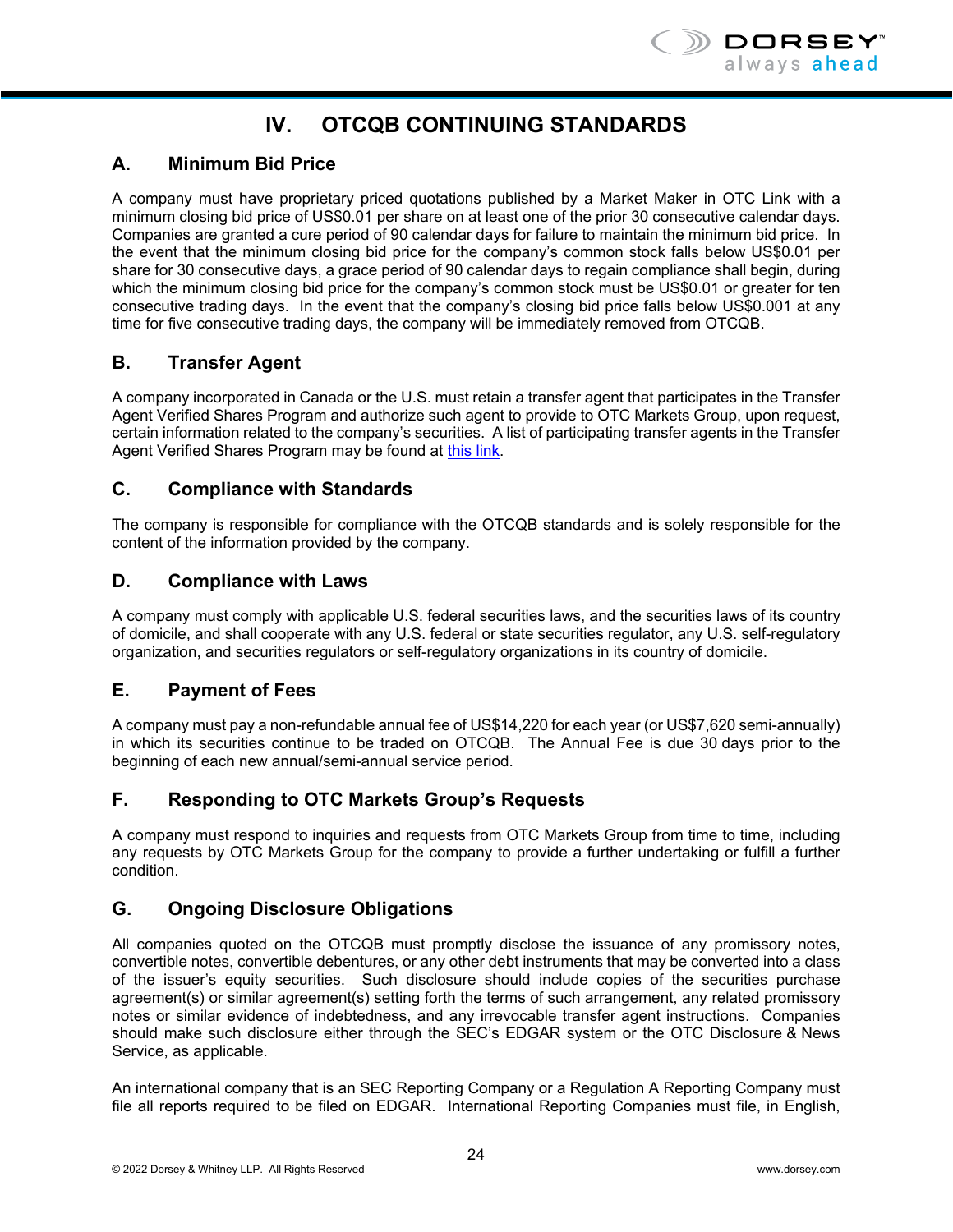through the OTC Disclosure & News Service, all information, required to be made publicly available pursuant to Exchange Act Rule 12g3-2(b).

International reporting companies relying on the exemption found in Exchange Act Rule 12g3-2(b) must provide the OTC Markets Group with a confirmation of compliance on an annual basis.

Audited annual financial statements must be prepared in accordance with U.S. GAAP or, for International Reporting Companies, IFRS or an IFRS equivalent, as applicable, containing an audit opinion that is not adverse, disclaimed, or qualified. Audits must be conducted by an auditor registered with the PCAOB. International Reporting Companies are exempt from the PCAOB requirement.

SEC Reporting Companies and Regulation A Reporting Companies must file annual, semi-annual, quarterly and current reports, as applicable, on EDGAR in accordance with applicable SEC rules and regulations. International Reporting Companies that are required to post their disclosure through the OTC Disclosure & News Service must file annual and quarterly financial reports contemporaneously with submission to their Primary Regulator.

If a company that is not an SEC Reporting Company or a Regulation A Reporting Company fails to file, on a timely basis, any annual, semi annual, quarterly or interim report within the required timeframe, such company must file through the OTC Disclosure & News Service, no later than one business day after the due date for such report, a notice containing the following requirements:

- i. The notice must be entitled "Notification of Late Filing"; and
- ii. The notice must state the name of the company, the type of report (annual, quarterly or interim) that is or will be late, the reason why the report is or will be late, and the date that the company expects to file the report.

Companies delinquent in their filings are granted a cure period of 45 calendar days from the original due date.

A company is also required to comply with the following policies regarding the timely disclosure of material news and the handling of rumors.

Certain types of companies, such as insurance companies, are subject to additional requirements.

# **H. Timely Disclosure of Material News Releases/Developments**

A company is expected to release quickly to the public any news or information which might reasonably be expected to materially affect the market for its securities.

#### **I. Rumors**

A company should act promptly to dispel unfounded rumors which result in unusual market activity or price variations.

#### **J. Maintain a Verified Company Profile**

At least once every six months, and immediately subsequent to a Change in Control, a company must login to www.otciq.com and verify its Company Profile or update its Company Profile with the information needed to ensure the Company profile is current and complete in order to maintain the "Verified Company Profile" designation on www.otcmarkets.com.

# **K. Annual OTCQB Certification**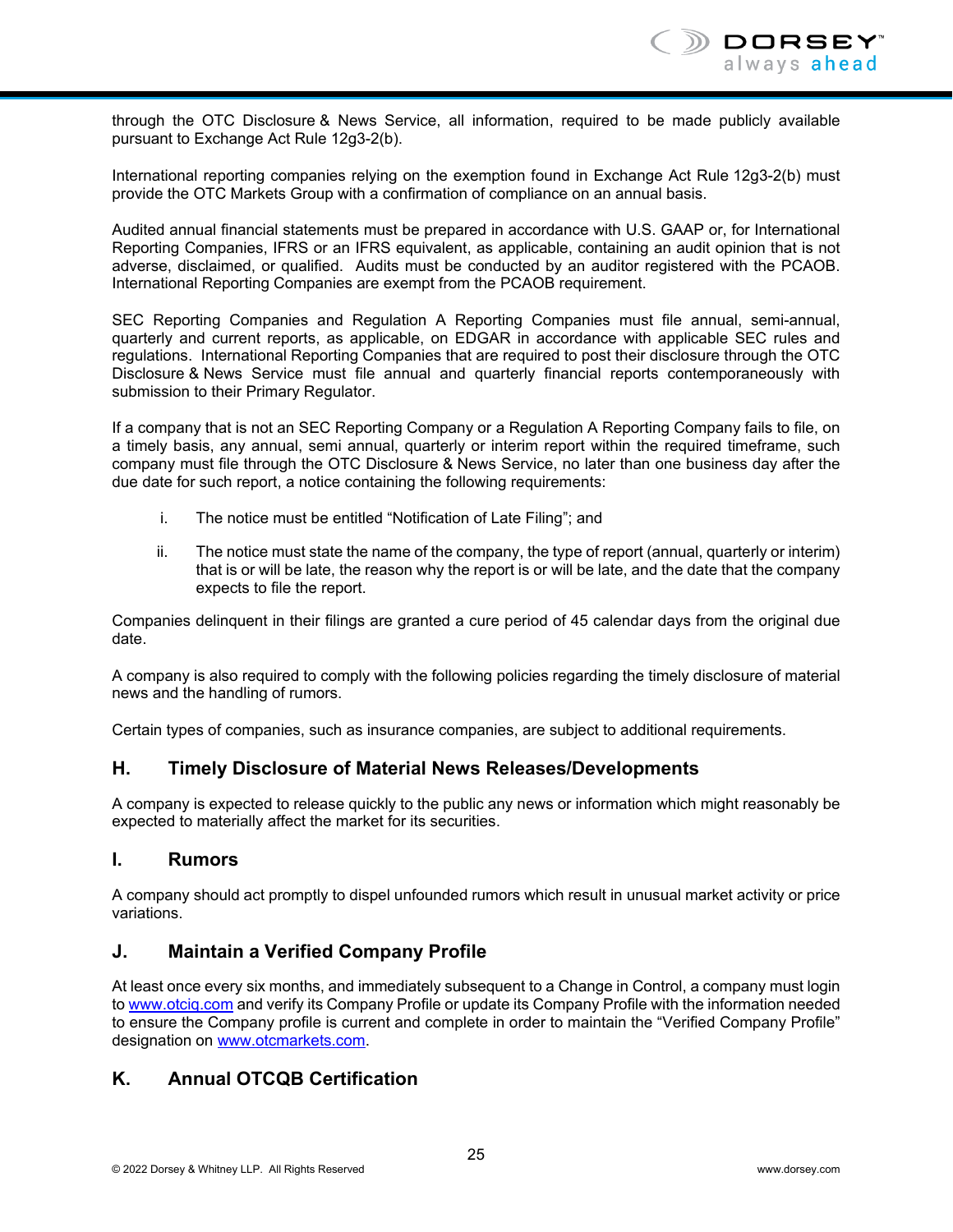

A company must file an annual OTCB Certification signed by either the CEO or CFO containing the same statements required in the initial "**OTCQB Certification**". The annual OTCQB Certification must be filed through the OTC Disclosure & News Service no later than 45 calendar days after the company's Annual Report due date.

# **L. Reverse Merger or Change of Control**

If a company undergoes a reverse merger transaction or other change of control, the company must file, through the OTC Disclosure & News Service, an interim OTCQB Certification signed by the CEO or CFO as of the effective date of the transaction, which includes the statements required in the initial "**OTCQB Certification**" (see Page 21). OTC Markets Group may require submission of a Personal Information Form for any executive officer, director, or beneficial owner of 5% or more of a class of the company's securities. OTC Markets Group may also determine, in its sole and absolute discretion, that a complete review must be completed, which requires the company to submit a new OTCQB Application and Agreement and a new OTCQB Application Fee.

In addition, if a company undergoes a Change in Control, the company must notify OTC Markets Group, submit a Change in Control notification as well as a new OTCQB Application and pay an application fee within 20 calendar days. OTC Markets Group may from time to time independently determine that a company has undergone a Change in Control, and in such case will notify the company of its determination. A company that fails to submit the required documentation and fees subsequent to a Change in Control may be suspended or removed from OTCQB in OTC Markets Group's sole and absolute discretion.

# **M. Stock Promotion**

If the OTC Markets Group determines, in its discretion, that a company's OTCQB securities have become the subject of promotional activities (irrespective of whether the company was involved directly or indirectly with the promotional activity) that have the effect of encouraging trading, OTC Markets Group may require the company to provide additional public information regarding shareholdings of officers, directors and control persons, confirmation of shares outstanding, and any issuance of shares in the previous two years. The company must file such information through the OTC Disclosure & News Service. OTC Markets Group may also require submission of a Personal Information Form for any executive officer, director, or beneficial owner of 5% or more of a class of the company's securities. In addition, the OTC Markets Group may display a flag, shaped like a megaphone, on the promoted company's quote page on otcmarkets.com, with such flag to remain on a company's profile for a 15-day period following the last promotional activity. This easily identifiable designation is meant to alert investors, regulators, and market participants to the presence of promotional activity. OTC Markets Group encourages all its listed companies to educate themselves on the manipulative practices stock promoters use and has published a policy on stock promotion, issued best practices guidelines for issuers and launched a compliance statistics page on its website. A company may even be removed from OTCQB if it is the subject of a misleading and manipulative stock promotion that has, in OTC Markets Group's sole determination, a potentially negative impact on the integrity of the market.

# **N. Incorporation Status**

A company must continue to be duly organized, validly existing and in good standing under the laws of each jurisdiction in which the company is organized or does business.

# **O. Shareholders**

A company must continue to have at least 50 beneficial shareholders, each owning at least 100 shares.

# **P. Public Float**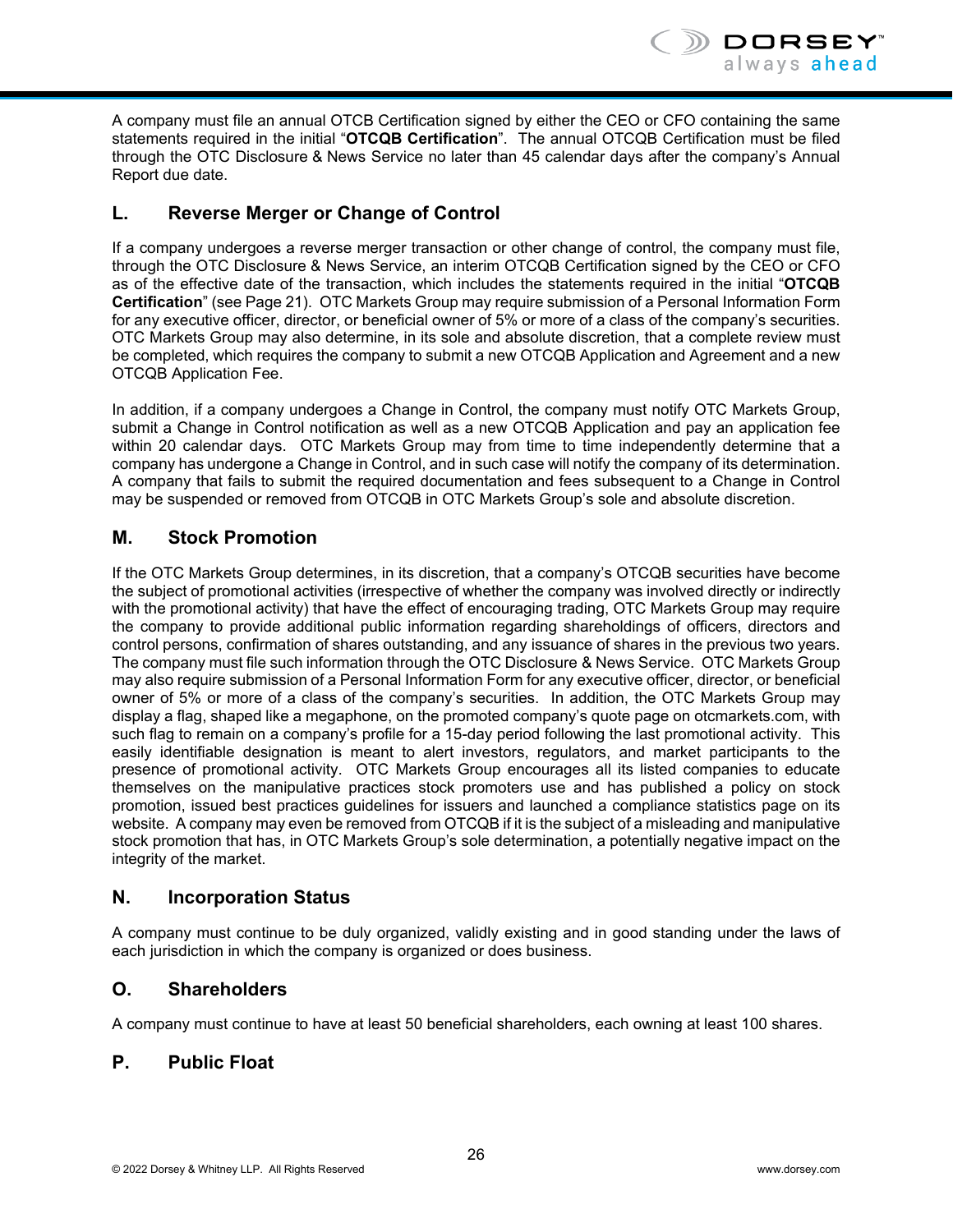

A company must continue to have a freely traded Public Float of at least 10% of the total shares issued and outstanding of the class of security to be traded on OTCQB. Alternatively, a company with a freely traded Public Float above 5% but below 10% of the total shares issued and outstanding, and a market value of Public Float of at least US\$2 million, or that has a separate class of securities traded on a national exchange, may apply in writing to OTC Markets Group for an exemption, which exemption may be granted by OTC Markets Group in its sole and absolute discretion.

# **Q. Bankruptcy**

A company must not be subject to any Bankruptcy or reorganization proceedings.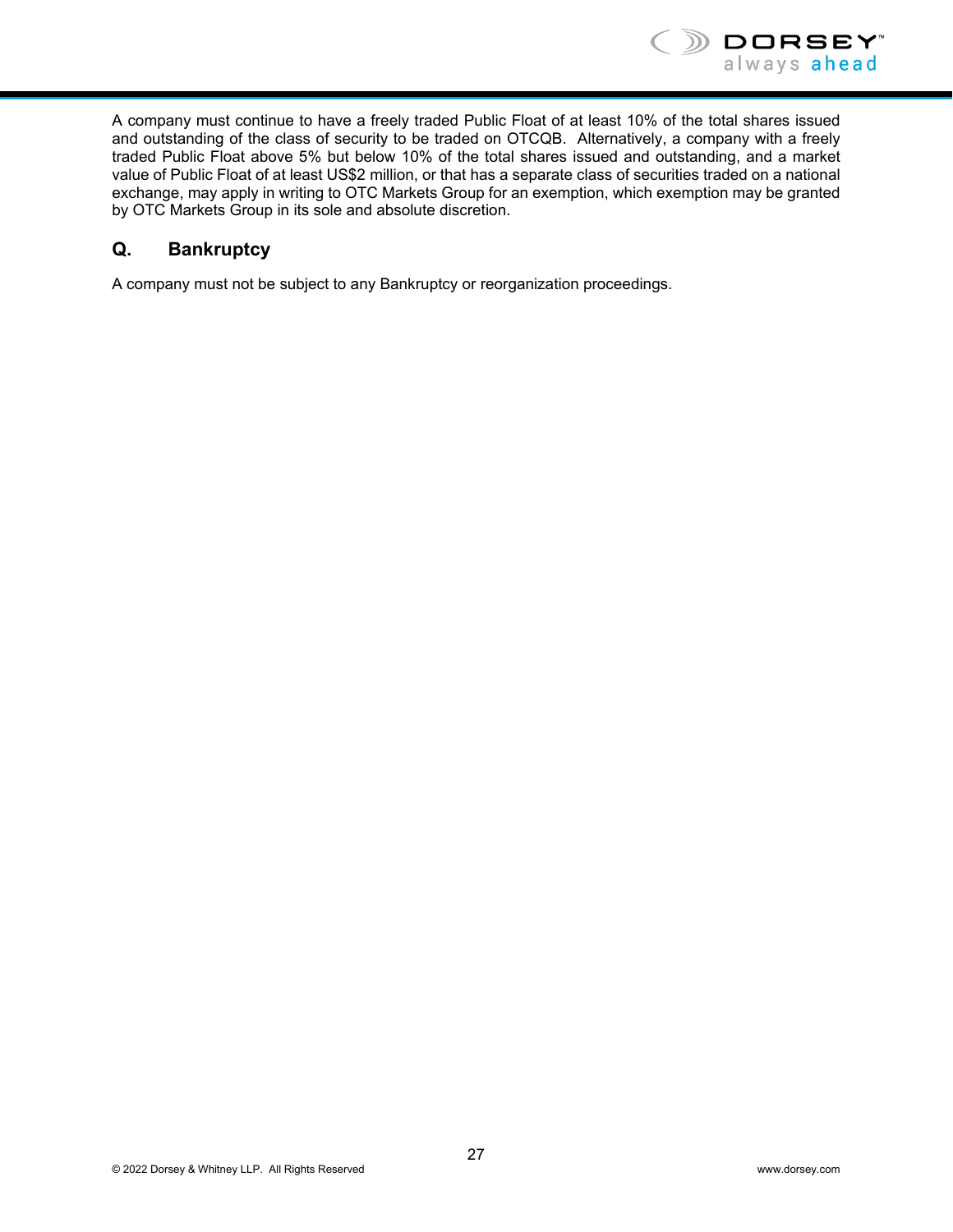

# **V. UNITED STATES SECURITIES LAW COMPLIANCE**

The U.S. securities markets and their participants are regulated by a complicated securities law regime, and administered and enforced by governmental agencies, such as the SEC, U.S. Department of Justice and state securities law commissions; self-regulatory organizations, such as the Financial Industry Regulatory Authority, Inc.; and the stock exchanges. Generally, all offers and sales of securities in the United States must be registered under the Securities Act and applicable state securities laws or exempt from such registration requirements, and all companies that are public in the United States are generally required to be registered and file periodic reports with the SEC unless they qualify for an exemption from such registration and reporting requirements.

Registration under the Exchange Act is required for:

- any class of securities where a company has a nexus to the United States, has at least US\$10 million in assets and has had within 120 days after its fiscal year end either (i) 2,000 holders of record (worldwide) or (ii) 500 holders of record<sup>34</sup> (world-wide) that are not "accredited investors", as defined in Rule  $501(a)$  of the Securities Act;<sup>35</sup>
- any class of securities which is listed on a U.S. stock exchange; $36$

Most foreign issuers that join OTCQX or OTCQB without SEC registration qualify as Foreign Private Issuers and for the exemption available under Rule 12g3-2(b).

# **A. Determination of Foreign Private Issuer Status**

The U.S. securities laws provide certain accommodations and relief for foreign companies that qualify as a Foreign Private Issuer. One of these is the Rule 12g3-2(b) exemption, which can provide an exemption from the obligation to register and file reports with the SEC under the Exchange Act. An issuer cannot be eligible for Rule 12g3-2(b) unless it is a Foreign Private Issuer. For a company to qualify as a *Foreign Private Issuer*, it must be incorporated outside the United States and either:

• as of its most recently completed second fiscal quarter, less than a majority of its voting securities was beneficially held by persons resident outside the United States; or

l 34 While the person listed on the issuer's registered shareholder list will normally be considered the "**holder of record**" of the securities, commercial depositaries such as CDS and Cede & Co. are not considered to be the holders of record of securities they hold for the account of third parties. Instead, each broker or other person shown on the CDS or Cede &<br>Co. participant list, for whose account they hold securities, is considered a separate holder of record

<sup>&</sup>lt;sup>35</sup> Accredited Investor - Defined in Rule 501(a) of Regulation D and includes: (a) banks, savings and loan associations, registered brokers and dealers, insurance companies, registered investment companies, certain registered or exempt investment advisers, rural business investment companies, state employee benefit plans with assets that total over US\$5,000,000, other employee benefit plans that satisfy certain conditions; (b) private business development companies as defined in the Investment Advisors Act of 1940; (c) corporations, partnerships, limited liability companies, tax-exempt organizations as described in section 501(c)(3) of the Internal Revenue Code, and other entities, with total assets in excess of US\$5,000,000, provided they are not formed for the specific purpose of acquiring the securities offered; (d) officers, executive directors, and general partners of the issuer; (e) wealthy individuals whose individual net worth, or joint net worth with that person's spouse or spousal equivalent, at the time of his purchase exceeds US\$1,000,000 (excluding the individual's primary residence and indebtedness that is secured by the person's primary residence, provided that indebtedness in excess of the estimated fair market value of the primary residence shall be included as a liability); (f) individuals with individual income in excess of US\$200,000 in each of the two most recent years or joint income with such person's spouse or spousal equivalent, in excess of US\$300,000 in each of those years and has a reasonable expectation of reaching the same income level in the current year; (g) any entity in which all of the equity owners are accredited investors; (h) persons holding Series 7, 82 or 65 licenses; and (i) certain qualifying "family offices"

<sup>&</sup>lt;sup>36</sup> Specifically, NYSE, NYSE American, or NASDAQ.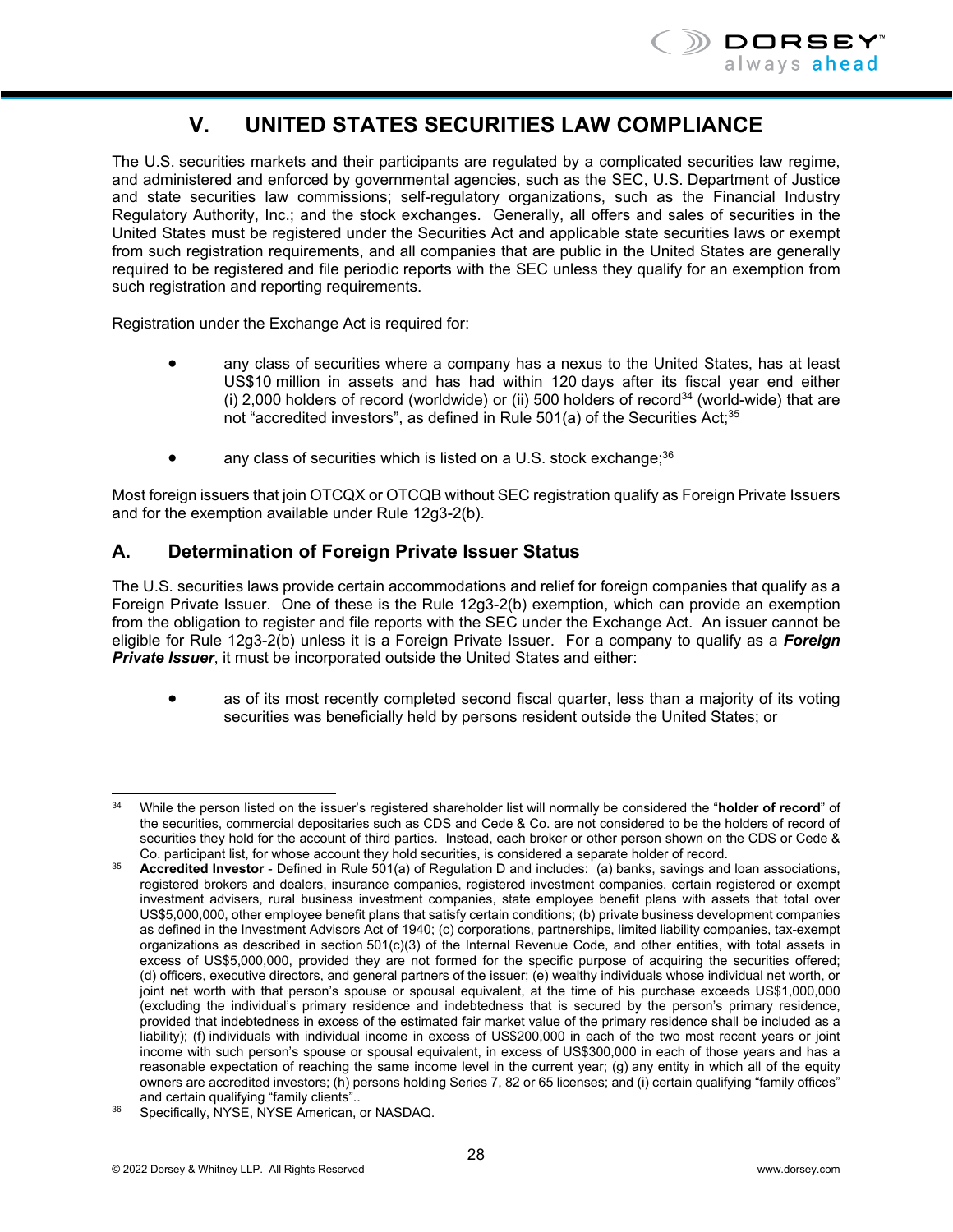- none of the following exist (each, a "**Significant U.S. Business Nexus**"):
	- o the business is principally administered in the United States,
	- o a majority of the issuer's assets are in the United States, or
	- $\circ$  a majority of the directors or a majority of the executive officers are United States citizens or residents.

Consequently, even foreign incorporated companies may not qualify as a Foreign Private Issuer if a majority of its voting stock is beneficially held in the U.S. and the company has a Significant U.S. Business Nexus, as determined above. Companies that do not qualify as Foreign Private Issuers are treated as "*U.S. Domestic Issuers*" by the SEC and are required to comply with all rules and regulations applicable to U.S. companies.

The U.S. securities laws and rules of the SEC provide several accommodations to Foreign Private Issuers, including:

- Ability to issue unrestricted "free trading" securities in offshore transactions outside the United States without SEC registration under Regulation S under the Securities Act ("*Regulation S*"), if no substantial U.S. market interest exists in the company's securities37;
- Exemption from reporting obligations under the Exchange Act in accordance with Rule 12g3-2(b) and requirements of Sarbanes-Oxley;
- Simplified resale of "restricted securities" by U.S. investors through the facilities of the TSX, TSXV, NEO and CSE under Regulation S;
- Availability of special forms for SEC registration and reporting;
- Qualified Canadian corporations may use the Multi-Jurisdictional Disclosure System (MJDS), which simplifies public offerings of securities into the United States; and
- Foreign Private Issuers reporting with the SEC can report on a simplified basis and are exempt from the United States 14A proxy rules, certain tender offer rules and Section 16 insider trading and reporting requirements.

A Foreign Private Issuer that has a Significant U.S. Business Nexus should monitor its U.S. securities ownership percentage on a regular basis to ensure it becomes aware of any risk of loss of its status as a Foreign Private Issuer.

# **B. Overview of Rule 12g3-2(b) Exemption**

Rule 12g3-2(b) provides an exemption from the registration requirements of Section 12(g) of the Exchange Act. A Foreign Private Issuer may claim the Rule 12g3-2(b) exemption without having to submit a written application to the SEC, as long as the issuer:

 $37$ For a class of equity securities, if the Primary Trading Market for the securities is outside the United States, no substantial U.S. market interest will exist unless 20% or more of all trading in such class of securities took place in, on or through the facilities of securities exchanges and inter-dealer quotation systems in the United States and less than 55 percent of such trading took place in, on or through the facilities of securities markets of a single foreign country in the shorter of the issuer's prior fiscal year or the period since the issuer's incorporation. Certain additional restrictions apply under Regulation S to offers and sales of securities that are part of a class for which there is a substantial U.S. market interest.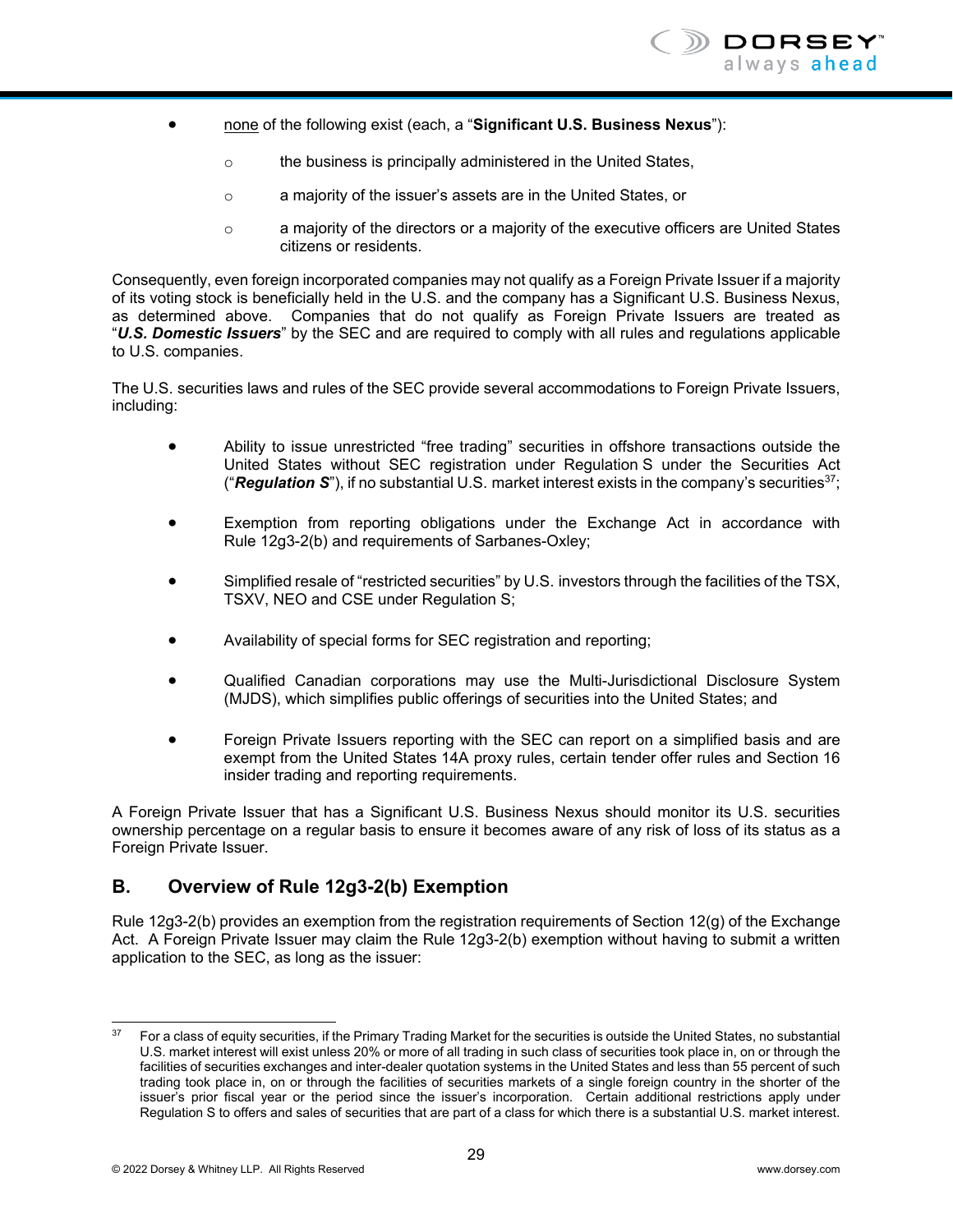

- currently maintains a listing of the subject class of securities on one or more exchanges in its Primary Trading Market, which is defined to mean that:
	- $\circ$  at least 55 percent of the trading in the subject class of securities on a worldwide basis took place in, on or through the facilities of a securities market or markets in a single foreign jurisdiction or in no more than two foreign jurisdictions during the issuer's most recently completed fiscal year; and
	- $\circ$  if a Foreign Private Issuer aggregates the trading of its subject class of securities in two foreign jurisdictions, the trading for the issuer's securities in at least one of the two foreign jurisdictions is greater than trading in the United States for the same class of the issuer's securities;
- is not required to file reports under Section 13(a) or 15(d) of the Exchange Act; and
- has published English-language versions of certain Non-U.S. Disclosure Information (defined below) from the first day of its most recently completed fiscal year, on its website or through an electronic information delivery system generally available to the public in its primary trading market (unless claiming the exemption upon or following Exchange Act deregistration). "*Non-U.S. Disclosure Information*" is information that the issuer:
	- o made public or was required to make public pursuant to the laws of the country of its incorporation, organization or domicile;
	- $\circ$  filed or was required to file with the principal stock exchange in its primary trading market on which its securities are traded and which has been made public by that exchange; or
	- o distributed or was required to distribute to its security holders.

Because the definition of Primary Trading Market is based on worldwide trading during the issuer's most recently completed fiscal year, an issuer may not be eligible for Rule 12g3-2(b) until the end of the fiscal year in which its securities first commenced public trading in a non-U.S. jurisdiction. This may mean that certain newly-public issuers are ineligible for OTCQX (unless an SEC Reporting Company or Regulation A Reporting Company), and must instead apply for OTCQB, if applying prior to the end of the fiscal year in which they commenced trading.

#### **C. Maintaining the Rule 12g3-2(b) Exemption**

To maintain the Rule 12g3-2(b) exemption, an issuer must continue to publish electronically, on its website or through an electronic delivery system in its primary trading market, English-language versions of the Non-U.S. Disclosure Information. An issuer need only publish Non-U.S. Disclosure Information that is material to an investment decision such as:

- results of operations or financial condition;
- changes in business;
- acquisitions or dispositions of assets;
- the issuance, redemption or acquisition of securities;
- changes in management or control;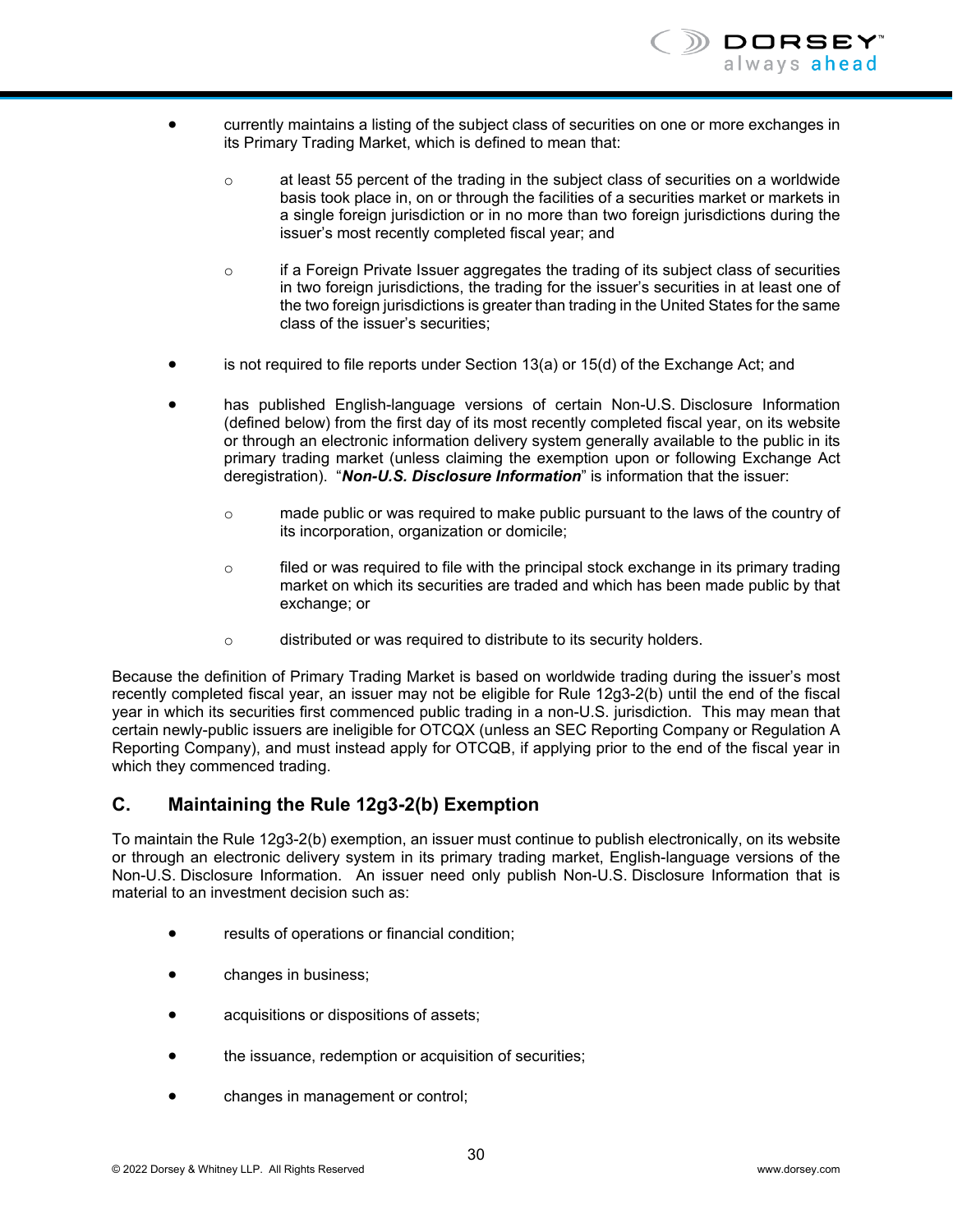- the granting of options or the payment of other remuneration to directors or officers; and
- transactions with directors, officers or principal security holders.

An issuer must also continue to satisfy the other Rule 12g3-2(b) requirements, including that its securities be listed on a non-U.S. stock exchange and that its Primary Trading Market be outside the United States. In our experience, most Canadian companies whose shares are listed on a stock exchange in Canada and quoted on the OTCQX or OTCQB in the United States continue to satisfy the requirement that the Primary Trading Market be outside the United States; however, issuers that are listed on the OTCQX or OTCQB should monitor their trading volume in each country on an ongoing basis to identify any risk of loss of the Rule 12g3-2(b) exemption.

OTCQB and OTCQX issuers must annually provide OTC Markets Group with a certificate of compliance with Rule 12g3-2(b).

# **D. Deregistration and Availability of Rule 12g3-2(b) Exemption**

For issuers that already have a class of equity securities registered under Section 12(g) of the Exchange Act, it is possible, if the issuer meets certain criteria, to suspend and eventually terminate the issuers reporting obligations under the Exchange Act and deregister such securities under the Exchange Act by filing a Form 15 or Form 15F. If upon the effectiveness of deregistration a Foreign Private Issuer meets the requirements for a Rule 12g3-2(b) exemption, the issuer may then join OTCQX or OTCQB. In this way, an issuer that wishes to continue to access U.S. markets, but does not wish to continue the burden of SEC reporting, may cease such reporting obligations, deregister its class of securities and still join OTCQX or OTCQB.

#### **E. Compliance with Exchange Act Rule 10b-17 and FINRA Rule 6490**

Pursuant to Exchange Act Rule 10b-17, it shall constitute a "manipulative or deceptive device or contrivance" for any issuer of a class of securities publicly traded otherwise than on a U.S. national securities exchange (such as NYSE, NYSE American or NASDAQ) to fail to give notice to FINRA (the Financial Industry Regulatory Authority, Inc.) of any dividend or distribution (subject to certain exceptions), any stock split or reverse split, or any rights or other subscription offering, at least 10 days prior to the record date involved or, in the case of a rights subscription or other offering if such 10 days advance notice is not practical, on or before the record date and the effective date of any registration statement to which the offering relates. Such notice must include the title of the security, the date of declaration, the date of record, the date of payment, distribution or delivery, as applicable, and certain other information in the case of a dividend or distribution.

Rule 6490 went into effect September 27, 2010. FINRA Rule 6490 requires all OTC companies to notify FINRA of corporate actions (including notices under Exchange Act Rule 10b-17 for dividends, stock splits, rights and subscription offerings and other corporate actions such as name changes, symbol changes, mergers, and bankruptcy filings) at least 10 days before the record date. FINRA Rule 6490 also enacts fees of US\$200 for processing timely filed corporate actions. Late notification can result in penalty fees ranging from US\$1,000 to US\$5,000. This rule also allows for voluntary symbol request changes, previously unavailable to OTC issuers.

We have been advised that FINRA does not require issuers whose principal stock exchange listing is the Toronto Stock Exchange or the TSX Venture Exchange to comply with FINRA Rule 6490; however, an issuer must still comply with Exchange Act Rule 10b-17, if applicable.

FINRA has enacted an electronic notification system. Instructions to use the system can be found at the following link: http://www.finra.org/industry/upc/issuer-company-related-action-notification-form-and-adrcompany-related-action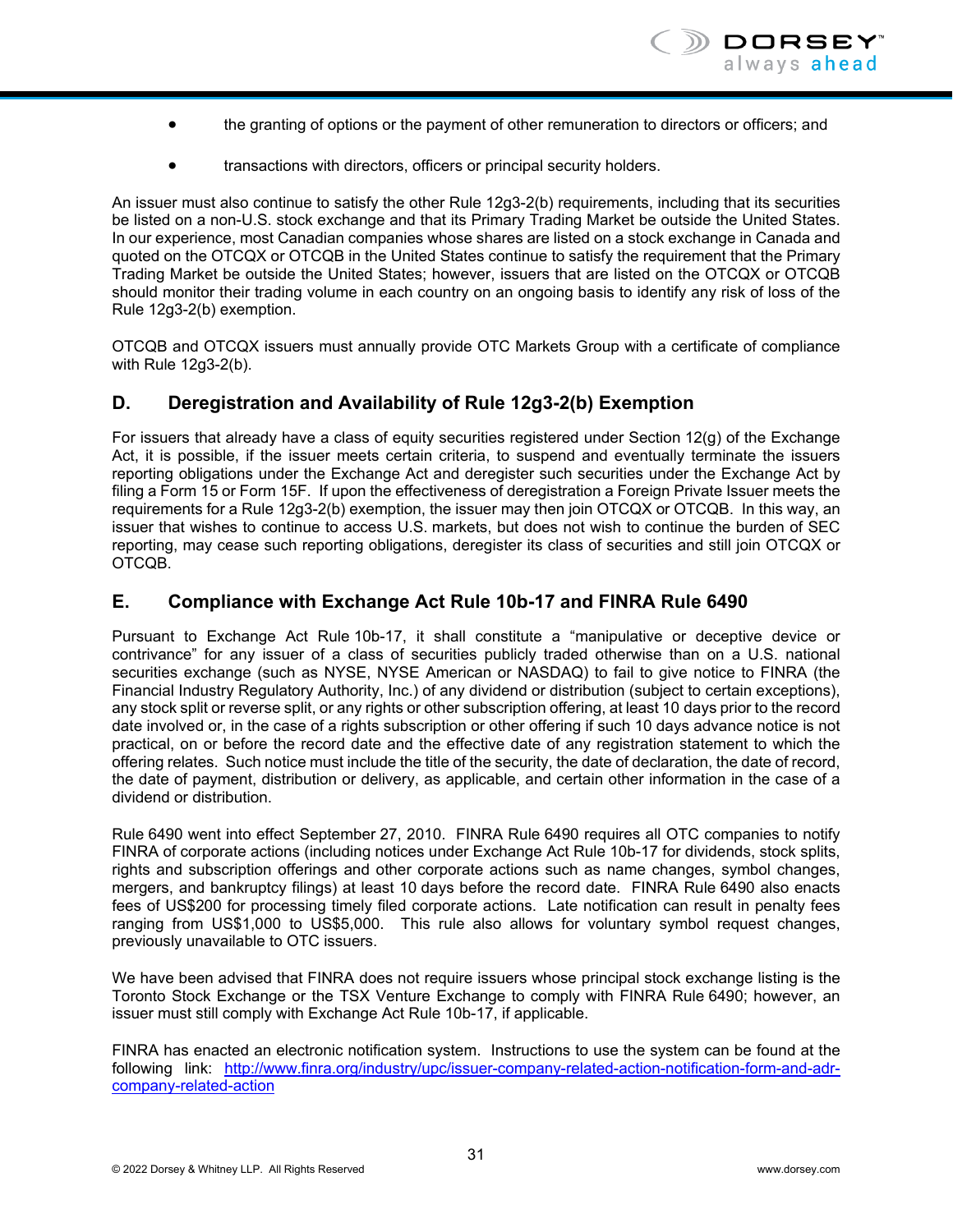

# **VI. CAPITAL RAISING IN THE UNITED STATES**

The Securities Act requires that all offers and sales of securities be registered with the SEC or exempt from such registration requirements. A company can generally raise capital without filing a registration statement with the SEC by complying with exemptions from the registration requirements under the Securities Act. Although a public offering in the United States requires a filing of a registration statement with the SEC, most offers and sales of securities in the United States are made pursuant to exemptions or safe harbors from the registration requirements of the Securities Act.

# **A. Exempt Offers and Sales**

The primary exemptions from registration under the Securities Act available to a Foreign Private Issuer in connection with the offer and sale of securities are as follows:

- **Regulation S**: A Foreign Private Issuer can rely upon exemptions from the registration requirements of the Securities Act and issue securities in offshore transactions outside the U.S. in reliance upon Regulation S. If there is no Substantial U.S. Market Interest<sup>38</sup> in the class of securities, the securities issued in accordance with Regulation S are unrestricted "free trading" securities and bear no restrictive U.S. legend.
- **Rule 144A Offerings**: Securities that are not listed on a U.S. stock exchange may be offered and sold in the United States to qualified institutional buyers<sup>39</sup> are exempt under Rule 144A of the Securities Act. The securities issued pursuant to Rule 144A are deemed "restricted securities."
- **Rule 506 Regulation D Offerings**: Offers and sales of securities in the United States in compliance with Rule 506 of Regulation D are exempt from the registration requirements under the Securities Act. Most offers and sales of securities are made exclusively to "accredited investors."40 Up to 35 non-accredited investors may participate in an offering

l <sup>38</sup> **Substantial U.S. Market Interest** – As defined in Rule 902(j) of Regulation S. With respect to a class of an issuer's equity securities, it means: (i) The securities exchanges and inter-dealer quotation systems in the United States in the aggregate constituted the single largest market for such class of securities in the shorter of the issuer's prior fiscal year or the period since the issuer's incorporation; or (ii) 20 percent or more of all trading in such class of securities took place in, on or through the facilities of securities exchanges and inter-dealer quotation systems in the United States and less than 55 percent of such trading took place in, on or through the facilities of securities markets of a single foreign country in the shorter of the issuer's prior fiscal year or the period since the issuer's incorporation. With respect to a class of an issuer's debt securities, it means: (i) Its debt securities, in the aggregate, are held of record by 300 or more U.S. persons; (ii) \$1 billion or more of: The principal amount outstanding of its debt securities, the greater of liquidation preference or par value of its securities described in Rule 902(a)(1) of Regulation S, and the principal amount or principal balance of its securities described in Rule 902(a)(2) of Regulation S in the aggregate, is held of record by U.S. persons; and (iii) 20 percent or more of: The principal amount outstanding of its debt securities, the greater of liquidation preference or par value of its securities described in Rule 902(a)(1) of Regulation S, and the principal amount or principal balance of its securities described in Rule 902(a)(2), in the aggregate, is held of record by U.S. persons. Because additional restrictions apply under Regulation S to offers and sales of a security with a Substantial U.S. Market interest, a company with securities quoted on the OTCQX or OTCQB should monitor its trading volume in each country on an ongoing basis.

<sup>39</sup> **Qualified Institutional Buyers (QIB)** – Generally, institutions holding at least US\$100 million in securities and registered

**Accredited Investor** - Defined in Rule 501(a) of Regulation D and includes: (a) banks, savings and loan associations, registered brokers and dealers, insurance companies, registered investment companies, certain registered or exempt investment advisers, rural business investment companies, state employee benefit plans with assets that total over US\$5,000,000, other employee benefit plans that satisfy certain conditions; (b) private business development companies as defined in the Investment Advisors Act of 1940; (c) corporations, partnerships, limited liability companies, tax-exempt organizations as described in section 501(c)(3) of the Internal Revenue Code, and certain other entities, with total assets in excess of US\$5,000,000, provided they are not formed for the specific purpose of acquiring the securities offered; (d) officers, executive directors, and general partners of the issuer; (e) wealthy individuals whose individual net worth, or joint net worth with that person's spouse or spousal equivalent, at the time of his purchase exceeds US\$1,000,000 (excluding the individual's primary residence and indebtedness that is secured by the person's primary residence, provided that indebtedness in excess of the estimated fair market value of the primary residence shall be included as a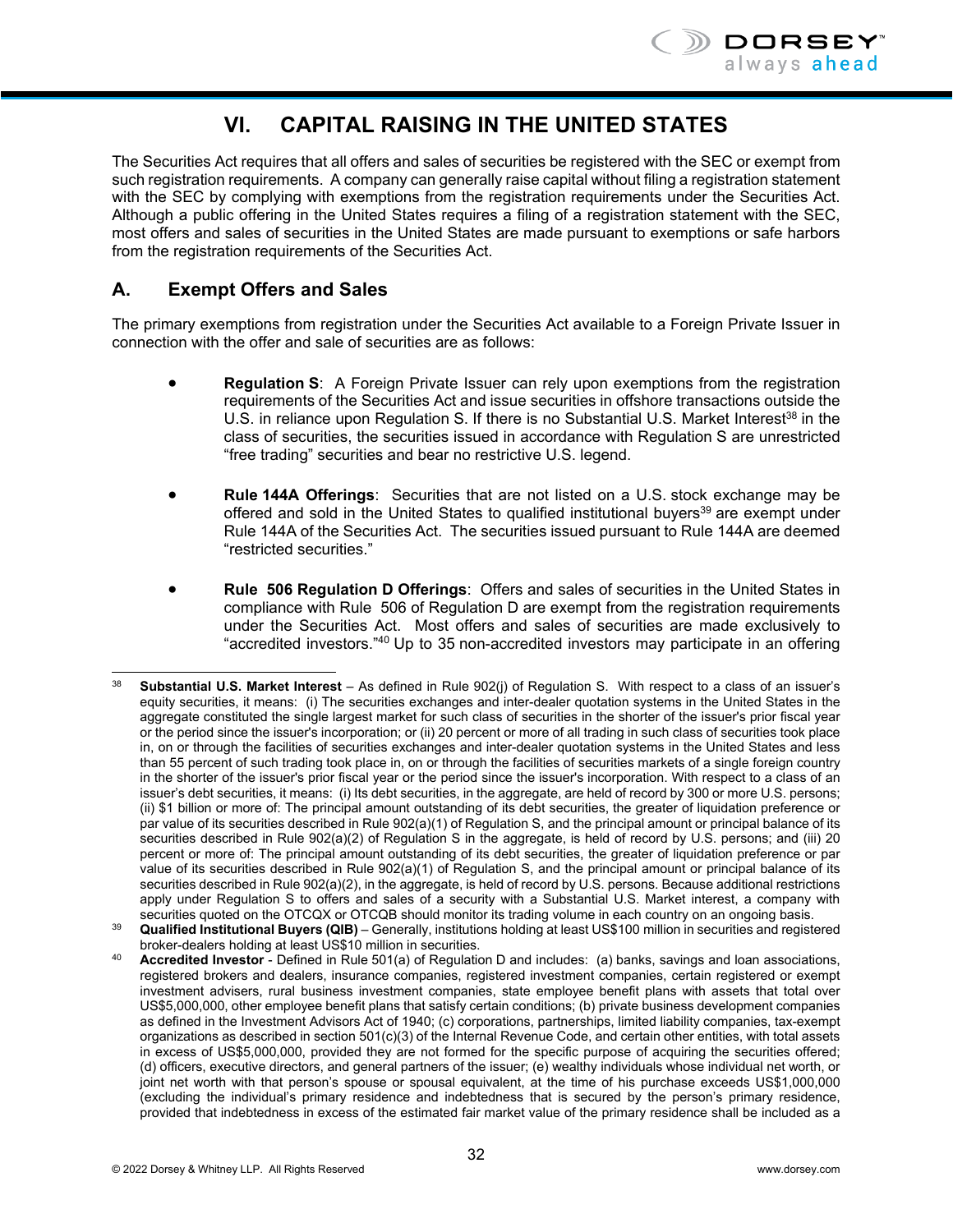under Rule 506(b), subject to investor sophistication and informational requirements. It is generally not recommended to include non-accredited investors in these offerings. The securities issued pursuant to Rule 506 are deemed "restricted securities", and a notice filing must be submitted to the SEC within 15 days after the first sale.

- **Limited Offering Under Rule 504**: Rule 504 of Regulation D permits sales to an unlimited number of investors of up to US\$10,000,000 in any 12-month period. Although no particular form of disclosure is required, Rule 504 does not pre-empt state regulation and, therefore, a company must comply with the often more burdensome state securities laws, which frequently make the exemption less useful than it appears on its face. This exemption is sometimes, but not often, useful in small offerings to a few institutional or other investors. Whether the securities are deemed "restricted securities" will depend on the applicable state laws. A notice filing must be submitted to the SEC within 15 days after the first sale.
- **Section 4(a)(2)**: Section 4(a)(2) of the Securities Act exempts transactions by an issuer "not involving a public offering." This is the so-called "private placement" exemption from Securities Act registration. Companies seeking to rely on the Section 4(a)(2) at minimum should consider the following requirements:
	- o *No General Solicitation* The offer must be private and there must be no general solicitation of the public through advertisements, seminars, publicity or the like that could be interpreted as inviting participation by the general public.
	- o *Number of Offerees* While there is no fixed limit on the number of persons that may be offered securities, an opportunity offered to a large number of persons (for example, more than 40) is unlikely to qualify for the exemption, even if the number of investors is much lower.
	- o *Sophisticated Investors* In SEC v. Ralston Purina Co., 346 U.S. 119, 124-125  $(1953)$ , the Court held that offers and sales under Section  $4(a)(2)$  must be made solely to persons who are "able to fend for themselves." Issuers typically document each offeree's investment qualifications, experience and sophistication to satisfy this requirement.
	- o *Information* All offerees must have or be afforded access to the sort of information that registration of the securities would disclose. In most cases where offers are made to persons other than "insiders" of the issuer or others with either intimate knowledge of the issuer's affairs or who are in a position to demand and receive all material information that they might request regarding the issuer and its affairs, issuers typically prepare a private placement memorandum that contains full and fair disclosure that would be required were the offering to have been made pursuant to a registration statement filed with the SEC.
	- o *Resale Restrictions* The securities are "restricted securities" and reasonable steps must be taken to prevent the resale of the shares to the general public.

-

liability); (f) individuals with individual income in excess of US\$200,000 in each of the two most recent years or joint income with such person's spouse or spousal equivalent, in excess of US\$300,000 in each of those years and has a reasonable expectation of reaching the same income level in the current year; (g) any entity in which all of the equity owners are accredited investors; (h) persons holding Series 7, 82 or 65 licenses; and (i) certain qualifying "family offices" and certain qualifying "family clients".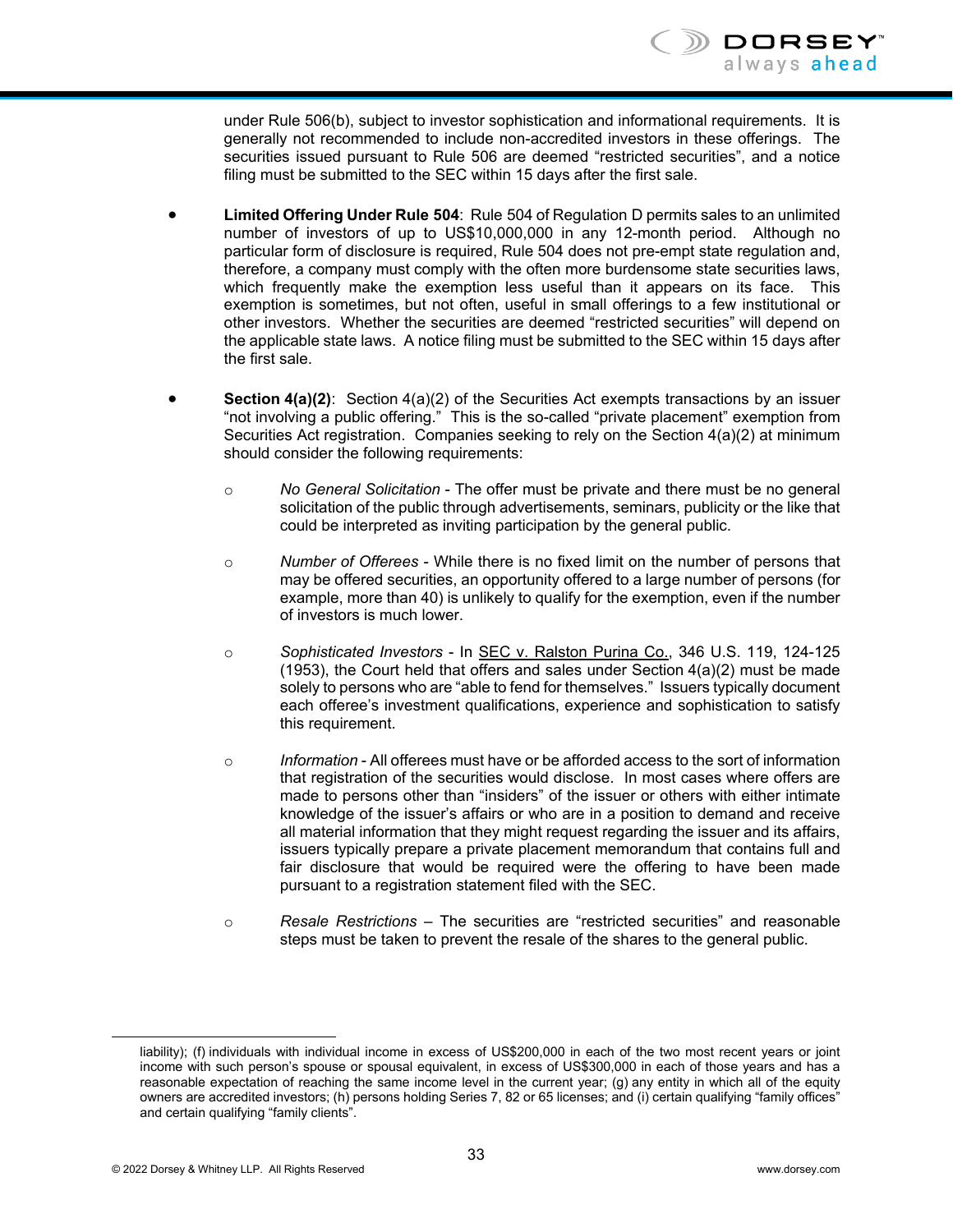o *State Securities Laws* – Section 4(a)(2) does not pre-empt securities regulation, so any offering must comply with an available exemption from registration under applicable state securities laws.

# **B. Registered Offers and Sales**

A Foreign Private Issuer may file a registration statement under the Securities Act on Form F-1 or Form S-1 to register the offer and sale of securities to the public<sup>41</sup> with the SEC or, in some cases, if a Canadian prospectus is also being filed, on a short form using the MJDS system. The registered securities may be offered and sold in the U.S. and outside the U.S. and will be unrestricted securities. Once a registration statement is declared effective, the company will be subject to ongoing reporting requirements of the Exchange Act pursuant to Section 15(d) of the Exchange Act.<sup>42</sup> A Foreign Private Issuer may file annual reports on Form 20-F (or Form 40-F, if eligible) and current reports on Form 6-K. Certain shareholders are required to file beneficial ownership reports on Schedule 13D/G if the company elects to register the class of securities under Section 12 of the Exchange Act and becomes a reporting issuer.

All SEC reporting issuers are subject to the requirements of Sarbanes-Oxley, including Section 404, requiring auditor attestation of internal control over financial reporting.

#### **C. Resales of Securities**

All resales of securities are required to be registered under the Securities Act or exempt from such registration requirements. Securities are normally sold through public trading markets (e.g., the TSX, TSXV, NEO, CSE, NYSE, NYSE American, NASDAQ, OTCQX, OTCQB, or the Pink) under exemptions from Securities Act registration requirements. These exemptions include the following:

- **Section 4(a)(1)**: Section 4(a)(1) of the Securities Act exempts transactions by any person other than an issuer, underwriter or dealer. This is the exemption that permits the average shareholder to sell in the open market. Note, however, that the term "underwriter" is defined to include any person who purchases from an issuer or an affiliate of an issuer with a view to, or sells for an issuer or its affiliate in connection with, the distribution of a security, or who participates in underwriting such an undertaking. Thus, a statutory "underwriter" does not have to be an investment banking firm; it can be anyone who resells securities purchased from an issuer or an affiliate.
- **Rule 144: SEC Rule 144 establishes a "safe harbor" to permit affiliates<sup>43</sup> of an issuer, and** persons who purchase securities from the issuer or an affiliate in an unregistered private transaction, to resell securities in the public market without registration and without being deemed an "underwriter." Rule 144 applies to two categories of securities: (1) "restricted securities" and (2) any securities held by an affiliate of the issuer, whether restricted or not. It sets forth requirements for the public sale of such securities without registration under the Securities Act. Generally, restricted securities of an issuer that is not a reporting issuer under the Exchange Act may be resold after one year. Affiliates selling securities under Rule 144 must also comply with volume and manner of sale restrictions and an SEC filing

DORSEY always ahead

 $41$ 41 A Foreign Private Issuer may register a public offering of securities with the SEC by filing a long form registration statement. The registration statement must comply with the requirements of Form F-1 or Form S-1, including requirements relating to financial statements and auditors. The registration statement is subject to review by the

<sup>&</sup>lt;sup>42</sup> If eligible, a Foreign Private Issuer may terminate filing SEC reports after filing its first annual report by filing a termination

statement in accordance with Form 15F. 43 An "**affiliate**" of an issuer is a person that directly, or indirectly through one or more intermediaries, controls, or is controlled by, or is under common control with such issuer. Directors, officers and persons who own or have the right to acquire more than 10% of the voting securities of an issuer are generally deemed to be affiliates of the issuer.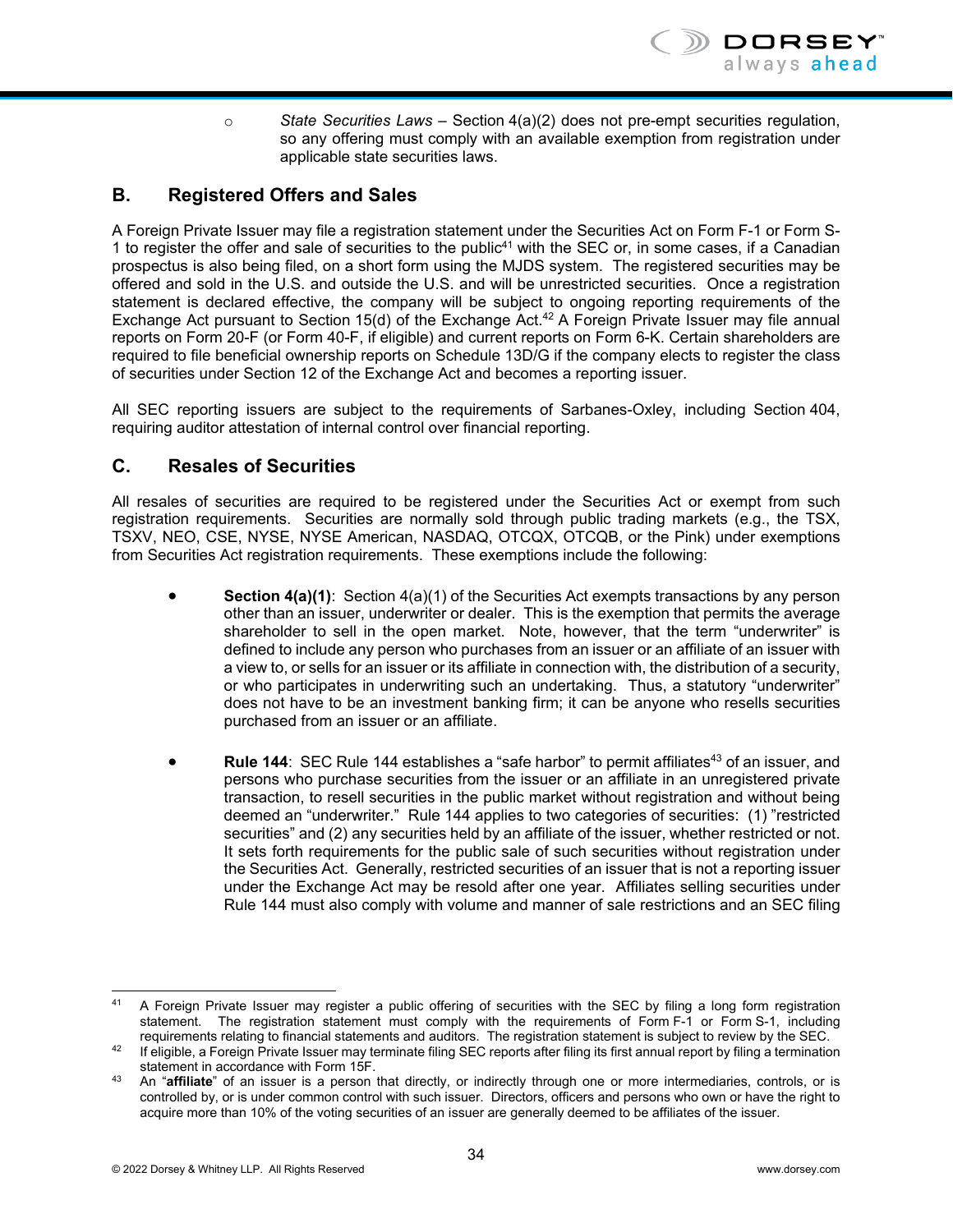requirement. Rule 144 is not available if the issuer is or has ever been a "shell company"<sup>44</sup> unless either:

- (i) the issuer becomes subject to and is current with the reporting requirements of the Exchange Act and at least one year has elapsed from the time that the issuer filed a Form 8-K containing current Form 10 type information with the SEC reflecting its status as an entity that is not a shell company; or
- (ii) the issuer satisfies the following conditions: (a) the issuer is organized under the laws of Canada, (b) the issuer was, at the time it became a public company, a "capital pool company" or "CPC" (which is a Shell Company that is regulated by the TSX Venture Exchange), or a "special purpose acquisition corporation" or "SPAC" (which is a Shell Company that is regulated by the Toronto Stock Exchange), provided that issuers that existed under the predecessor programs to the current CPC program, including those that were administered by the Canadian Venture Exchange, the Vancouver Stock Exchange or the Alberta Stock Exchange, are also included; (c) the issuer has ceased to be a Shell Company and, since the date that it initially ceased being a Shell Company by virtue of completing a "qualifying transaction" under the CPC or SPAC programs, has never again been a Shell Company; (d) the issuer is a "reporting issuer" under the laws of at least one Canadian province, is required to filed reports on SEDAR, and has filed on SEDAR all reports and other materials required to be filed by it during the preceding 12 months (or for such shorter period that the issuer was required to file such reports and materials); the issuer has filed an Annual Information Form, prepared in accordance with Canadian securities laws, on SEDAR during the preceding 16 months; and (e) the issuer has filed on SEDAR at least one year prior to the action to be taken under Rule 144 certain other information, $45$  all of which shall reflect the issuer's status as an entity that is no longer a Shell Company.
- **Regulation S**: Regulation S provides an exemption for resales of securities in offshore transactions<sup>46</sup> provided that there are no directed selling efforts in the United States. Under Rule 904 of Regulation S, holders of restricted securities of a Foreign Private Issuer can generally resell these securities through the facilities of the TSX, TSXV, NEO or CSE by delivering a declaration for removal of legend to the company's transfer agent to remove the restrictive legend prior to effecting a trade. If the resale is being made by an officer or

- (i) no or nominal assets;
	-
- (ii) assets consisting solely of cash and cash equivalents; or<br>(iii) assets consisting of any amount of cash and cash equivalents and nominal other assets.
- $45$  Such information includes: (1) an Annual Information Form prepared in accordance with Canadian securities laws; (2) audited annual financial statements, prepared in accordance with International Financial Reporting Standards as issued by the International Accounting Standards Board, as currently required to be prepared by the issuer under Canadian securities laws; provided that, if permitted by Canadian securities laws, such audited annual financial statements may be prepared in accordance with (i) Canadian generally accepted accounting principles in effect from time to time (provided that such financial statements are accompanied by a reconciliation to United States generally accepted accounting principles), or (ii) United States generally accepted accounting principles; (3) Management's Discussion and Analysis relating to its audited annual financial statements required to be prepared by the issuer under Canadian securities laws; and (4) a Management Information Circular/Proxy Statement prepared by the issuer in connection with an annual or special meeting of shareholders of the issuer. 46 "**Offshore transactions**" are transactions in which:
- - 1. the offer is not made to a person in the United States; and
	- 2. either: (i) at the time the buy order is originated, the buyer is outside the United States, or the seller and any person acting on its behalf reasonably believes that the buyer is outside the United States; or (ii) the transaction is executed in, on or through the facilities of one of a number of markets designated by the SEC (which include the TSX, TSXV, NEO and CSE) and neither the seller nor any person acting on its behalf (e.g., the seller's broker) knows that the transaction has been prearranged with a buyer in the United States.

l 44 A "**shell company**" is any company, other than an asset-backed issuer, that has:

<sup>(</sup>a) no or nominal operations; and

<sup>(</sup>b) either: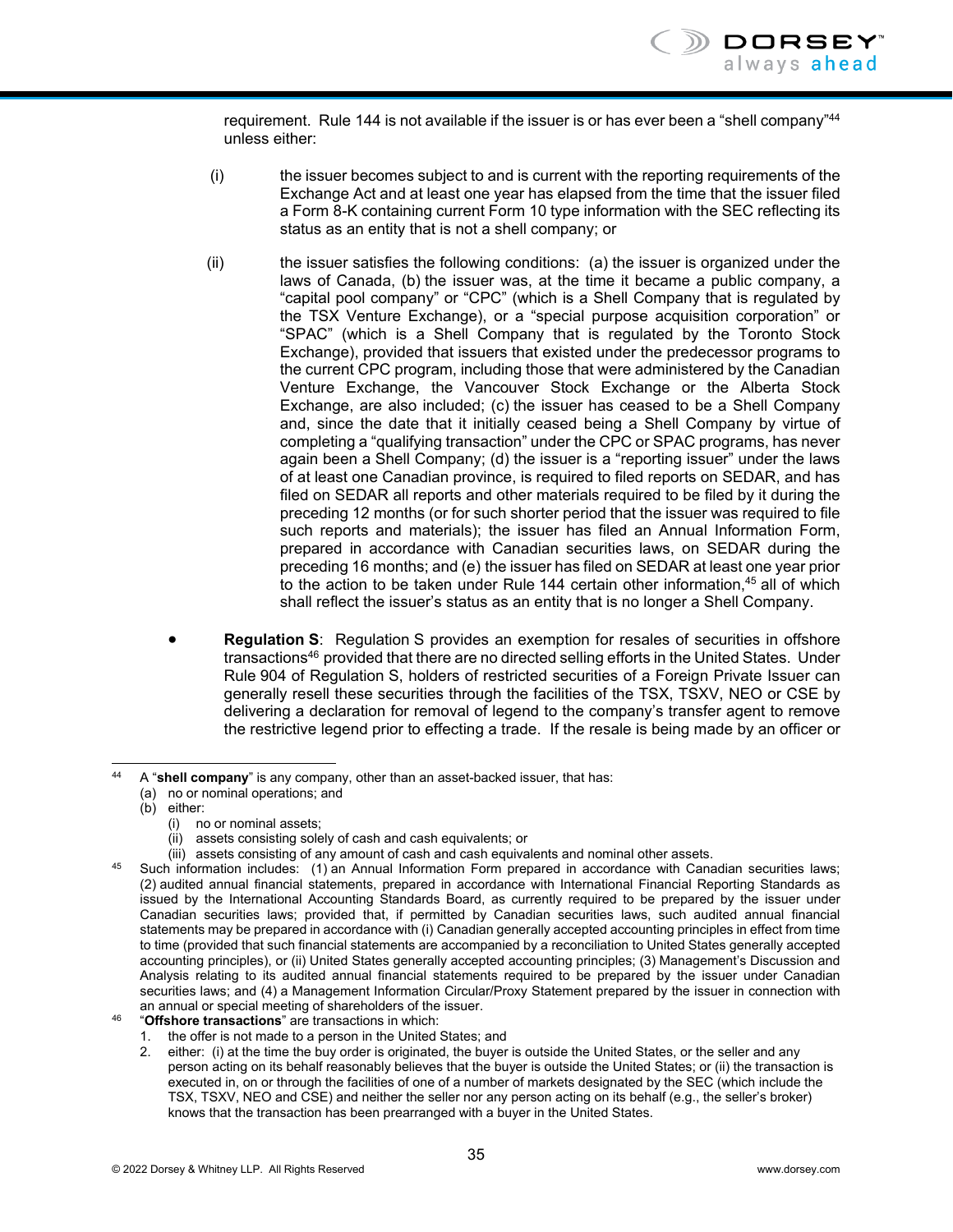

director of the issuer, no commission or fee may be paid in connection with the sale, except for the usual and customary broker's commission that would be received by a person executing the transaction as agent. Additional restrictions apply if the resale is being made by a distributor participating in a distribution, or by a person that is an affiliate of the issuer other than solely by virtue of being one of its officers or directors.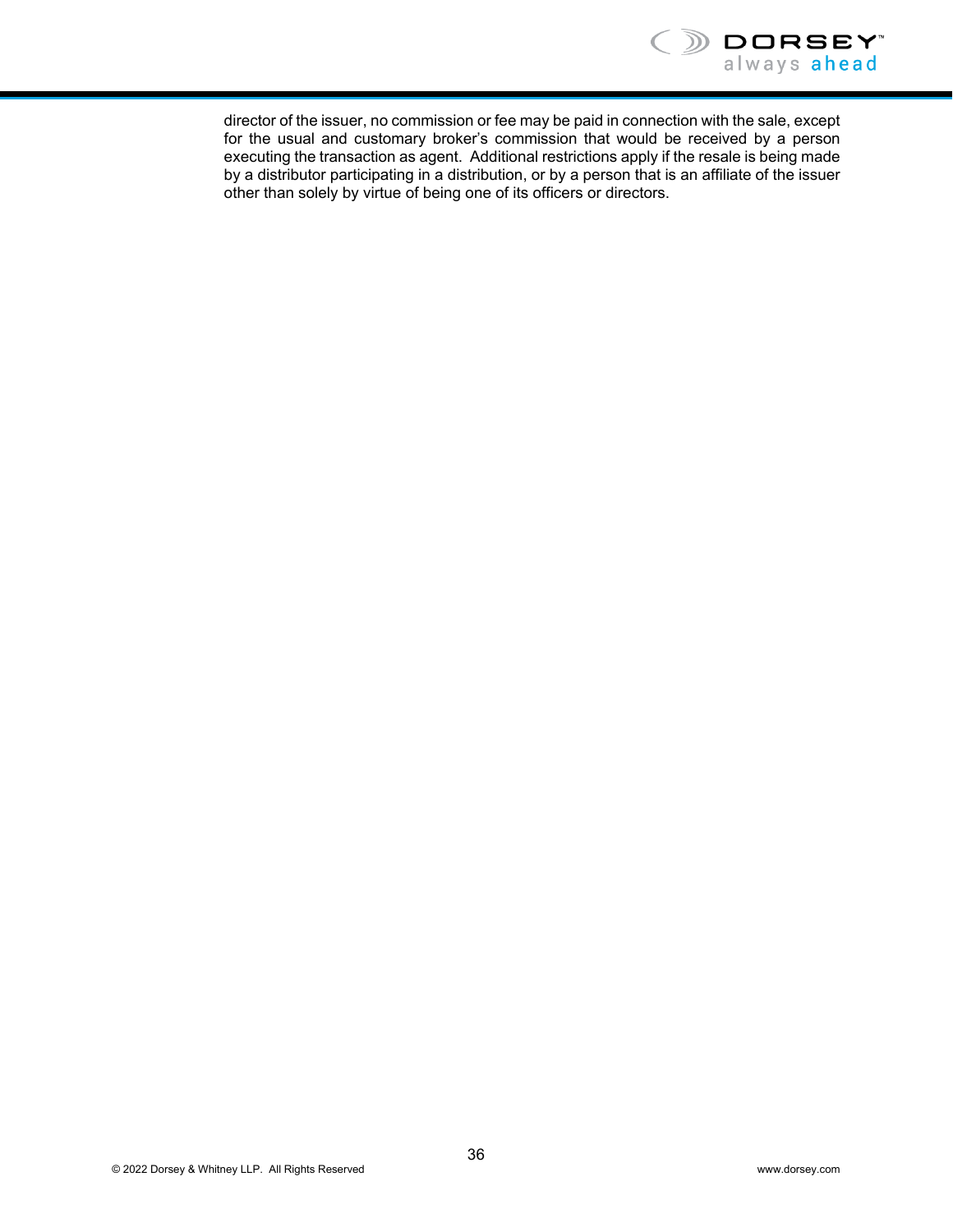

# **VII. U.S. SECURITIES LAW LIABILITY**

A Foreign Private Issuer that has joined the OTCQX or OTCQB markets, that does not conduct registered public offerings in the United States and that relies on the exemption from Exchange Act registration provided by Rule 12g3-2(b) will be exempt from many of the sources of potential U.S. securities law liability. Generally, joining OTCQX or OTCQB alone does not increase liability risks in the United States. However, some sources of potential U.S. securities law liability, such as the anti-fraud and insider trading rules, are applicable to all companies, including those exempt from SEC reporting. These provisions can cause companies and their directors, officers and controlling shareholders to be liable for damages or disgorgement of proceeds in civil actions by shareholders as well as by the SEC. Liability may arise under the provisions of the Exchange Act or Securities Act.

# **A. Exchange Act**

The Exchange Act generally regulates secondary trading of securities and issuers registered under the Exchange Act and their affiliates. Companies that rely on Rule 12g3-2(b) in connection with joining OTCQX or OTCQB generally are not subject to the same liabilities as companies registered under the Exchange Act. However, liability under certain sections of the Exchange Act may arise for anti-fraud and insider trading regardless of whether an issuer is registered under the Exchange Act or traded on OTCQX or OTCQB.

- **Section 10(b) and Rule 10b-5** provide for general anti-fraud liability in connection with purchases and sales of securities. These anti-fraud provisions are applicable to securities transactions generally, whether conducted face-to-face, over-the-counter, or on exchanges.
- **Section 20(a)** provides that every person who directly or indirectly controls a person liable under any provision of the Exchange Act is jointly and severally liable for a violation by that person, unless the controlling person acted in good faith and did not directly or indirectly induce the acts constituting the violation. In certain circumstances, directors and officers may be held liable as controlling persons of companies or their employees or agents upon showing of actual participation in the corporation's operation or influence in connection with the violation.
- **Section 21A** provides for severe civil monetary penalties in a civil action brought by the SEC for trading while in possession of nonpublic information and for control persons, who are on notice that such trading may occur by those under their control, and do not take appropriate steps to prevent it. The provisions of this section are applicable to issuers registered under the Exchange Act and to those with exemptions from registration pursuant to Rule 12g3-2(b).

# **B. Securities Act**

The Securities Act generally applies to any transaction involving an offer and sale of securities. Liability under the Securities Act is generally limited to specific offers and sales in an issuer's securities.

 **Section 12** provides that any person who offers and sells a security in violation of the registration provisions of the Securities Act or by means of communication that contains a misstatement or omission of a material fact is liable to the buyer for rescission or damages. Section 12 actions based on registration violations impose absolute liability. Section 12 actions for misstatements and omissions permit the seller to avoid liability if he can prove that he did not know, and in the exercise of reasonable care could not have known, of the misstatement or omission. Issuers as well as the directors or officers with involvement in the offering may be deemed to be "sellers" for purposes of Section 12.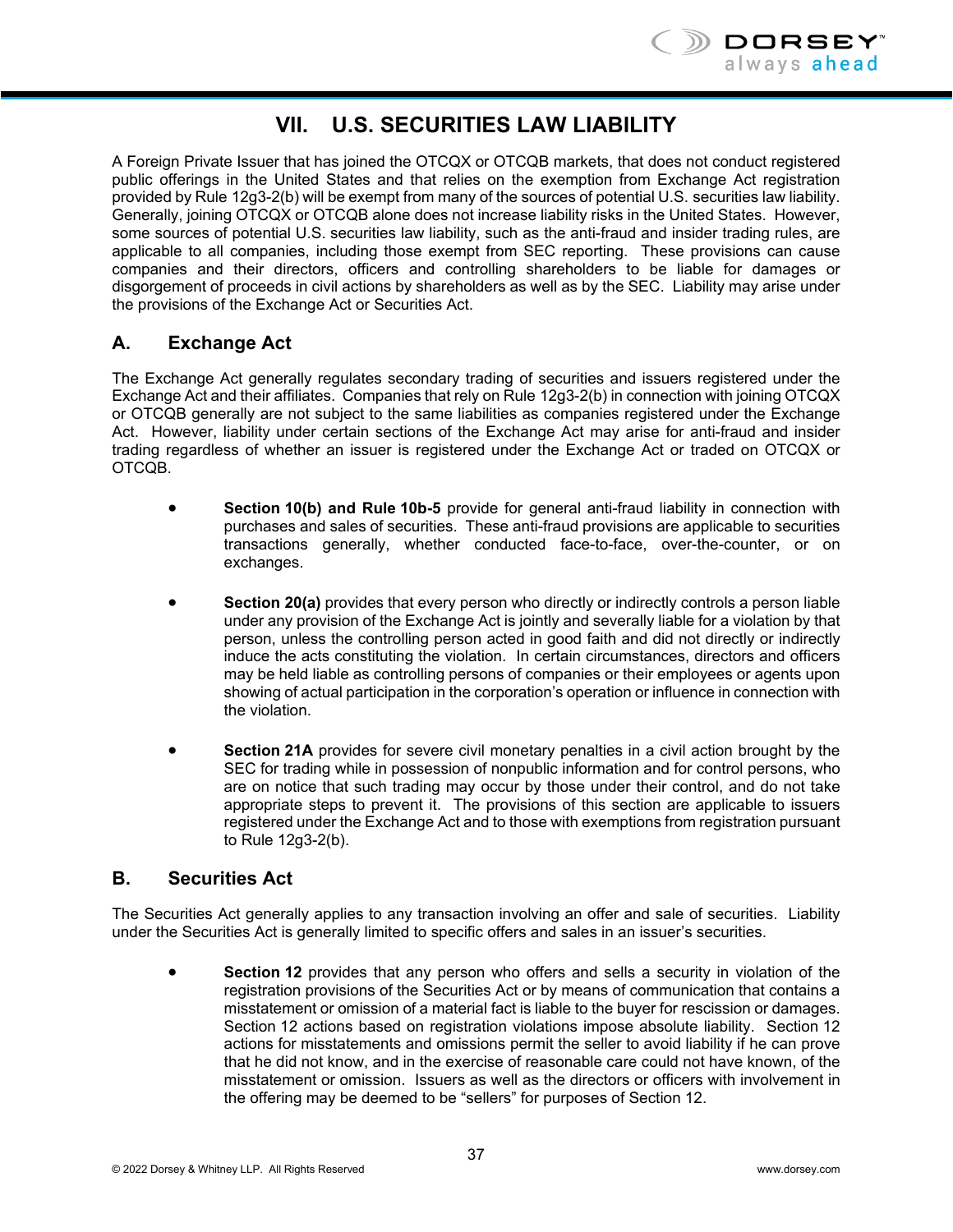

- **Section 15** provides that any person who controls a person liable under Section 12 shall be jointly and severally liable to the same extent, unless the controlling person had no knowledge of or reasonable ground to believe in the existence of the facts by virtue of which the liability of the controlled person is alleged to exist.
- **Section 17(a)** provides for general anti-fraud liability in connection with offers and sales of securities. Section 17(a) is very similar to Section 10(b) under the Exchange Act, except that it applies only to sales and not to purchases.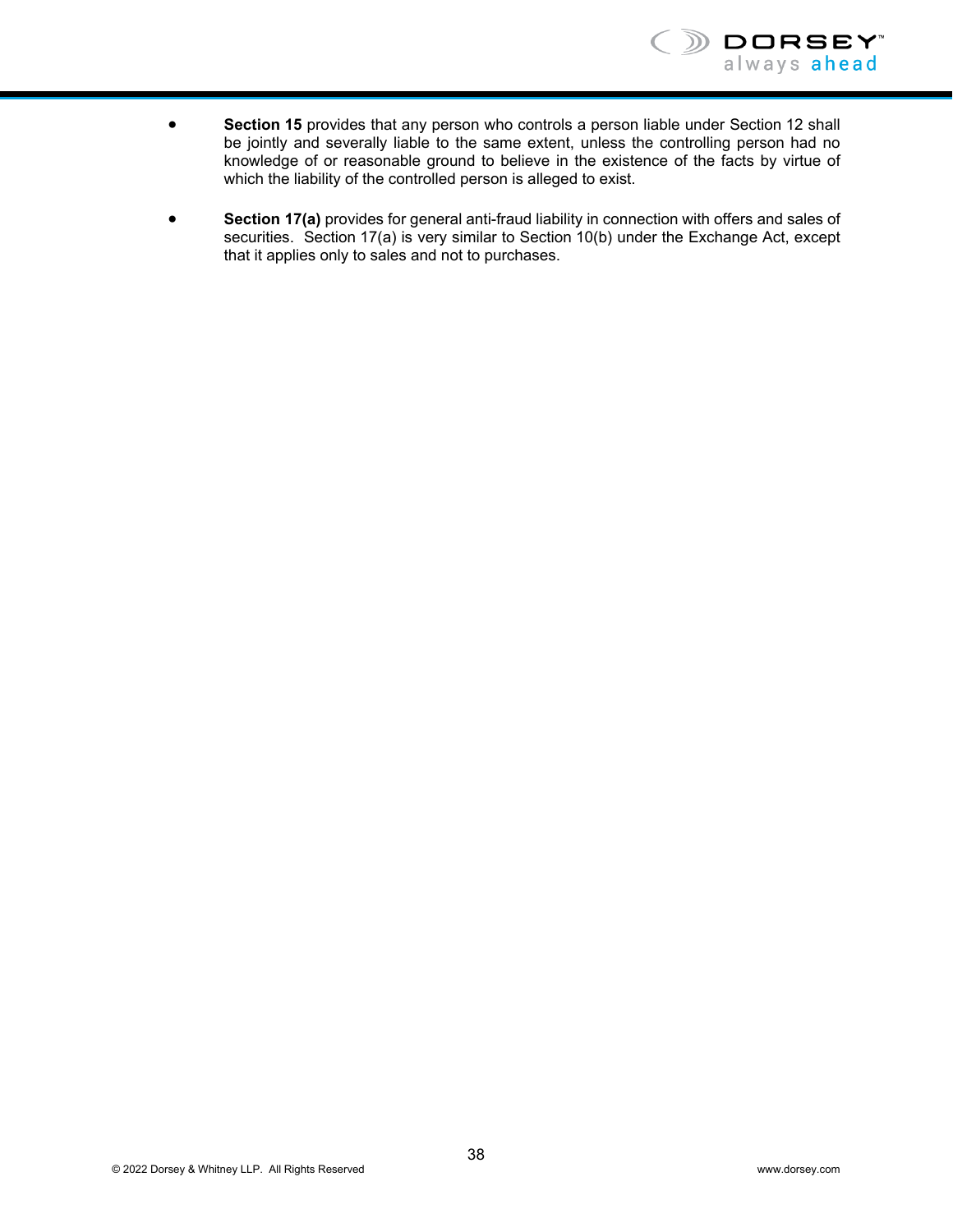# **VIII. AN OVERVIEW OF THE PROCESS OF JOINING OTCQX / OTCQB**

Below is an overview of the action items required for a Canadian company to join OTCQX or OTCQB under the OTCQX Premier International, OTCQX International, and OTCQB International Reporting standards.

| <b>Action Item</b>                                                                                                                                                                                                                                                                                                                                                                                                                                                                                                                                                                                                                                                                                                                                                                                                                                                                                                                                                                                                                                                                                                                                                                                                                                                                                                                                                                                                                                                                                                                                                                                                                                                                                                                                                                                                                                                                                                                                                                                                                                                                 | <b>Timing</b>                 |
|------------------------------------------------------------------------------------------------------------------------------------------------------------------------------------------------------------------------------------------------------------------------------------------------------------------------------------------------------------------------------------------------------------------------------------------------------------------------------------------------------------------------------------------------------------------------------------------------------------------------------------------------------------------------------------------------------------------------------------------------------------------------------------------------------------------------------------------------------------------------------------------------------------------------------------------------------------------------------------------------------------------------------------------------------------------------------------------------------------------------------------------------------------------------------------------------------------------------------------------------------------------------------------------------------------------------------------------------------------------------------------------------------------------------------------------------------------------------------------------------------------------------------------------------------------------------------------------------------------------------------------------------------------------------------------------------------------------------------------------------------------------------------------------------------------------------------------------------------------------------------------------------------------------------------------------------------------------------------------------------------------------------------------------------------------------------------------|-------------------------------|
| Review requirements                                                                                                                                                                                                                                                                                                                                                                                                                                                                                                                                                                                                                                                                                                                                                                                                                                                                                                                                                                                                                                                                                                                                                                                                                                                                                                                                                                                                                                                                                                                                                                                                                                                                                                                                                                                                                                                                                                                                                                                                                                                                | While considering application |
| Review Foreign Private Issuer Status                                                                                                                                                                                                                                                                                                                                                                                                                                                                                                                                                                                                                                                                                                                                                                                                                                                                                                                                                                                                                                                                                                                                                                                                                                                                                                                                                                                                                                                                                                                                                                                                                                                                                                                                                                                                                                                                                                                                                                                                                                               | While considering application |
| Contact OTC Markets Group for submission information                                                                                                                                                                                                                                                                                                                                                                                                                                                                                                                                                                                                                                                                                                                                                                                                                                                                                                                                                                                                                                                                                                                                                                                                                                                                                                                                                                                                                                                                                                                                                                                                                                                                                                                                                                                                                                                                                                                                                                                                                               | Upon determination to apply   |
| Interview and select Sponsor                                                                                                                                                                                                                                                                                                                                                                                                                                                                                                                                                                                                                                                                                                                                                                                                                                                                                                                                                                                                                                                                                                                                                                                                                                                                                                                                                                                                                                                                                                                                                                                                                                                                                                                                                                                                                                                                                                                                                                                                                                                       | Upon determination to apply   |
| Work with Sponsor to determine eligibility                                                                                                                                                                                                                                                                                                                                                                                                                                                                                                                                                                                                                                                                                                                                                                                                                                                                                                                                                                                                                                                                                                                                                                                                                                                                                                                                                                                                                                                                                                                                                                                                                                                                                                                                                                                                                                                                                                                                                                                                                                         | Upon determination to apply   |
| Confirm proprietary market maker quotations on OTC Link or<br>plan to arrange for Form 211 application or OTC Markets<br>Group application<br>Verify listing on qualified stock exchange if required. The<br>TSX, TSXV, NEO and CSE are qualified stock exchanges<br>Verify compliance with Rule 12g3-2(b) exemption, SEC<br>Reporting requirements, or Regulation A requirements or<br>other applicable standard<br>Verify that the company's transfer agent is part of the<br><b>Transfer Agent Verified Shares Program</b><br>Verify company is not subject to Bankruptcy or reorganization<br>$\bullet$<br>proceedings<br>Verify financial statement requirements<br>$\bullet$<br>Verify company has at least 50 beneficial shareholders, each<br>$\bullet$<br>owning at least 100 shares<br>For OTCQX, verify that the company is not a Shell Company<br>$\bullet$<br>or Blank-Check Company, unless it is an eligible SPAC<br>Verify satisfaction on numerical standards<br>$\bullet$<br>OTCQB:<br>$\circ$<br>Minimum bid price of US\$0.01<br>$\circ$<br>Public Float of at least 10% of the total shares<br>$\circ$<br>issued and outstanding of the class, subject to<br>certain exceptions<br><b>OTCQX International Premier:</b><br>$\circ$<br>Global Market Capitalization of at least US\$1<br>O<br>billion on each of the 30 consecutive calendar<br>days immediately preceding the company's<br><b>Application Day</b><br>Five year operating history<br>O<br>One of the following over the previous six<br>O<br>months (calculated using the trading of the<br>security or underlying security, as applicable, on<br>company's<br>Qualified<br>Foreign<br><b>Stock</b><br>the<br>Exchange: (a) An average weekly trading<br>volume of at least 200,000 shares; or (b) an<br>average weekly trading dollar volume of at least<br>US\$1,000,000<br>Complies with all of the OTCQX International<br>$\circ$<br>numerical standards, and with respect to the<br>Penny Stock exemption, not relying solely on the<br>exemption relating to a security price of US\$5.00 |                               |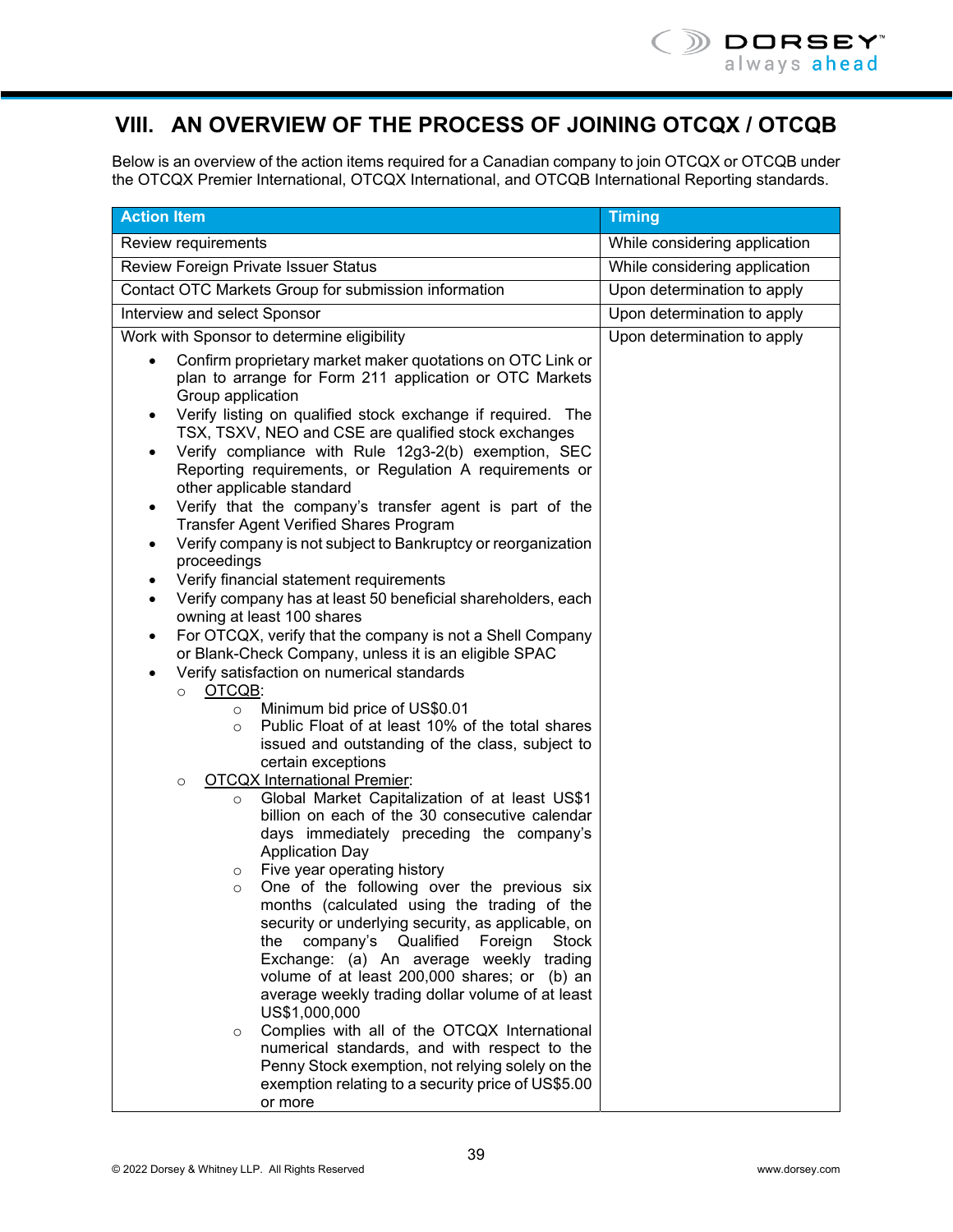| <b>Action Item</b>                                                                                              | <b>Timing</b>                                                 |
|-----------------------------------------------------------------------------------------------------------------|---------------------------------------------------------------|
| <b>OTCQX</b> International<br>$\circ$                                                                           |                                                               |
| One of the following exemptions consistent with<br>$\circ$                                                      |                                                               |
| the definition of a "Penny Stock" under Rule                                                                    |                                                               |
| 3a51-1 of the Exchange Act: (1) the company                                                                     |                                                               |
| has net tangible assets (i.e., total assets less                                                                |                                                               |
| intangible assets and liabilities) in excess of                                                                 |                                                               |
| US\$2,000,000, if the company has been in                                                                       |                                                               |
| continuous operation for at least three years, or                                                               |                                                               |
| US\$5,000,000, if the company has been in                                                                       |                                                               |
| continuous operation for less than three years,                                                                 |                                                               |
| as demonstrated by audited financial statements                                                                 |                                                               |
| dated less than fifteen months prior to the                                                                     |                                                               |
| Application Day; (2) the company has average                                                                    |                                                               |
| revenue of at least US\$6,000,000 for the last                                                                  |                                                               |
| three years, as demonstrated by audited                                                                         |                                                               |
| financial statements dated less than fifteen                                                                    |                                                               |
| months prior to the Application Day; or (3) the                                                                 |                                                               |
| security has an inside bid quotation of US\$5.00                                                                |                                                               |
| or more on the close of business on each of the                                                                 |                                                               |
| 30 consecutive calendar days immediately                                                                        |                                                               |
| preceding the Application Day, and as of the                                                                    |                                                               |
| most recent fiscal year end have at least one of                                                                |                                                               |
| the following: (A) net income of US\$500,000; (B)                                                               |                                                               |
| net tangible assets of US\$1,000,000; (C)                                                                       |                                                               |
| revenues of US\$2,000,000; or (D) total assets of                                                               |                                                               |
| US\$5,000,000                                                                                                   |                                                               |
| A minimum bid price of US\$0.25 per share as of<br>$\circ$                                                      |                                                               |
| the close of business on each of the 30                                                                         |                                                               |
| consecutive<br>calendar<br>days<br>immediately                                                                  |                                                               |
| preceding the company's Application Day,                                                                        |                                                               |
| subject to certain exceptions                                                                                   |                                                               |
| A Global Market Capitalization of at least<br>$\circ$                                                           |                                                               |
| US\$10,000,000 on each of the 30 consecutive                                                                    |                                                               |
| calendar days immediately preceding<br>the                                                                      |                                                               |
| <b>Application Day</b>                                                                                          |                                                               |
| Work with Sponsor to complete OTCQX or OTCQB application                                                        | $30 - 40$ days prior to submitting<br>application             |
| As applicable, comply with Rule 12g3-2(b); publish all required                                                 | $30 - 40$ days prior to submitting                            |
| company and investor documents on company website or SEDAR                                                      | application                                                   |
| As applicable, arrange for FINRA member submission of Form 211<br>for OTC Link                                  | $30 - 40$ days prior to submitting                            |
|                                                                                                                 | application (FINRA or OTC                                     |
|                                                                                                                 | Markets Group due diligence<br>clearance can take 4-12 weeks) |
| Submit application and application fee                                                                          | Date of application submission                                |
|                                                                                                                 |                                                               |
| Receive confirmation of receipt of application from OTC Markets                                                 | Within 10 days of date of                                     |
| Group. Receive access codes and instructions to allow posting of<br>disclosure on OTC Disclosure & News Service | application                                                   |
|                                                                                                                 |                                                               |
| Resolve any issues with OTC Markets Group                                                                       | $10 - 24$ days following date of                              |
|                                                                                                                 | application                                                   |
| Receive preliminary approval of admission                                                                       | $10 - 24$ days following date of                              |
|                                                                                                                 | application                                                   |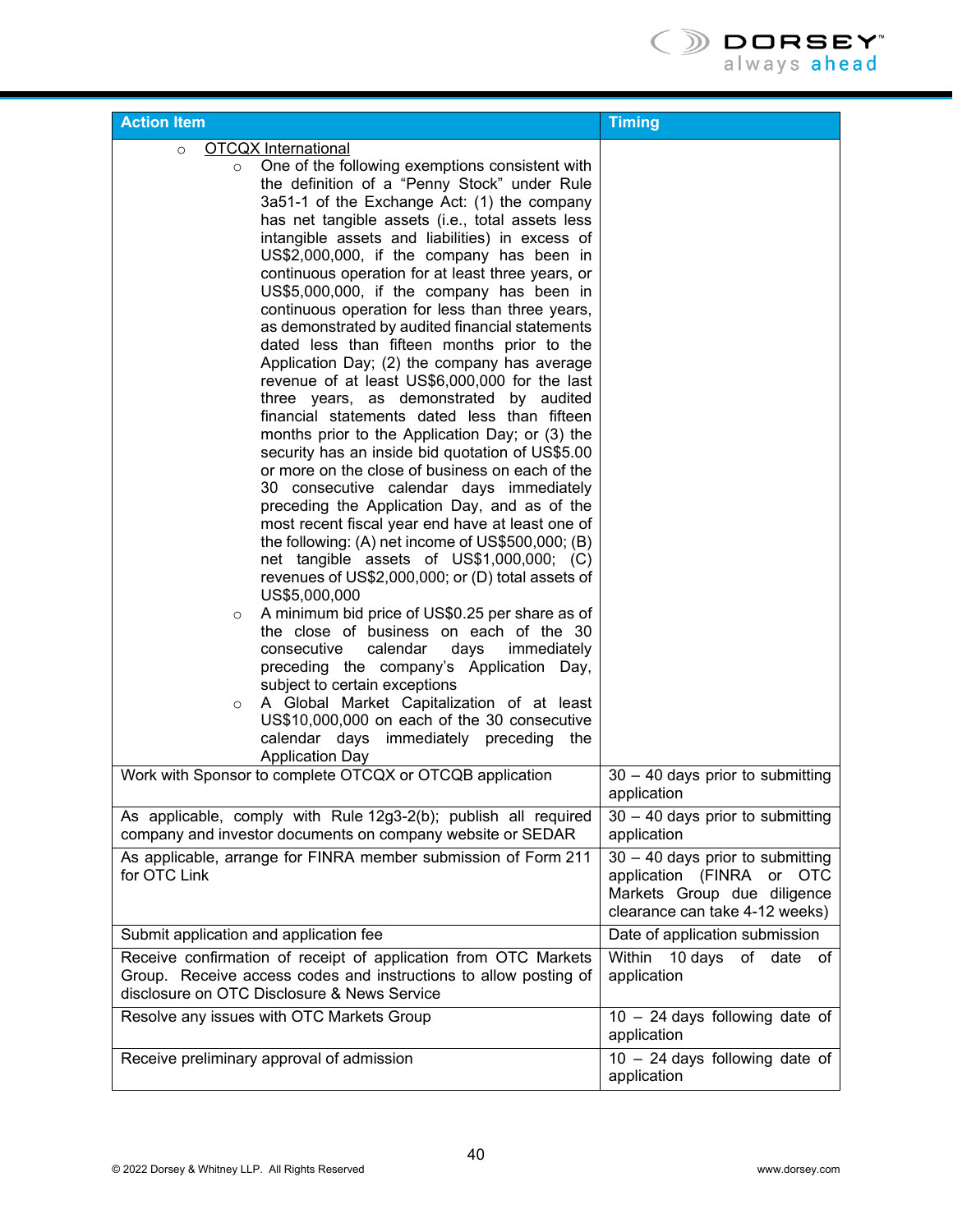

| <b>Action Item</b>                                                                                                                                                                             | <b>Timing</b>                                                                 |
|------------------------------------------------------------------------------------------------------------------------------------------------------------------------------------------------|-------------------------------------------------------------------------------|
| Submit any amendments or revisions to application                                                                                                                                              | Within 7 days of receipt of<br>preliminary approval                           |
| Make initial disclosure as required on OTC Disclosure & News<br>Service (other than press releases). This is not required for SEC<br>Reporting Companies or a Regulation A Reporting Companies | Within 90 days of submission<br>approval and before first day of<br>quotation |
| For OTCQB, file onto the OTCIQ, the OTCQB Certification Form                                                                                                                                   | Within 90 days of submission<br>approval and before first day of<br>quotation |
| Submission of Letter of Introduction (if applicable)                                                                                                                                           | Once<br>all<br>admission                                                      |
| Sponsor certification that all of the eligibility requirements and filings<br>have been made for admission, including:                                                                         | requirements have been met                                                    |
| <b>Sponsor Qualifications</b><br>Issuer formal compliance                                                                                                                                      |                                                                               |
| Commence quotation                                                                                                                                                                             | First day of quotation                                                        |
| Satisfy all ongoing requirements                                                                                                                                                               | Ongoing                                                                       |
| Determine if optional Blue Sky exemption filings are required                                                                                                                                  | Post admission                                                                |

The foregoing is an estimated timeline for the OTCQX and OTCQB admission process. The actual timing may vary depending on the circumstances of an individual company.

This Guide provides a very general overview of the initial admission requirements and procedures related to maintenance of a quotation on the OTCQX or OTCQB by Canadian companies under the OTCQX Premier International, OTCQX International, and OTCQB International Reporting standards. It is not intended as a definitive statement on the subject.

If you have any questions related to this Guide or the OTCQX or OTCQB markets, please feel free to contact your local office of Dorsey & Whitney LLP.

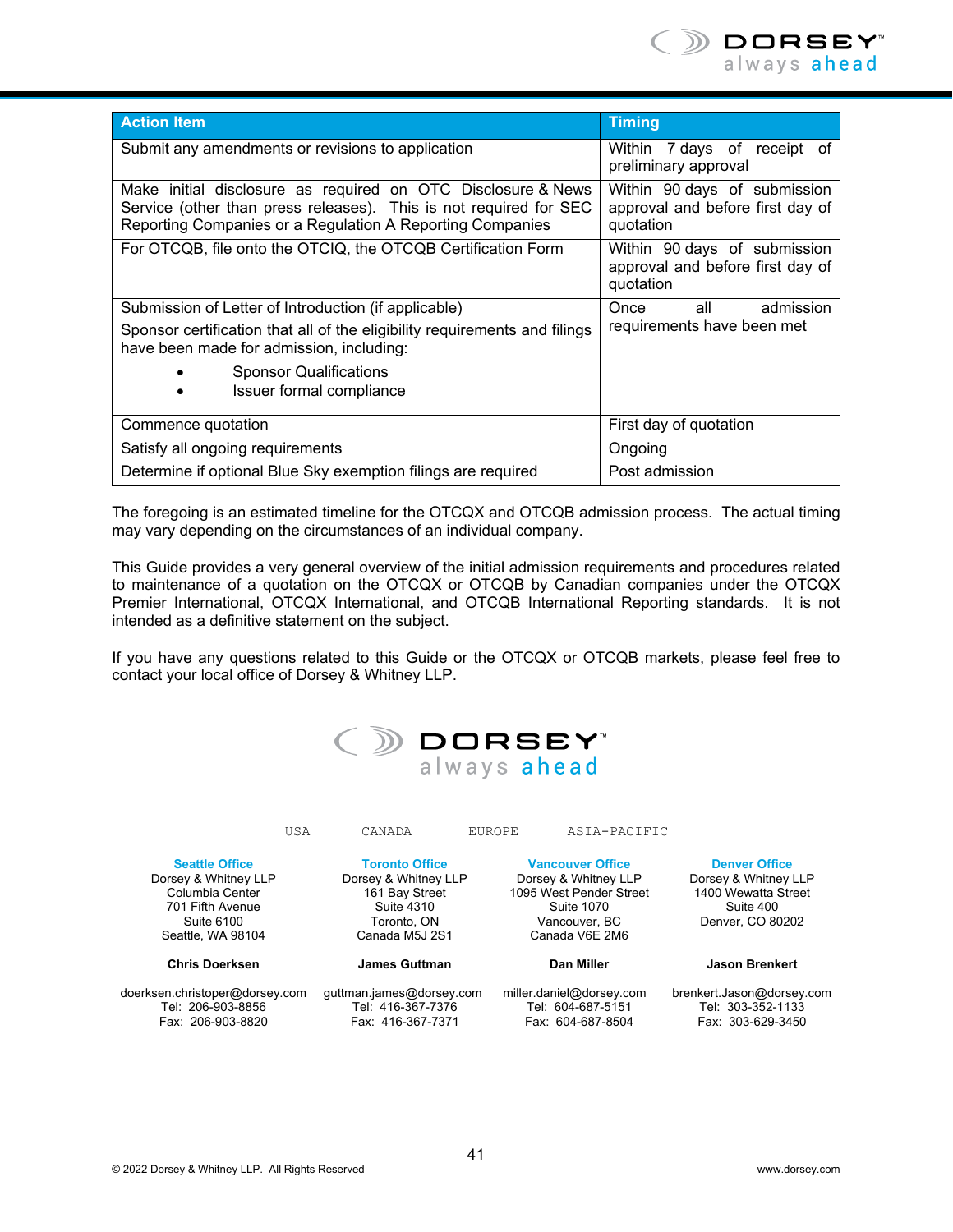

**For additional information relating to OTC Markets Group's Products and Services, Contact:** 

**OTCMarkets** 

**Chris King OTC Markets Group 304 Hudson Street, 3rd Floor New York, NY 10013** 

**cking@otcmarkets.com Tel: 212.896.4459**